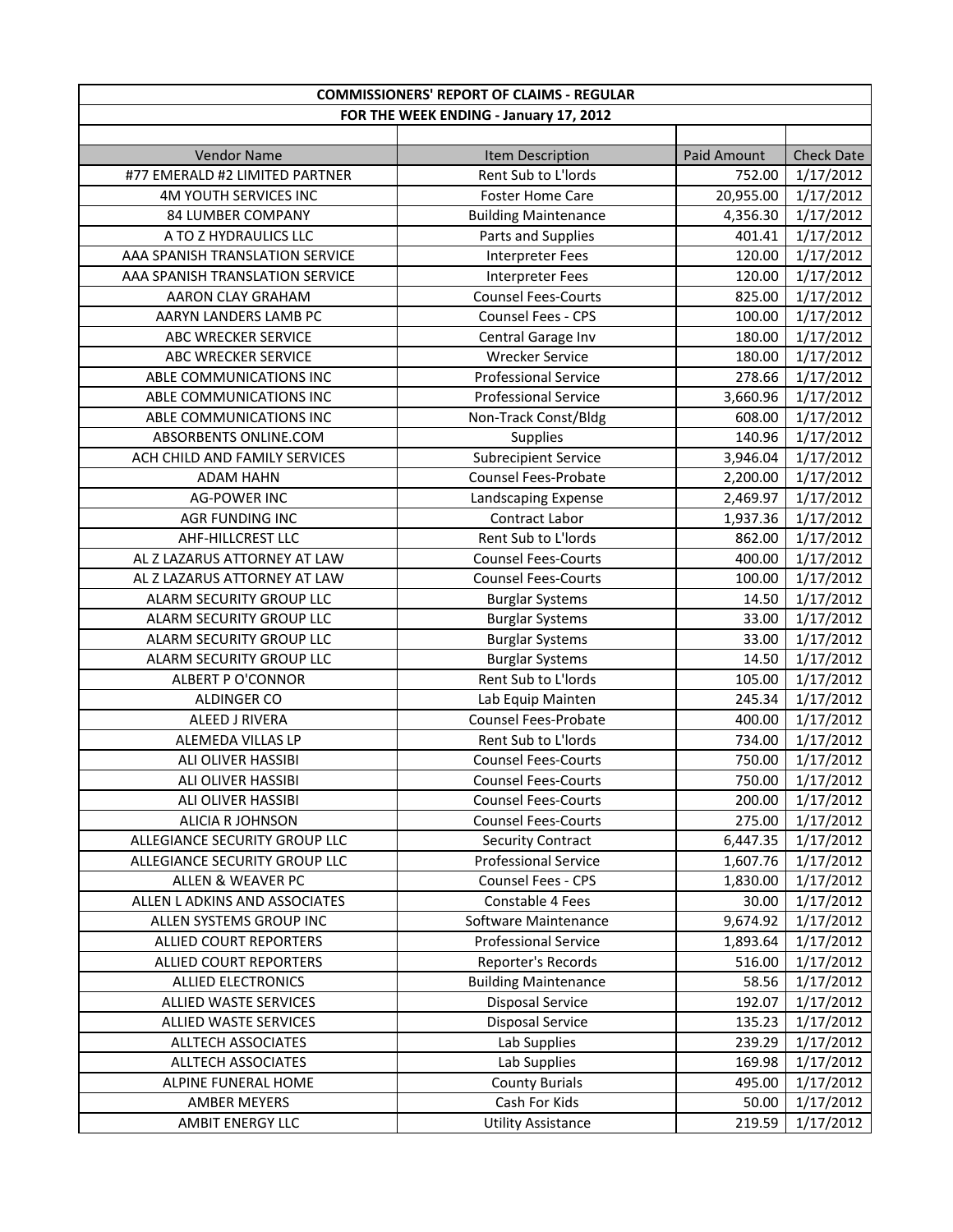| <b>AMBIT ENERGY LLC</b>            | <b>Utility Allowance</b>    | 135.00    | 1/17/2012 |
|------------------------------------|-----------------------------|-----------|-----------|
| <b>AMBIT ENERGY LLC</b>            | HAP Reimb Port-in           | 61.00     | 1/17/2012 |
| AMERICAN INSURANCE SERVICES GROUP  | <b>Professional Service</b> | 1,100.00  | 1/17/2012 |
| AMERICAN MESSAGING SERVICES LLC    | Pager / Blackberry          | 25.50     | 1/17/2012 |
| AMERICAN MESSAGING SERVICES LLC    | Pager / Blackberry          | 45.95     | 1/17/2012 |
| AMERICAN MESSAGING SERVICES LLC    | Pager / Blackberry          | 2.50      | 1/17/2012 |
| AMERICAN MESSAGING SERVICES LLC    | Pager / Blackberry          | 70.00     | 1/17/2012 |
| AMERICAN MESSAGING SERVICES LLC    | Pager / Blackberry          | 88.00     | 1/17/2012 |
| AMERICAN MESSAGING SERVICES LLC    | Pager / Blackberry          | 2.50      | 1/17/2012 |
| AMERICAN MESSAGING SERVICES LLC    | Pager / Blackberry          | 2.50      | 1/17/2012 |
| AMERICAN MESSAGING SERVICES LLC    | Pager / Blackberry          | 5.00      | 1/17/2012 |
| AMERICAN MESSAGING SERVICES LLC    | Pager / Blackberry          | 108.50    | 1/17/2012 |
| AMY OGLESBY                        | Clothing                    | 189.92    | 1/17/2012 |
| ANDELER CORPORATION                | <b>Utility Allowance</b>    | 32.00     | 1/17/2012 |
| ANGELA FAUGHTENBERRY               | Clothing                    | 200.00    | 1/17/2012 |
| ANGELA FAUGHTENBERRY               | Cash For Kids               | 55.00     | 1/17/2012 |
| ANGELICA TAYLOR                    | Reporter's Records          | 113.10    | 1/17/2012 |
| ANGELYN R HAMMACK                  | <b>Bonds</b>                | 71.00     | 1/17/2012 |
| <b>ANQUY TONG</b>                  | Rent Sub to L'Iords         | 568.00    | 1/17/2012 |
| ANSON FINANCIAL INC                | Rent Sub to L'Iords         | 551.00    | 1/17/2012 |
| <b>ANTHONY GREEN</b>               | Counsel Fees - CPS          | 100.00    | 1/17/2012 |
| APCO INTERNATIONAL INC             | Dues                        | 92.00     | 1/17/2012 |
| <b>APPLIED BIOSYSTEMS</b>          | Lab Supplies                | 17,334.54 | 1/17/2012 |
| APPLIED OPERATIONS SECURITY        | <b>Security Contract</b>    | 3,566.80  | 1/17/2012 |
| ARAMARK UNIFORM SERVICES INC       | <b>Custodian Services</b>   | 15.00     | 1/17/2012 |
| ARAMARK UNIFORM SERVICES INC       | <b>Custodian Services</b>   | 20.00     | 1/17/2012 |
| ARAMARK UNIFORM SERVICES INC       | <b>Custodian Services</b>   | 27.50     | 1/17/2012 |
| ARAMARK UNIFORM SERVICES INC       | <b>Custodian Services</b>   | 8.86      | 1/17/2012 |
| ARAMARK UNIFORM SERVICES INC       | <b>Custodian Services</b>   | 5.50      | 1/17/2012 |
| ARAMARK UNIFORM SERVICES INC       | <b>Custodian Services</b>   | 36.50     | 1/17/2012 |
| ARAMARK UNIFORM SERVICES INC       | <b>Custodian Services</b>   | 21.00     | 1/17/2012 |
| ARAMARK UNIFORM SERVICES INC       | <b>Equipment Rentals</b>    | 461.40    | 1/17/2012 |
| ARAMARK UNIFORM SERVICES INC       | <b>Building Maintenance</b> | 22.75     | 1/17/2012 |
| ARAMARK UNIFORM SERVICES INC       | <b>Building Maintenance</b> | 20.95     | 1/17/2012 |
| ARAMARK UNIFORM SERVICES INC       | Laundry Services            | 5.50      | 1/17/2012 |
| ARC/ AUSTIN RIBBON & COMPUTER      | LV Computers (Mod)          | 361.39    | 1/17/2012 |
| ARC/ AUSTIN RIBBON & COMPUTER      | <b>Computer Supplies</b>    | 1,692.02  | 1/17/2012 |
| ARC/ AUSTIN RIBBON & COMPUTER      | Capital Outlay-Low V        | 2,529.73  | 1/17/2012 |
| ARCHIVE SUPPLIES INC               | <b>Graphics Inventory</b>   | 4,690.00  | 1/17/2012 |
| ARLINGTON HOUSING AUTHORITY        | Port HAP Port-out           | 1,135.00  | 1/17/2012 |
| ARLINGTON HOUSING AUTHORITY        | Port Admin Fee Expen        | 42.87     | 1/17/2012 |
| <b>ARLINGTON LIFE SHELTER</b>      | <b>Subrecipient Service</b> | 2,524.22  | 1/17/2012 |
| <b>ARLINGTON POLICE DEPT</b>       | <b>Building Maintenance</b> | 50.00     | 1/17/2012 |
| ARMSTRONG FORENSIC LABRTY          | <b>Expert Witness Serv</b>  | 490.00    | 1/17/2012 |
| ARTHUR WEINMAN ARCHITECTS          | Professional Service        | 11,346.59 | 1/17/2012 |
| ASH GROVE TEXAS LP                 | <b>Base Stab Materials</b>  | 7,474.51  | 1/17/2012 |
| <b>ASPIRE HR INC</b>               | Education                   | 5,000.00  | 1/17/2012 |
| ASSOCIATED TIME INSTRUMENTS CO INC | Capital Outlay-Furni        | 59,775.00 | 1/17/2012 |
| ASSOCIATED TIME INSTRUMENTS CO INC | Non-Track Equipment         | 1,815.00  | 1/17/2012 |
| ASSOCIATED TIME INSTRUMENTS CO INC | Office Equip Maint          | 59.00     | 1/17/2012 |
| AT&T                               | Data Transmiss Line         | 650.03    | 1/17/2012 |
| AT&T                               | Data Transmiss Line         | 114.07    | 1/17/2012 |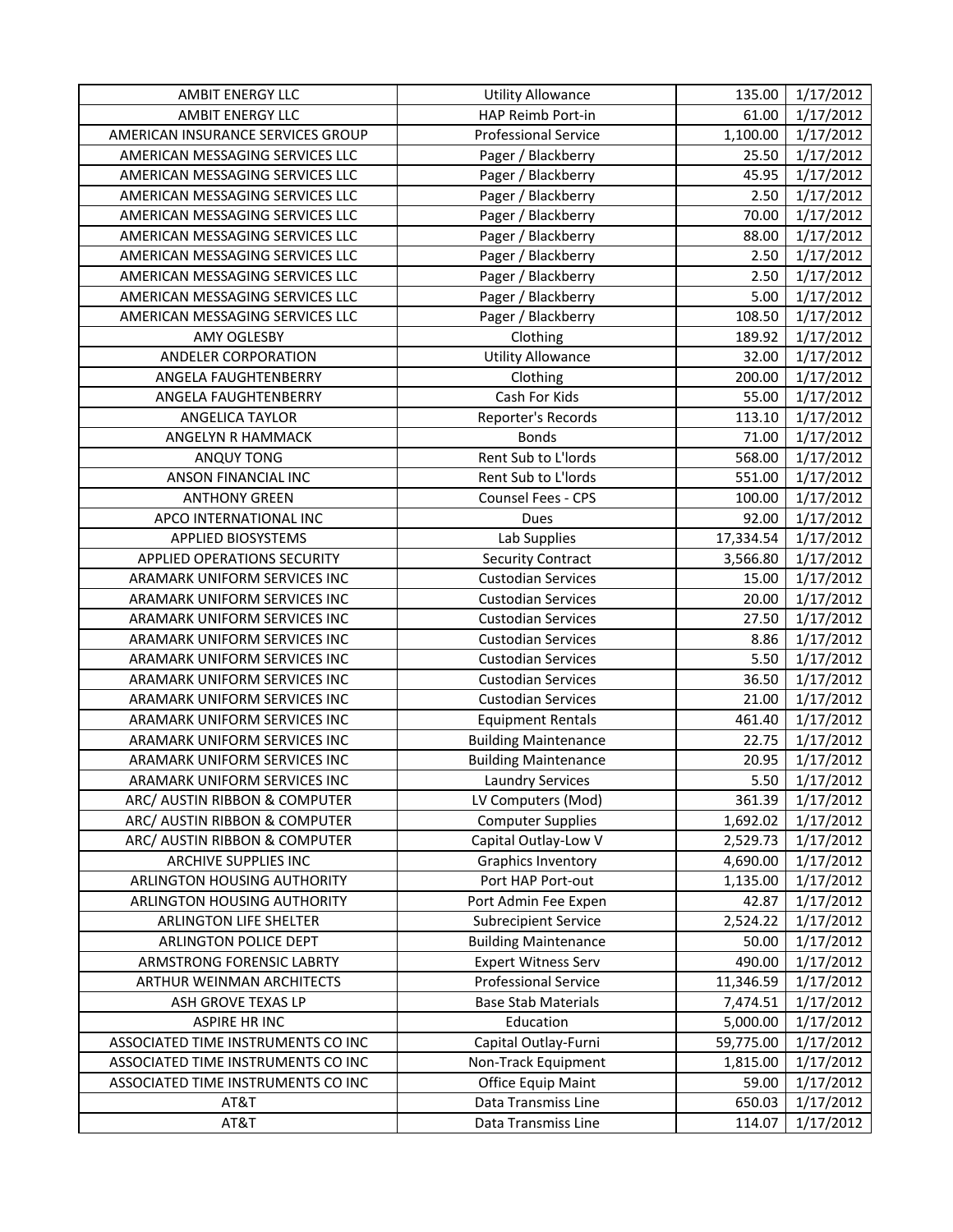| AT&T                               | Telephone-Basic             | 635.52    | 1/17/2012 |
|------------------------------------|-----------------------------|-----------|-----------|
| AT&T                               | Data Transmiss Line         | 350.67    | 1/17/2012 |
| AT&T                               | Telephone-Basic             | 173.03    | 1/17/2012 |
| AT&T                               | Telephone-Basic             | 55,222.96 | 1/17/2012 |
| AT&T                               | Telephone-Basic             | 105.77    | 1/17/2012 |
| AT&T                               | Data Transmiss Line         | 18,763.31 | 1/17/2012 |
| AT&T                               | Telephone-Texan             | 32.90     | 1/17/2012 |
| AT&T                               | Telephone-Basic             | 159.26    | 1/17/2012 |
| AT&T                               | Data Transmiss Line         | 240.66    | 1/17/2012 |
| AT&T                               | Data Transmiss Line         | 114.31    | 1/17/2012 |
| <b>ATMOS ENERGY CORP</b>           | Gas                         | 2,587.60  | 1/17/2012 |
| <b>ATMOS ENERGY CORP</b>           | Gas                         | 205.86    | 1/17/2012 |
| <b>ATMOS ENERGY CORP</b>           | Gas                         | 112.13    | 1/17/2012 |
| <b>ATMOS ENERGY CORP</b>           | Gas                         | 930.48    | 1/17/2012 |
| <b>ATMOS ENERGY CORP</b>           | Gas                         | 9,334.36  | 1/17/2012 |
| <b>ATMOS ENERGY CORP</b>           | Gas                         | 1,732.96  | 1/17/2012 |
| <b>ATMOS ENERGY CORP</b>           | Gas                         | 1,227.25  | 1/17/2012 |
| <b>ATTICUS J GILL</b>              | <b>Counsel Fees-Courts</b>  | 400.00    | 1/17/2012 |
| AUTOMATED DIGITAL OFFICES          | <b>Supplies</b>             | 380.00    | 1/17/2012 |
| AUTOMATIC SPRINKLER OF TEXAS INC   | <b>Building Maintenance</b> | 225.00    | 1/17/2012 |
| AUTO-SAN                           | <b>Building Maintenance</b> | 688.50    | 1/17/2012 |
| AUTO-SAN                           | <b>Building Maintenance</b> | 99.00     | 1/17/2012 |
| AUTO-SAN                           | <b>Custodian Services</b>   | 162.00    | 1/17/2012 |
| AV PARK PLACE ASSOCIATES           | Rent Sub to L'Iords         | 404.00    | 1/17/2012 |
| AZLEWAY BOY'S RANCH INC            | Clothing                    | 249.90    | 1/17/2012 |
| AZLEWAY BOY'S RANCH INC            | <b>Foster Home Care</b>     | 39.52     | 1/17/2012 |
| <b>BABY JACK II AUTOMOTIVE LTD</b> | Capital Outlay - Veh        | 75,915.00 | 1/17/2012 |
| <b>BAILEY &amp; GALYEN</b>         | <b>Counsel Fees-Courts</b>  | 200.00    | 1/17/2012 |
| <b>BAILEY &amp; GALYEN</b>         | <b>Counsel Fees-Courts</b>  | 200.00    | 1/17/2012 |
| <b>BAILEY &amp; GALYEN</b>         | <b>Counsel Fees-Courts</b>  | 450.00    | 1/17/2012 |
| <b>BAILEY &amp; GALYEN</b>         | <b>Counsel Fees-Courts</b>  | 1,000.00  | 1/17/2012 |
| BAKER AND DAMERON LLC              | <b>Counsel Fees-Courts</b>  | 200.00    | 1/17/2012 |
| <b>BALL &amp; HASE PC</b>          | <b>Counsel Fees-Courts</b>  | 1,875.00  | 1/17/2012 |
| BANKSTON FORD OF SOUTH FORT WORTH  | Central Garage Inv          | 58.85     | 1/17/2012 |
| BANKSTON FORD OF SOUTH FORT WORTH  | Parts and Supplies          | 213.42    | 1/17/2012 |
| BANKSTON FORD OF SOUTH FORT WORTH  | Parts and Supplies          | 27.40     | 1/17/2012 |
| BANKSTON FORD OF SOUTH FORT WORTH  | Parts and Supplies          | 98.22     | 1/17/2012 |
| BANKSTON FORD OF SOUTH FORT WORTH  | Parts and Supplies          | 489.42    | 1/17/2012 |
| BANKSTON FORD OF SOUTH FORT WORTH  | Parts and Supplies          | 111.10    | 1/17/2012 |
| BARBARA SLOAN NON-GST EXEMPT TRUST | Rent Sub to L'Iords         | 793.00    | 1/17/2012 |
| BARNEY HOLLAND OIL COMPANY         | Fuel                        | 7,788.74  | 1/17/2012 |
| BARNEY HOLLAND OIL COMPANY         | Fuel                        | 1,814.33  | 1/17/2012 |
| BARNEY HOLLAND OIL COMPANY         | Fuel                        | 1,253.20  | 1/17/2012 |
| BARNEY HOLLAND OIL COMPANY         | Fuel                        | 8,387.14  | 1/17/2012 |
| BARNEY HOLLAND OIL COMPANY         | Fuel                        | 26.22     | 1/17/2012 |
| <b>BARRY ALFORD</b>                | <b>Counsel Fees-Courts</b>  | 625.00    | 1/17/2012 |
| <b>BARRY ALFORD</b>                | <b>Counsel Fees-Courts</b>  | 700.00    | 1/17/2012 |
| <b>BARRY G DICKEY</b>              | <b>Professional Service</b> | 1,025.00  | 1/17/2012 |
| <b>BASECOM INC</b>                 | <b>Building Maintenance</b> | 280.10    | 1/17/2012 |
| <b>BAYTECH SUPPLY INC</b>          | <b>Custodian Supplies</b>   | 1,058.40  | 1/17/2012 |
| <b>BEARDEN CHILDREN'S TRUST</b>    | Rent                        | 436.81    | 1/17/2012 |
| <b>BEARDEN CHILDREN'S TRUST</b>    | Rent                        | 3,443.76  | 1/17/2012 |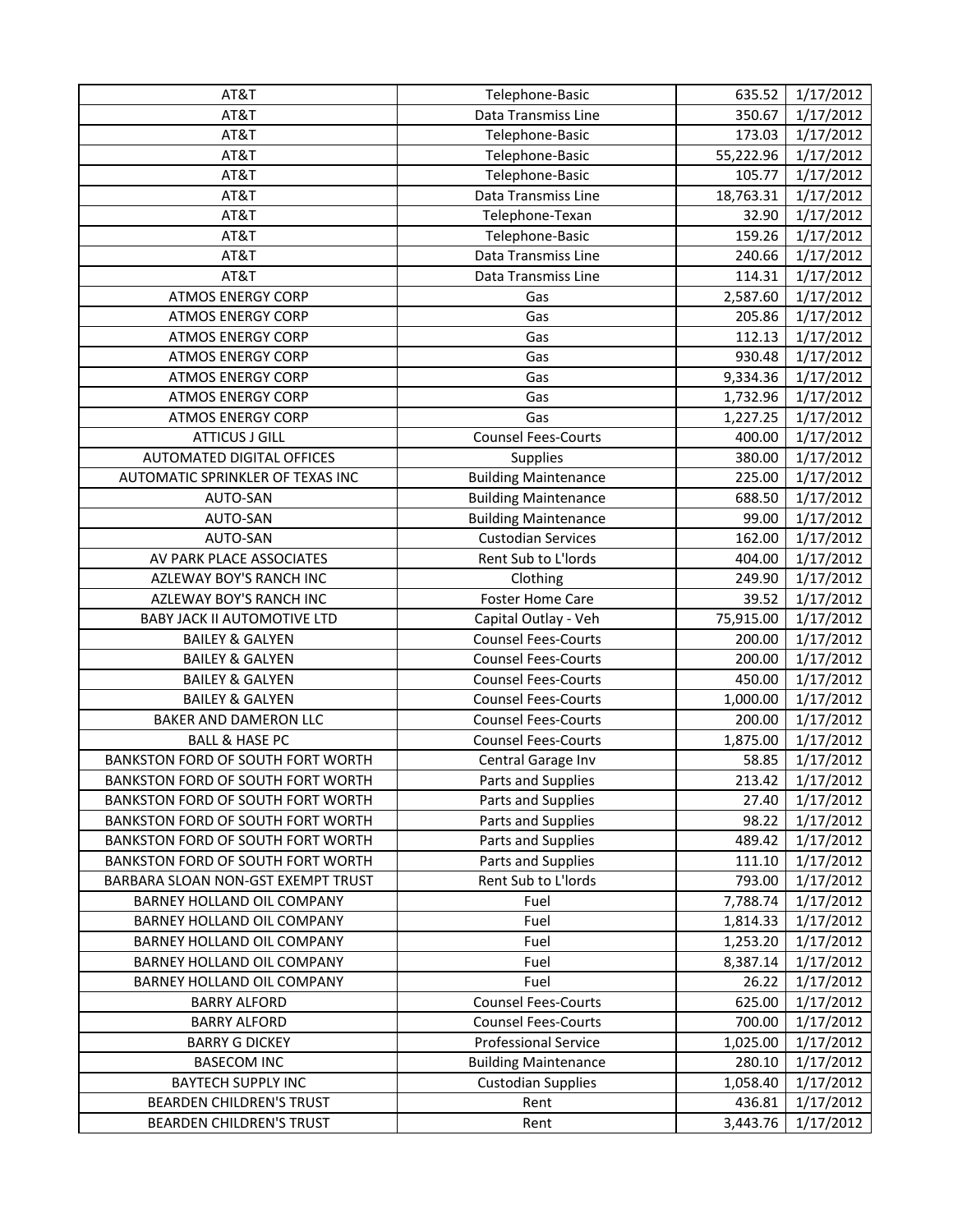| <b>BEARDEN CHILDREN'S TRUST</b>         | Rent                        | 304.36    | 1/17/2012 |
|-----------------------------------------|-----------------------------|-----------|-----------|
| <b>BEARDEN CHILDREN'S TRUST</b>         | Rent                        | 25.36     | 1/17/2012 |
| <b>BEARDEN CHILDREN'S TRUST</b>         | Rent                        | 16.91     | 1/17/2012 |
| BEARDEN INVESTIGATIVE AGENCY            | Investigative               | 1,590.00  | 1/17/2012 |
| <b>BEN LEONARD PLLC</b>                 | <b>Counsel Fees-Courts</b>  | 490.00    | 1/17/2012 |
| <b>BEN LEONARD PLLC</b>                 | <b>Counsel Fees-Courts</b>  | 500.00    | 1/17/2012 |
| <b>BEN LEONARD PLLC</b>                 | <b>Counsel Fees-Courts</b>  | 118.75    | 1/17/2012 |
| <b>BEN LEONARD PLLC</b>                 | <b>Counsel Fees-Courts</b>  | 111.25    | 1/17/2012 |
| <b>BEN LEONARD PLLC</b>                 | <b>Counsel Fees-Courts</b>  | 375.00    | 1/17/2012 |
| <b>BEN LEONARD PLLC</b>                 | <b>Counsel Fees-Courts</b>  | 325.00    | 1/17/2012 |
| <b>BEN LEONARD PLLC</b>                 | <b>Counsel Fees-Courts</b>  | 165.00    | 1/17/2012 |
| BENNETT BENNER PETTIT INC               | <b>Professional Service</b> | 4,524.00  | 1/17/2012 |
| BENNETT BENNER PETTIT INC               | <b>Professional Service</b> | 70,189.28 | 1/17/2012 |
| BENNETT BENNER PETTIT INC               | <b>Professional Service</b> | 629.30    | 1/17/2012 |
| BENTLEY SQUARE APARTMENTS               | Rent Sub to L'Iords         | 518.00    | 1/17/2012 |
| <b>BEST BUY GOV LLC</b>                 | Field Equip&Supplies        | 29.99     | 1/17/2012 |
| BEST BUY GOV LLC                        | LV Grant Equip(Mod)         | 1,172.80  | 1/17/2012 |
| BEST BUY GOV LLC                        | Supplies                    | 122.56    | 1/17/2012 |
| BEST WESTERN PLUS ATASCOCITA INN        | Education                   | 506.00    | 1/17/2012 |
| <b>BETTY CABNESS</b>                    | Clothing                    | 36.10     | 1/17/2012 |
| <b>BETTY CABNESS</b>                    | Cash For Kids               | 25.00     | 1/17/2012 |
| <b>BETTY LYNN CADE</b>                  | <b>Professional Service</b> | 510.84    | 1/17/2012 |
| BIG BROTHERS BIG SISTERS OF NORTH T     | <b>Subrecipient Service</b> | 2,954.26  | 1/17/2012 |
| <b>BIG CITY CRUSHED CONCRETE</b>        | Rock and Gravel             | 1,057.56  | 1/17/2012 |
| <b>BILLY R SCOTT</b>                    | Rent Sub to L'Iords         | 600.00    | 1/17/2012 |
| <b>BINSWANGER GLASS</b>                 | <b>Building Maintenance</b> | 440.00    | 1/17/2012 |
| <b>BOB BARKER</b>                       | <b>Bedding and Clothing</b> | 2,560.00  | 1/17/2012 |
| <b>BOBBY JOE NICHOLS</b>                | Rental Assistance           | 565.00    | 1/17/2012 |
| <b>BONNIE C WELLS</b>                   | Investigative               | 222.00    | 1/17/2012 |
| <b>BOSE OLUDIPE</b>                     | Education                   | 122.90    | 1/17/2012 |
| <b>BOYS &amp; GIRLS CLUB OF GREATER</b> | <b>Subrecipient Service</b> | 5,701.62  | 1/17/2012 |
| <b>BRADFORD SHAW</b>                    | Counsel Fees-Juv            | 100.00    | 1/17/2012 |
| <b>BRADFORD SHAW</b>                    | Counsel Fees - CPS          | 707.50    | 1/17/2012 |
| <b>BRANDON LEE MCGEE</b>                | Counsel Fees - CPS          | 1,080.00  | 1/17/2012 |
| <b>BRENDA HANSEN</b>                    | <b>Counsel Fees-Courts</b>  | 100.00    | 1/17/2012 |
| <b>BRENDA R VONJOE</b>                  | <b>Counsel Fees-Courts</b>  | 400.00    | 1/17/2012 |
| <b>BRETT BOONE</b>                      | <b>Counsel Fees-Courts</b>  | 350.00    | 1/17/2012 |
| <b>BRETT BOONE</b>                      | <b>Counsel Fees-Courts</b>  | 590.00    | 1/17/2012 |
| <b>BRETT BOONE</b>                      | <b>Counsel Fees-Courts</b>  | 300.00    | 1/17/2012 |
| <b>BRETT BOONE</b>                      | <b>Counsel Fees-Courts</b>  | 300.00    | 1/17/2012 |
| <b>BRIAN J WILLETT</b>                  | <b>Counsel Fees-Courts</b>  | 200.00    | 1/17/2012 |
| <b>BRIAN K WALKER</b>                   | <b>Counsel Fees-Courts</b>  | 150.00    | 1/17/2012 |
| <b>BRIAN M BOUFFARD</b>                 | <b>Counsel Fees-Courts</b>  | 300.00    | 1/17/2012 |
| <b>BRIAN M BOUFFARD</b>                 | <b>Counsel Fees-Courts</b>  | 200.00    | 1/17/2012 |
| <b>BRIAN SALVANT</b>                    | <b>Counsel Fees-Courts</b>  | 125.00    | 1/17/2012 |
| <b>BRITNEY MCDUFF</b>                   | <b>Court Visitor</b>        | 734.45    | 1/17/2012 |
| <b>BROOKE BAKER</b>                     | Counsel Fees - CPS          | 100.00    | 1/17/2012 |
| <b>BROOKHAVEN YOUTH RANCH</b>           | Clothing                    | 65.98     | 1/17/2012 |
| <b>BROOKHAVEN YOUTH RANCH</b>           | <b>Residential Servc</b>    | 12,857.25 | 1/17/2012 |
| BROWN, OWENS AND BRUMLEY                | <b>County Burials</b>       | 3,500.00  | 1/17/2012 |
| <b>BRUCE ASHWORTH</b>                   | <b>Counsel Fees-Courts</b>  | 400.00    | 1/17/2012 |
| <b>BRUCE ASHWORTH</b>                   | <b>Counsel Fees-Courts</b>  | 600.00    | 1/17/2012 |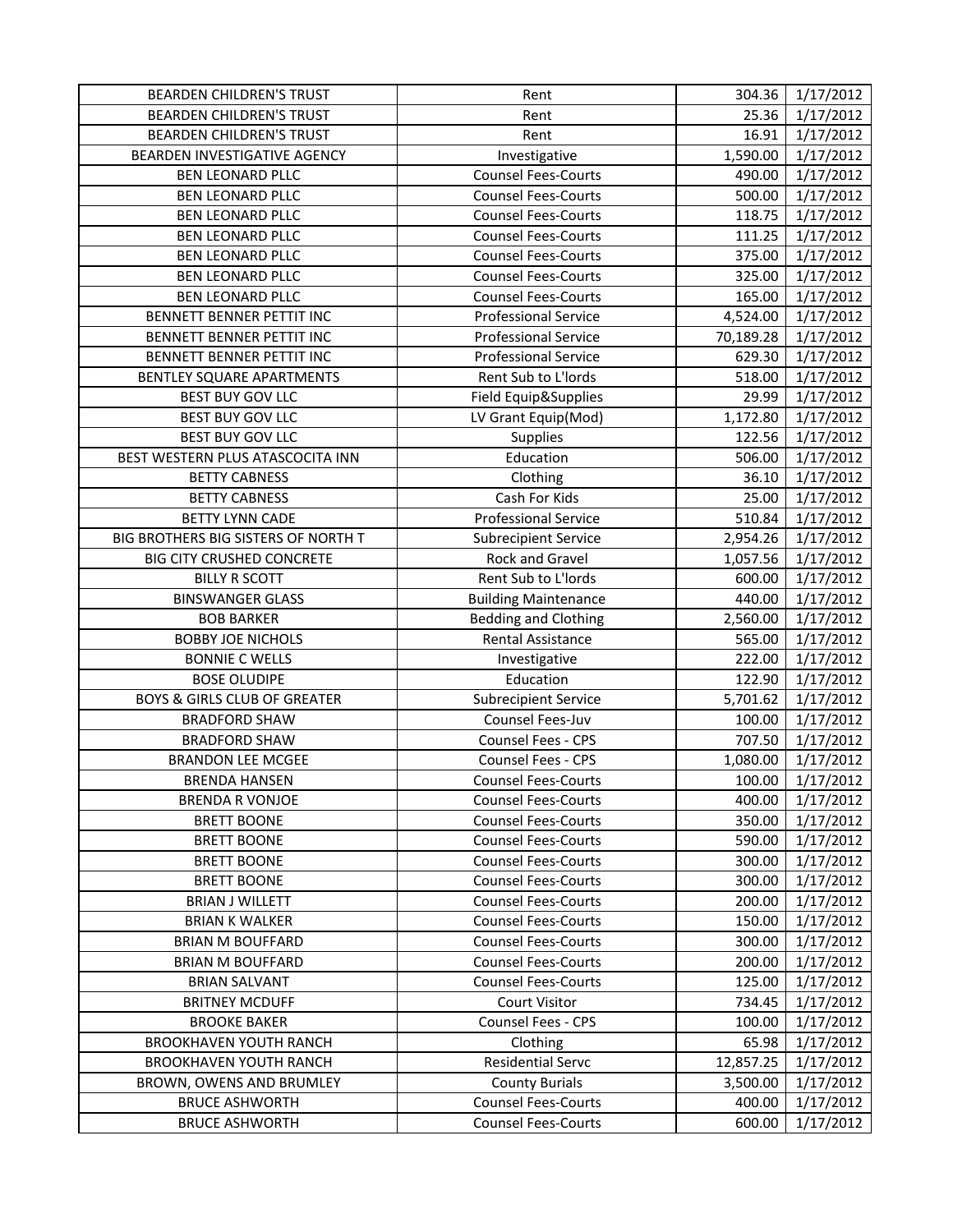| <b>BUSH RUDNICKI SHELTON PC</b>   | <b>Counsel Fees-Courts</b>  | 780.00    | 1/17/2012 |
|-----------------------------------|-----------------------------|-----------|-----------|
| <b>BUSH RUDNICKI SHELTON PC</b>   | <b>Counsel Fees-Courts</b>  | 350.00    | 1/17/2012 |
| <b>BUSINESS INK CO</b>            | <b>Voting Supplies</b>      | 1,835.76  | 1/17/2012 |
| <b>BVA SCIENTIFIC INC</b>         | Lab Supplies                | 398.41    | 1/17/2012 |
| C P CONTINENTAL LP                | Rent Sub to L'Iords         | 24.00     | 1/17/2012 |
| C.D. HARTNETT CO                  | Food                        | 9,991.14  | 1/17/2012 |
| <b>C.R.'S AUTO REPAIR</b>         | Parts and Supplies          | 29.00     | 1/17/2012 |
| <b>CALICO INDUSTRIES INC</b>      | Kitchen Supplies            | 36.70     | 1/17/2012 |
| CAMP FIRE USA FIRST TEXAS COUNCIL | <b>Subrecipient Service</b> | 1,243.42  | 1/17/2012 |
| <b>CANAS &amp; FLORES</b>         | <b>Counsel Fees-Courts</b>  | 100.00    | 1/17/2012 |
| <b>CANAS &amp; FLORES</b>         | <b>Counsel Fees-Courts</b>  | 100.00    | 1/17/2012 |
| <b>CANAS &amp; FLORES</b>         | <b>Counsel Fees-Courts</b>  | 125.00    | 1/17/2012 |
| <b>CANAS &amp; FLORES</b>         | <b>Counsel Fees-Courts</b>  | 100.00    | 1/17/2012 |
| <b>CAPITOL SYSTEMS INC</b>        | Prof Srvc-Proj Mgmt         | 11,724.90 | 1/17/2012 |
| <b>CAROL A BIRDWELL</b>           | <b>Counsel Fees-Courts</b>  | 150.00    | 1/17/2012 |
| <b>CAROL A BIRDWELL</b>           | <b>Counsel Fees-Courts</b>  | 1,130.00  | 1/17/2012 |
| <b>CAROL A BIRDWELL</b>           | Counsel Fees - CPS          | 429.00    | 1/17/2012 |
| <b>CAROLE KERR</b>                | <b>Counsel Fees-Courts</b>  | 350.00    | 1/17/2012 |
| <b>CAROLE KERR</b>                | <b>Counsel Fees-Courts</b>  | 600.00    | 1/17/2012 |
| Carolyn S Sims                    | <b>Meeting Expenses</b>     | 94.00     | 1/17/2012 |
| <b>CASEY COLE</b>                 | <b>Counsel Fees-Courts</b>  | 100.00    | 1/17/2012 |
| <b>CASEY COLE</b>                 | <b>Counsel Fees-Courts</b>  | 100.00    | 1/17/2012 |
| <b>CASEY COLE</b>                 | <b>Counsel Fees-Courts</b>  | 100.00    | 1/17/2012 |
| <b>CATHERINE DUNNAVANT</b>        | <b>Counsel Fees-Courts</b>  | 400.00    | 1/17/2012 |
| CATHOLIC CHARITIES DIOCESE OF     | <b>Professional Service</b> | 330.00    | 1/17/2012 |
| CATHOLIC CHARITIES DIOCESE OF     | <b>Professional Service</b> | 5,568.75  | 1/17/2012 |
| CATHOLIC CHARITIES DIOCESE OF     | Rental Assistance           | 3,151.68  | 1/17/2012 |
| CATHOLIC CHARITIES DIOCESE OF     | Rental Admn Fee             | 70.00     | 1/17/2012 |
| CATHOLIC CHARITIES DIOCESE OF FTW | Interpreter Fees            | 400.00    | 1/17/2012 |
| CATHOLIC CHARITIES DIOCESE OF FTW | <b>Interpreter Fees</b>     | 320.00    | 1/17/2012 |
| CATHOLIC CHARITIES DIOCESE OF FTW | <b>Interpreter Fees</b>     | 140.00    | 1/17/2012 |
| CATHOLIC CHARITIES DIOCESE OF FTW | Interpreter Fees            | 340.00    | 1/17/2012 |
| <b>CATHY WILKERSON</b>            | Clothing                    | 300.00    | 1/17/2012 |
| CAYMAN CHEMICAL COMPANY INC       | Lab Supplies                | 105.00    | 1/17/2012 |
| <b>CDW GOVERNMENT INC</b>         | <b>Computer Supplies</b>    | 102.56    | 1/17/2012 |
| <b>CDW GOVERNMENT INC</b>         | <b>Computer Maintenance</b> | 310.96    | 1/17/2012 |
| CENTAURUS GF TERRACE LLC          | HAP Reimb Port-in           | 837.00    | 1/17/2012 |
| CEN-TEX UNIFORM SALES INC         | Clothing                    | 734.11    | 1/17/2012 |
| CEN-TEX UNIFORM SALES INC         | Clothing                    | 64.68     | 1/17/2012 |
| CEN-TEX UNIFORM SALES INC         | Clothing                    | 59.97     | 1/17/2012 |
| CEN-TEX UNIFORM SALES INC         | Clothing                    | 199.90    | 1/17/2012 |
| CEN-TEX UNIFORM SALES INC         | Clothing                    | 79.96     | 1/17/2012 |
| CEN-TEX UNIFORM SALES INC         | Clothing                    | 346.80    | 1/17/2012 |
| CEN-TEX UNIFORM SALES INC         | Clothing                    | 197.40    | 1/17/2012 |
| <b>CERILLIANT CORPORATION</b>     | Lab Supplies                | 283.10    | 1/17/2012 |
| <b>CERILLIANT CORPORATION</b>     | Lab Supplies                | 1,269.35  | 1/17/2012 |
| <b>CHAD LEE</b>                   | <b>Counsel Fees-Courts</b>  | 100.00    | 1/17/2012 |
| CHAPPELL SUPPLY OF TEXAS LP       | <b>Building Maintenance</b> | 107.48    | 1/17/2012 |
| <b>CHARLES E WILLIAMS</b>         | <b>County Burials</b>       | 1,400.00  | 1/17/2012 |
| <b>CHARLES ROACH</b>              | <b>Counsel Fees-Courts</b>  | 1,600.00  | 1/17/2012 |
| <b>CHARTER COMMUNICATIONS</b>     | Subscriptions               | 85.01     | 1/17/2012 |
| <b>CHARTER COMMUNICATIONS</b>     | Subscriptions               | 85.00     | 1/17/2012 |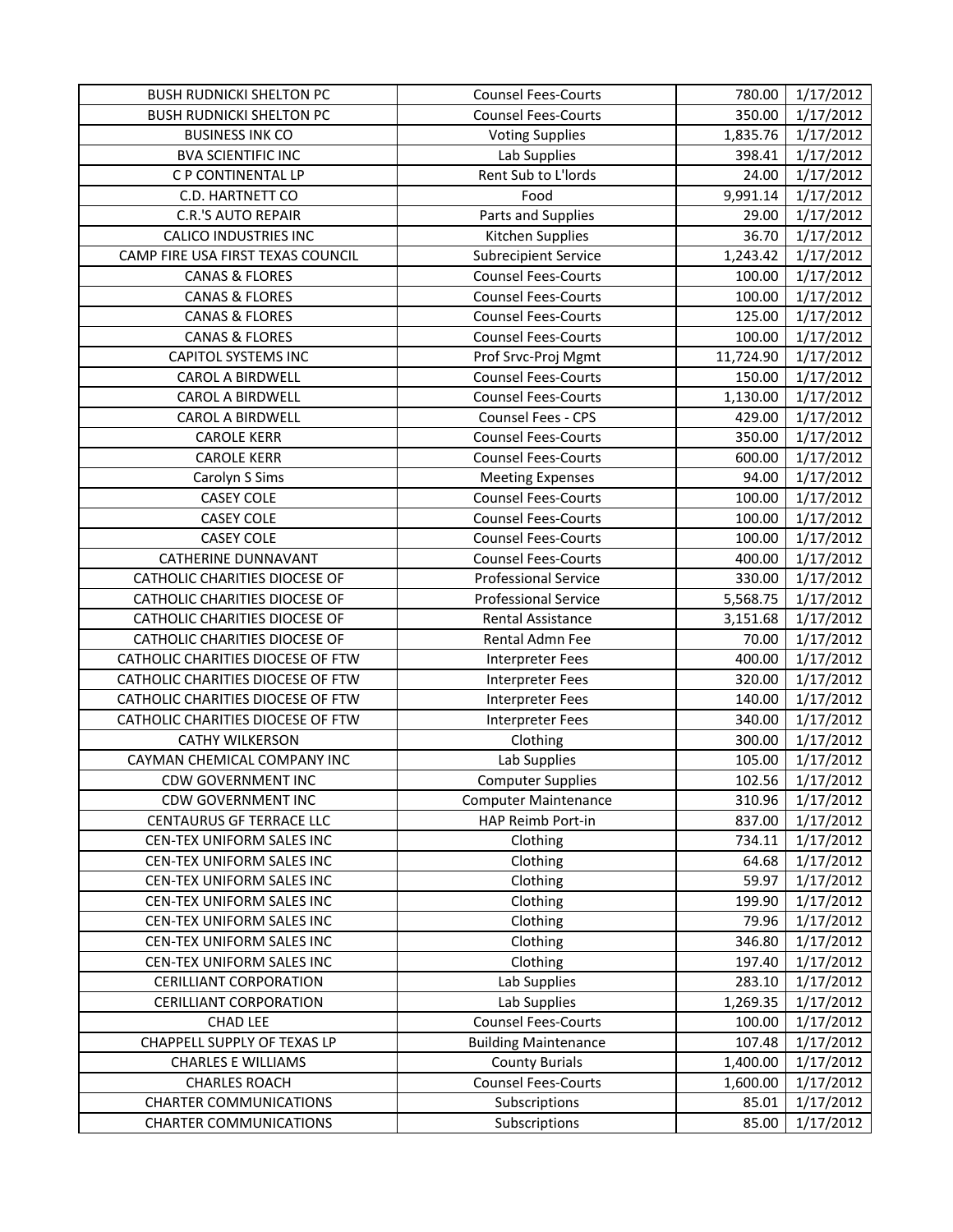| <b>CHECKPOINT SERVICES INC</b>        | Supplies                    | 121.78    | 1/17/2012 |
|---------------------------------------|-----------------------------|-----------|-----------|
| <b>CHEM AQUA</b>                      | A/C Maint Contract          | 3,150.00  | 1/17/2012 |
| <b>CHESTER GRABOWSKI</b>              | Cash For Kids               | 24.36     | 1/17/2012 |
| <b>CHOICES ADOLESCENT</b>             | <b>Residential Servc</b>    | 11,763.57 | 1/17/2012 |
| <b>CHRISTI AGUILAR</b>                | Cash For Kids               | 90.00     | 1/17/2012 |
| <b>CHRISTOPHER LEO CASTANON</b>       | <b>Counsel Fees-Courts</b>  | 1,200.00  | 1/17/2012 |
| CHRISTOPHER LEO CASTANON              | <b>Counsel Fees-Courts</b>  | 2,050.00  | 1/17/2012 |
| CHRISTOPHER SEAN GLIDEWELL            | <b>Professional Service</b> | 2,863.55  | 1/17/2012 |
| <b>CISCO SYSTEMS INC</b>              | Subscriptions               | 69.40     | 1/17/2012 |
| <b>CITIBANK</b>                       | <b>Witness Travel</b>       | 4,476.60  | 1/17/2012 |
| <b>CITIBANK</b>                       | Education                   | 351.39    | 1/17/2012 |
| <b>CITIBANK</b>                       | Education                   | 232.39    | 1/17/2012 |
| <b>CITIBANK</b>                       | Education                   | 792.78    | 1/17/2012 |
| <b>CITIBANK</b>                       | Education                   | 194.39    | 1/17/2012 |
| <b>CITIBANK</b>                       | Education                   | (863.40)  | 1/17/2012 |
| <b>CITIBANK</b>                       | Education                   | 236.79    | 1/17/2012 |
| <b>CITIBANK</b>                       | Travel                      | (691.40)  | 1/17/2012 |
| <b>CITY OF ARLINGTON</b>              | Fuel                        | 662.33    | 1/17/2012 |
| CITY OF FOREST HILL UTILITIES         | <b>Utility Assistance</b>   | 76.06     | 1/17/2012 |
| <b>CITY OF FORT WORTH</b>             | <b>HIDTA Justice funds</b>  | 2,073.13  | 1/17/2012 |
| <b>CITY OF FORT WORTH</b>             | <b>HIDTA Treasury funds</b> | 1,539.05  | 1/17/2012 |
| <b>CITY OF WICHITA FALLS</b>          | <b>Subrecipient Service</b> | 12,832.97 | 1/17/2012 |
| <b>CITY OF WICHITA FALLS</b>          | <b>Subrecipient Service</b> | 8,297.99  | 1/17/2012 |
| <b>CLARINDA ACADEMY</b>               | <b>Residential Servc</b>    | 4,285.75  | 1/17/2012 |
| <b>CLASSIC LOCATORS INC</b>           | Rent Sub to L'Iords         | 671.00    | 1/17/2012 |
| <b>CLIFFORD ALLEN</b>                 | Cash For Kids               | 140.00    | 1/17/2012 |
| <b>CLIFFORD GINN</b>                  | Investigative               | 1,501.85  | 1/17/2012 |
| <b>CLIFFORD GINN</b>                  | Investigative               | 164.70    | 1/17/2012 |
| CODY L COFER                          | <b>Counsel Fees-Courts</b>  | 225.00    | 1/17/2012 |
| COLLEYVILLE EXECUTIVE ORGANIZATION    | Dues                        | 125.00    | 1/17/2012 |
| <b>COLONIAL HARDWARE CORP</b>         | <b>Building Maintenance</b> | 216.20    | 1/17/2012 |
| <b>COMFORT INN &amp; SUITES</b>       | Education                   | 480.25    | 1/17/2012 |
| <b>COMMERCIAL RECORDER</b>            | Advertis/Leg Notice         | 240.00    | 1/17/2012 |
| <b>COMMERCIAL RECORDER</b>            | Advertis/Leg Notice         | 304.70    | 1/17/2012 |
| <b>COMMUNICATION CONCEPTS</b>         | <b>Voting Supplies</b>      | 719.20    | 1/17/2012 |
| COMPLIANCE CONSORTIUM CORP            | <b>Professional Service</b> | 29.37     | 1/17/2012 |
| COMPLIANCE CONSORTIUM CORP            | <b>Professional Service</b> | 325.70    | 1/17/2012 |
| CONCHO SUPPLY INC                     | Central Garage Inv          | 851.16    | 1/17/2012 |
| CONCHO VALLEY HOME FOR GIRLS          | <b>Residential Servc</b>    | 2,981.27  | 1/17/2012 |
| <b>CONNIE PYATT-DRYDEN</b>            | <b>Counsel Fees - CPS</b>   | 100.00    | 1/17/2012 |
| COOK'S CORRECTIONAL KITCHEN           | Sheriff Inventory           | 1,272.00  | 1/17/2012 |
| <b>CORBIN &amp; ASSOCIATES</b>        | <b>Litigation Expense</b>   | 142.00    | 1/17/2012 |
| <b>CORNERSTONE ASSISTANCE NETWORK</b> | <b>Subrecipient Service</b> | 2,818.20  | 1/17/2012 |
| <b>CORNERSTONE ASSISTANCE NETWORK</b> | <b>Subrecipient Service</b> | 7,303.25  | 1/17/2012 |
| <b>CORNERSTONE ASSISTANCE NETWORK</b> | <b>Subrecipient Service</b> | 13,170.00 | 1/17/2012 |
| <b>CORPORATE SOURCE LTD</b>           | <b>Supplies</b>             | 225.73    | 1/17/2012 |
| COTTONWOOD HAMMER LP                  | HAP Reimb Port-in           | 193.00    | 1/17/2012 |
| <b>COWTOWN MATERIALS</b>              | Non-Track Const/Bldg        | 618.20    | 1/17/2012 |
| <b>CRASH DYNAMICS</b>                 | <b>Expert Witness Serv</b>  | 3,655.00  | 1/17/2012 |
| <b>CREMATION SERVICES</b>             | <b>County Burials</b>       | 165.00    | 1/17/2012 |
| <b>CRESTLINE COMPANY</b>              | Supplies                    | 381.93    | 1/17/2012 |
| <b>CRIADO &amp; ASSOCIATES INC</b>    | <b>Professional Service</b> | 9,669.80  | 1/17/2012 |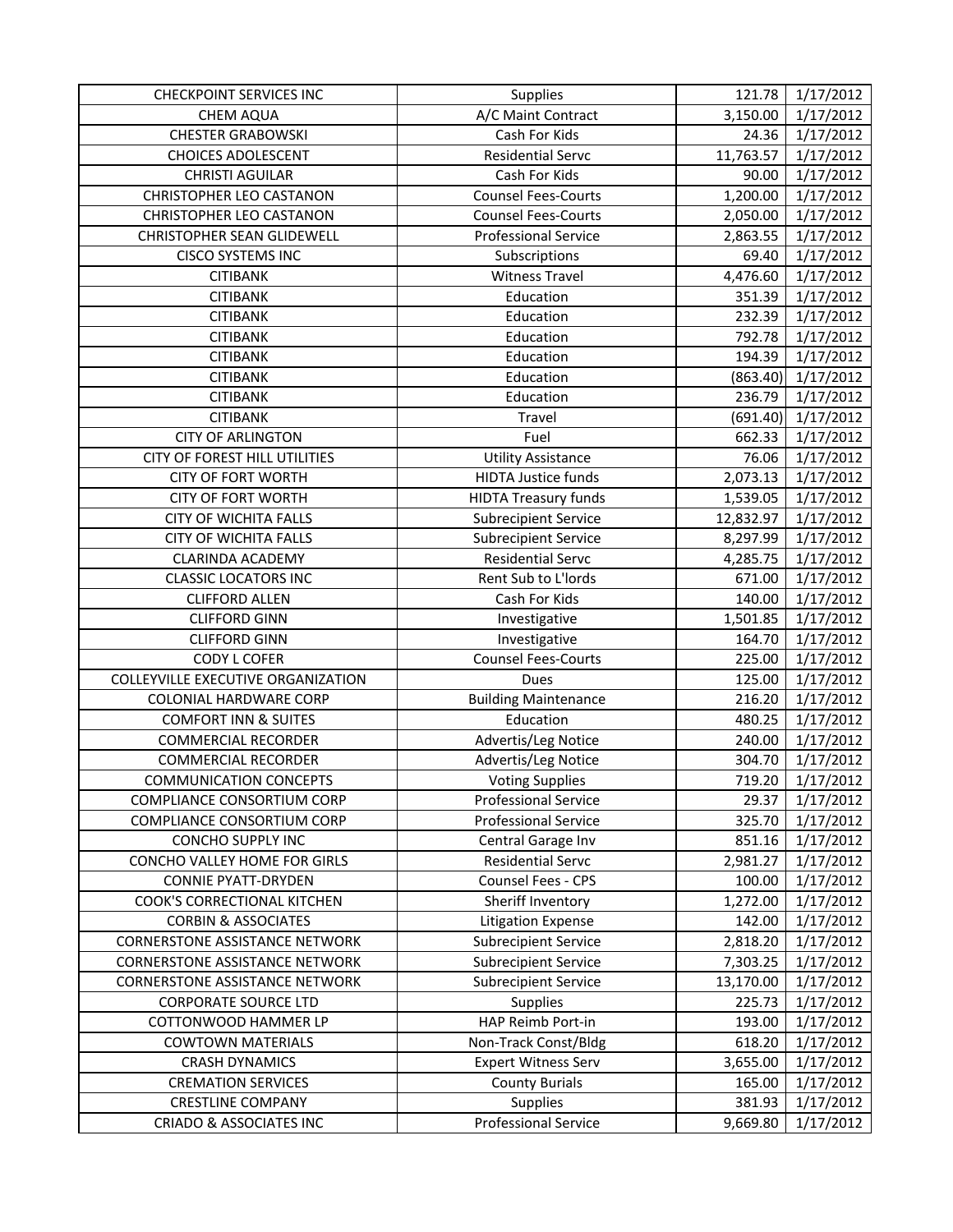| CROWLEY RETIREMENT VILLAGE LP    | Rent Sub to L'Iords         | 670.00    | 1/17/2012 |
|----------------------------------|-----------------------------|-----------|-----------|
| <b>CRUISERS</b>                  | Non-Track Equipment         | 883.51    | 1/17/2012 |
| CTC FAMILY LIMITED PARTNERSHIP   | Rent Sub to L'Iords         | 491.00    | 1/17/2012 |
| <b>CTJ MAINTENANCE INC</b>       | <b>Custodian Services</b>   | 6,525.00  | 1/17/2012 |
| <b>CTJ MAINTENANCE INC</b>       | <b>Custodian Services</b>   | 19,809.90 | 1/17/2012 |
| CTJ MAINTENANCE INC              | <b>Custodian Services</b>   | 1,136.68  | 1/17/2012 |
| <b>CTJ MAINTENANCE INC</b>       | <b>Custodian Services</b>   | 2,381.32  | 1/17/2012 |
| CTJ MAINTENANCE INC              | <b>Custodian Services</b>   | 1,677.72  | 1/17/2012 |
| <b>CTJ MAINTENANCE INC</b>       | <b>Custodian Services</b>   | 1,803.66  | 1/17/2012 |
| <b>CTJ MAINTENANCE INC</b>       | <b>Custodian Services</b>   | 2,377.28  | 1/17/2012 |
| <b>CTJ MAINTENANCE INC</b>       | <b>Custodian Services</b>   | 769.95    | 1/17/2012 |
| <b>CTJ MAINTENANCE INC</b>       | <b>Custodian Services</b>   | 8,613.00  | 1/17/2012 |
| CTJ MAINTENANCE INC              | <b>Custodian Services</b>   | 52.80     | 1/17/2012 |
| CTJ MAINTENANCE INC              | <b>Custodian Services</b>   | 325.00    | 1/17/2012 |
| CTJ MAINTENANCE INC              | <b>Custodian Services</b>   | 22,028.40 | 1/17/2012 |
| CTJ MAINTENANCE INC              | <b>Custodian Services</b>   | 13,894.08 | 1/17/2012 |
| CTJ MAINTENANCE INC              | <b>Custodian Services</b>   | 5,467.95  | 1/17/2012 |
| <b>CTJ MAINTENANCE INC</b>       | <b>Custodian Services</b>   | 17,017.20 | 1/17/2012 |
| <b>CTJ MAINTENANCE INC</b>       | <b>Custodian Services</b>   | 1,840.05  | 1/17/2012 |
| CTJ MAINTENANCE INC              | <b>Custodian Services</b>   | 1,879.20  | 1/17/2012 |
| CTJ MAINTENANCE INC              | <b>Custodian Services</b>   | 2,088.00  | 1/17/2012 |
| <b>CTJ MAINTENANCE INC</b>       | Contract Labor              | 1,937.08  | 1/17/2012 |
| <b>CTJ MAINTENANCE INC</b>       | Contract Labor              | 1,961.60  | 1/17/2012 |
| <b>CTJ MAINTENANCE INC</b>       | Contract Labor              | 1,805.76  | 1/17/2012 |
| <b>CTJ MAINTENANCE INC</b>       | Contract Labor              | 3,604.44  | 1/17/2012 |
| <b>CTJ MAINTENANCE INC</b>       | Contract Labor              | 3,530.88  | 1/17/2012 |
| CTJ MAINTENANCE INC              | <b>Custodian Services</b>   | 10,903.17 | 1/17/2012 |
| <b>CURTIS FORTINBERRY</b>        | <b>Counsel Fees-Courts</b>  | 100.00    | 1/17/2012 |
| <b>CURTIS FORTINBERRY</b>        | <b>Counsel Fees-Courts</b>  | 500.00    | 1/17/2012 |
| <b>CVR COMPUTER SUPPLIES INC</b> | Supplies                    | 21.00     | 1/17/2012 |
| <b>CVR COMPUTER SUPPLIES INC</b> | Supplies                    | 47.10     | 1/17/2012 |
| <b>CYNTHIA MCKENZIE</b>          | Counsel Fees-Juv            | 200.00    | 1/17/2012 |
| D ROBIN MCCARTY                  | <b>Counsel Fees-Courts</b>  | 400.00    | 1/17/2012 |
| <b>DAISY YOUNG</b>               | Transportation              | 100.00    | 1/17/2012 |
| DALLAS POLICE DEPARTMENT         | HIDTA Justice funds         | 8,927.33  | 1/17/2012 |
| DALLAS POLICE DEPARTMENT         | <b>HIDTA Treasury funds</b> | 1,539.05  | 1/17/2012 |
| DAMARIS WILLIAMS                 | Clothing                    | 200.00    | 1/17/2012 |
| DAMARIS WILLIAMS                 | Cash For Kids               | 70.00     | 1/17/2012 |
| DANETTE DEE ALVARADO             | Counsel Fees-Juv            | 200.00    | 1/17/2012 |
| DANIEL HERNANDEZ                 | <b>Counsel Fees-Courts</b>  | 600.00    | 1/17/2012 |
| <b>DANIEL HERNANDEZ</b>          | <b>Counsel Fees-Courts</b>  | 100.00    | 1/17/2012 |
| DANIEL HERNANDEZ                 | <b>Counsel Fees-Courts</b>  | 50.00     | 1/17/2012 |
| DANIEL HERNANDEZ                 | <b>Counsel Fees-Courts</b>  | 200.00    | 1/17/2012 |
| DANIEL J ESPINOSA                | <b>Professional Service</b> | 2,725.00  | 1/17/2012 |
| DANIEL R ALTMAN                  | Psych Exam/Testimony        | 400.00    | 1/17/2012 |
| DANIEL R ALTMAN                  | Psych Exam/Testimony        | 400.00    | 1/17/2012 |
| DANIEL YOUNG                     | <b>Counsel Fees-Courts</b>  | 360.00    | 1/17/2012 |
| <b>DANIEL YOUNG</b>              | <b>Counsel Fees-Courts</b>  | 550.00    | 1/17/2012 |
| D'ANNE CONWAY DOROUGH            | <b>Professional Service</b> | 1,625.00  | 1/17/2012 |
| <b>DANNETTE EALY</b>             | Cash For Kids               | 100.00    | 1/17/2012 |
| DARCY NILES DENO                 | Counsel Fees-Probate        | 3,800.00  | 1/17/2012 |
| DARLA ELLEN BELLOMY              | Rent Sub to L'Iords         | 950.00    | 1/17/2012 |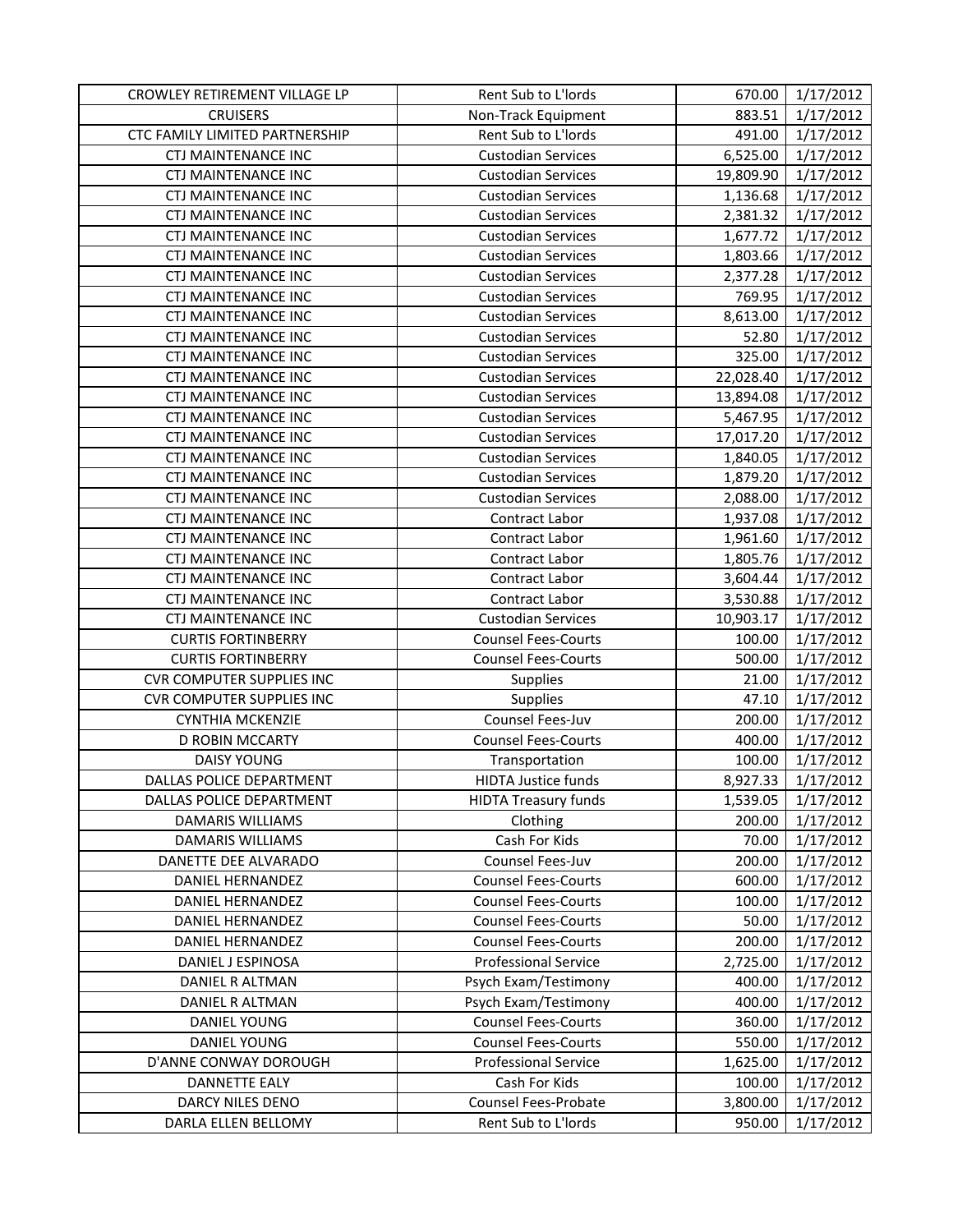| <b>DATASPAN INC</b>              | Supplies                    | 21.97                 | 1/17/2012 |
|----------------------------------|-----------------------------|-----------------------|-----------|
| DAVID BERNARD                    | Rent Sub to L'Iords         | 318.00                | 1/17/2012 |
| <b>DAVID PALMER</b>              | Counsel Fees-Courts         | 250.00                | 1/17/2012 |
| <b>DAVID PALMER</b>              | <b>Counsel Fees-Courts</b>  | 100.00                | 1/17/2012 |
| DAVID PEARSON, IV                | <b>Counsel Fees-Courts</b>  | 810.00                | 1/17/2012 |
| DAVID PEARSON, IV                | Cnsl Fees-Crim Appls        | 1,230.00              | 1/17/2012 |
| DAVID PEARSON, IV                | <b>Litigation Expense</b>   | 1.84                  | 1/17/2012 |
| DAVID PEARSON, IV                | Crim Appeal-OthrCost        | 76.16                 | 1/17/2012 |
| <b>DAVID RICHARDS</b>            | <b>Counsel Fees-Courts</b>  | 1,200.00              | 1/17/2012 |
| <b>DAVID RICHARDS</b>            | <b>Counsel Fees-Courts</b>  | 375.00                | 1/17/2012 |
| <b>DAVID RICHARDS</b>            | <b>Counsel Fees-Courts</b>  | 450.00                | 1/17/2012 |
| <b>DAVID RICHARDS</b>            | <b>Counsel Fees-Courts</b>  | 600.00                | 1/17/2012 |
| DAWNA GUERIN                     | Cash For Kids               | 50.00                 | 1/17/2012 |
| DAY TIMER INC                    | Supplies                    | 128.45                | 1/17/2012 |
| DEL PRADO PROPERTIES LTD         | Rental Assistance           | 505.00                | 1/17/2012 |
| DEL PRADO PROPERTIES LTD         | <b>Utility Assistance</b>   | 38.48                 | 1/17/2012 |
| DEPARTMENT OF PUBLIC SAFETY      | <b>HIDTA Treasury funds</b> | 580.26                | 1/17/2012 |
| DEPT OF INFORMATION RESOURCES    | Telephone-Basic             | 617.20                | 1/17/2012 |
| DEPT OF INFORMATION RESOURCES    | Data Transmiss Line         | 342.56                | 1/17/2012 |
| DEPT OF INFORMATION RESOURCES    | Data Transmiss Line         | 10,690.12             | 1/17/2012 |
| DEPT OF INFORMATION RESOURCES    | Data Transmiss Line         | 3,521.72              | 1/17/2012 |
| DEPT OF INFORMATION RESOURCES    | Data Transmiss Line         | 7,555.52              | 1/17/2012 |
| DEPT OF INFORMATION RESOURCES    | Telephone-Texan             | 2,567.60              | 1/17/2012 |
| DEPT OF INFORMATION RESOURCES    | Lab Equip Mainten           | 225.86                | 1/17/2012 |
| DEPT OF INFORMATION RESOURCES    | Data Transmiss Line         | 617.20                | 1/17/2012 |
| <b>DEREK BROWN</b>               | <b>Counsel Fees-Courts</b>  | 1,209.00              | 1/17/2012 |
| <b>DEREK BROWN</b>               | <b>Counsel Fees-Courts</b>  | 170.00                | 1/17/2012 |
| <b>DEREK BROWN</b>               | <b>Counsel Fees-Courts</b>  | 175.00                | 1/17/2012 |
| <b>DERENDA BAILEY</b>            | Clothing                    | 375.00                | 1/17/2012 |
| <b>DERENDA BAILEY</b>            | Cash For Kids               | 150.00                | 1/17/2012 |
| DFW COMMUNICATIONS INC           | <b>Building Maintenance</b> | 295.26                | 1/17/2012 |
| DFW COMMUNICATIONS INC           | <b>Building Maintenance</b> | 295.00                | 1/17/2012 |
| DFW COMMUNICATIONS INC           | <b>Building Maintenance</b> | 590.00                | 1/17/2012 |
| DFW PROPANE EXCHANGE LLC         | <b>Equipment Maint</b>      | 229.00                | 1/17/2012 |
| DIAGNOSTIC HYBRIDS, INC.         | Lab Supplies                | 623.28                | 1/17/2012 |
| DIAGNOSTIC HYBRIDS, INC.         | Lab Supplies                | 390.71                | 1/17/2012 |
| DIDRAIL JENNINGS                 | Rent Sub to L'Iords         | 819.00                | 1/17/2012 |
| <b>DIRECT ENERGY LP</b>          | <b>Utility Assistance</b>   | 106.82                | 1/17/2012 |
| <b>DIRECT ENERGY LP</b>          | <b>Utility Allowance</b>    | 167.00                | 1/17/2012 |
| DISPUTE RESOLUTION SERVICES      | Professional Service        | 29,974.79             | 1/17/2012 |
| DIVERSIFIED OFFICE PRODUCTS INC  | <b>Equipment Maint</b>      | 70.00                 | 1/17/2012 |
| DIVERSIFIED POWER SYSTEMS INC    | <b>Building Maintenance</b> | $\overline{1,750.00}$ | 1/17/2012 |
| DIVERSIFIED POWER SYSTEMS INC    | <b>Building Maintenance</b> | 1,525.00              | 1/17/2012 |
| <b>DMDCARE INC</b>               | <b>County Burials</b>       | 495.00                | 1/17/2012 |
| DOLORES STEWART & ASSOCIATES INC | <b>Professional Service</b> | 1,403.36              | 1/17/2012 |
| DOLORES STEWART & ASSOCIATES INC | <b>Professional Service</b> | 175.42                | 1/17/2012 |
| DOLORES STEWART & ASSOCIATES INC | <b>Professional Service</b> | 175.42                | 1/17/2012 |
| DOLORES STEWART & ASSOCIATES INC | <b>Professional Service</b> | 350.84                | 1/17/2012 |
| <b>DON DAVIDSON</b>              | Cnsl Fees-Crim Appls        | 2,270.00              | 1/17/2012 |
| <b>DON DAVIDSON</b>              | Crim Appeal-OthrCost        | 134.19                | 1/17/2012 |
| DON M DAWES                      | <b>Counsel Fees-Courts</b>  | 200.00                | 1/17/2012 |
| DON M DAWES                      | <b>Counsel Fees-Courts</b>  | 200.00                | 1/17/2012 |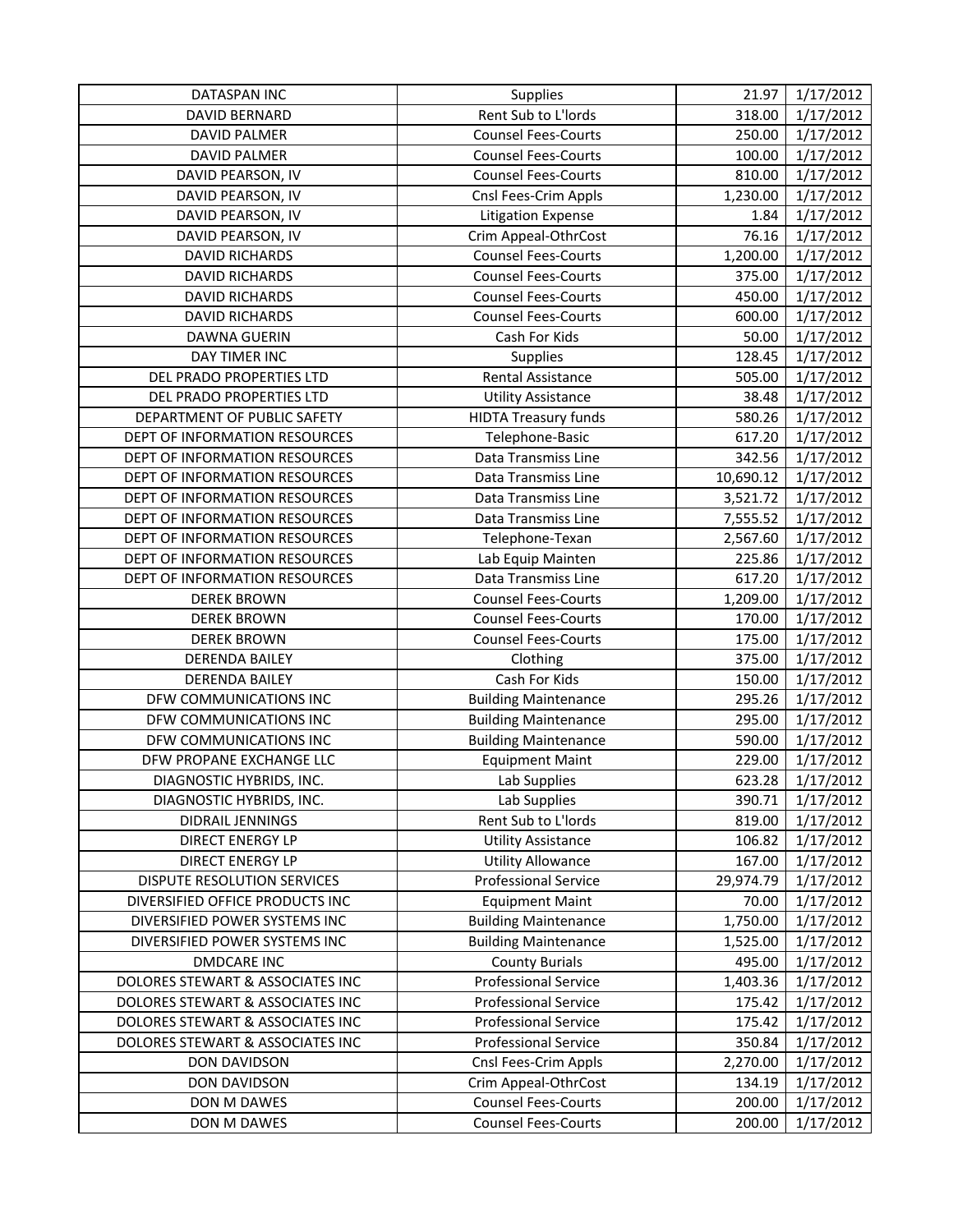| DONNA GOODRICH                                     | Psych Exam/Testimony                               | 800.00          | 1/17/2012              |
|----------------------------------------------------|----------------------------------------------------|-----------------|------------------------|
| DOUBLE EAGLE MECHANICAL SERVICE                    | <b>Building Maintenance</b>                        | 309.86          | 1/17/2012              |
| DOUBLE EAGLE MECHANICAL SERVICE                    | A/C Maint Contract                                 | 126.00          | 1/17/2012              |
| DOUBLE EAGLE MECHANICAL SERVICE                    | A/C Maint Contract                                 | 439.20          | 1/17/2012              |
| DOUBLE EAGLE MECHANICAL SERVICE                    | Non-Track Equipment                                | 900.00          | 1/17/2012              |
| DRAKE DUNNAVENT PC                                 | <b>Counsel Fees-Courts</b>                         | 100.00          | 1/17/2012              |
| DRAKE DUNNAVENT PC                                 | <b>Counsel Fees-Courts</b>                         | 100.00          | 1/17/2012              |
| DURKIN LAW OFFICES PC                              | Counsel Fees-Juv                                   | 300.00          | 1/17/2012              |
| DYNA TEN CORPORATION                               | A/C Maint Contract                                 | 3,821.77        | 1/17/2012              |
| DYNA TEN CORPORATION                               | A/C Maint Contract                                 | 3,858.62        | 1/17/2012              |
| <b>EARL E BATES JR</b>                             | <b>Counsel Fees-Courts</b>                         | 300.00          | 1/17/2012              |
| EASTCHASE MILL VALLEY LLC                          | Rent Sub to L'Iords                                | 767.00          | 1/17/2012              |
| EASTCHASE MILL VALLEY LLC                          | Rent Sub to L'Iords                                | 253.00          | 1/17/2012              |
| <b>EASTERN LAB SERVICES</b>                        | Lab Supplies                                       | 496.00          | 1/17/2012              |
| <b>EDWIN G STEPHENS</b>                            | Reporter's Records                                 | 1,676.00        | 1/17/2012              |
| <b>EDWIN YOUNGBLOOD</b>                            | <b>Counsel Fees-Courts</b>                         | 900.00          | 1/17/2012              |
| <b>EDWIN YOUNGBLOOD</b>                            | Counsel Fees-Juv                                   | 100.00          | 1/17/2012              |
| <b>EDWIN YOUNGBLOOD</b>                            | Counsel Fees - CPS                                 | 150.00          | 1/17/2012              |
| ELECTRONIC TECHNOLOGIES CORP USA                   | <b>Equipment Maint</b>                             | 7,499.91        | 1/17/2012              |
| ELEMENTS OF ARCHITECTURE INC                       | <b>Professional Service</b>                        | 1,910.00        | 1/17/2012              |
| ELEMENTS OF ARCHITECTURE INC                       | <b>Professional Service</b>                        | 989.30          | 1/17/2012              |
| <b>ELKE L DANIEL</b>                               | Counsel Fees - CPS                                 | 1,534.00        | 1/17/2012              |
| <b>ELOY SEPULVEDA</b>                              | <b>Counsel Fees-Courts</b>                         | 280.00          | 1/17/2012              |
| <b>EMPIRE PAPER</b>                                | Sheriff Inventory                                  | 344.80          | 1/17/2012              |
| <b>EMPIRE PAPER</b>                                | <b>Custodian Supplies</b>                          | 646.60          | 1/17/2012              |
| <b>EMPIRE PAPER</b>                                | <b>Building Maintenance</b>                        | 193.40          | 1/17/2012              |
| <b>ENCON SYSTEMS INC</b>                           | <b>Supplies</b>                                    | 263.37          | 1/17/2012              |
| <b>ENCON SYSTEMS INC</b>                           | Computer Supplies                                  | 393.76          | 1/17/2012              |
| <b>ENCON SYSTEMS INC</b>                           | Supplies                                           | 66.00           | 1/17/2012              |
| <b>ENGINEERSUPPLY LLC</b>                          | <b>Equipment Maint</b>                             | 78.24           | 1/17/2012              |
| <b>ENVIROMATIC SERVICES</b>                        |                                                    |                 |                        |
|                                                    | A/C Maint Contract                                 | 142.50          | 1/17/2012              |
| <b>ENVIROMATIC SYSTEMS</b>                         | A/C Maint Contract                                 | 380.00          | 1/17/2012              |
| ERGON ASPHALT & EMULSIONS INC                      | Asphalt-Liquid                                     | 1,898.74        | 1/17/2012              |
| <b>ERIC CUMMINGS</b>                               | <b>Counsel Fees-Courts</b>                         | 640.00          | 1/17/2012              |
| <b>ERIC CUMMINGS</b>                               | <b>Counsel Fees-Courts</b>                         | 2,530.00        | 1/17/2012              |
| <b>ESTHER AMAKA</b>                                | <b>Rental Assistance</b>                           | 630.00          | 1/17/2012              |
| EVA GARCIA AND                                     | Clothing                                           | 325.00          | 1/17/2012              |
| EVA GARCIA AND                                     | Cash For Kids                                      | 130.00          | 1/17/2012              |
| <b>EVCO PARTNERS LP</b>                            | Supplies                                           | 87.84           | 1/17/2012              |
| <b>EVCO PARTNERS LP</b>                            | Supplies                                           | 19.00           | 1/17/2012              |
| <b>EVCO PARTNERS LP</b>                            | <b>Supplies</b>                                    | 98.84           | 1/17/2012              |
| <b>EVCO PARTNERS LP</b>                            | Supplies                                           | 56.75           | 1/17/2012              |
| <b>EVCO PARTNERS LP</b>                            | <b>Supplies</b>                                    | 28.56           | 1/17/2012              |
| <b>EVCO PARTNERS LP</b>                            | <b>Custodian Supplies</b>                          | 107.77          | 1/17/2012              |
| <b>EVCO PARTNERS LP</b>                            | <b>Building Maintenance</b>                        | 251.82          | 1/17/2012              |
| <b>EVCO PARTNERS LP</b>                            | <b>Building Maintenance</b>                        | 284.21          | 1/17/2012              |
| <b>EVCO PARTNERS LP</b>                            | <b>Building Maintenance</b>                        | 20.18           | 1/17/2012              |
| <b>EVCO PARTNERS LP</b>                            | Landscaping Expense                                | 88.00           | 1/17/2012              |
| <b>EVCO PARTNERS LP</b>                            | <b>Custodian Supplies</b>                          | 72.27           | 1/17/2012              |
| <b>EVCO PARTNERS LP</b>                            | Parts and Supplies                                 | 163.64          | 1/17/2012              |
| <b>EVCO PARTNERS LP</b><br><b>EVCO PARTNERS LP</b> | <b>Building Maintenance</b><br>Non-Track Equipment | 77.28<br>313.46 | 1/17/2012<br>1/17/2012 |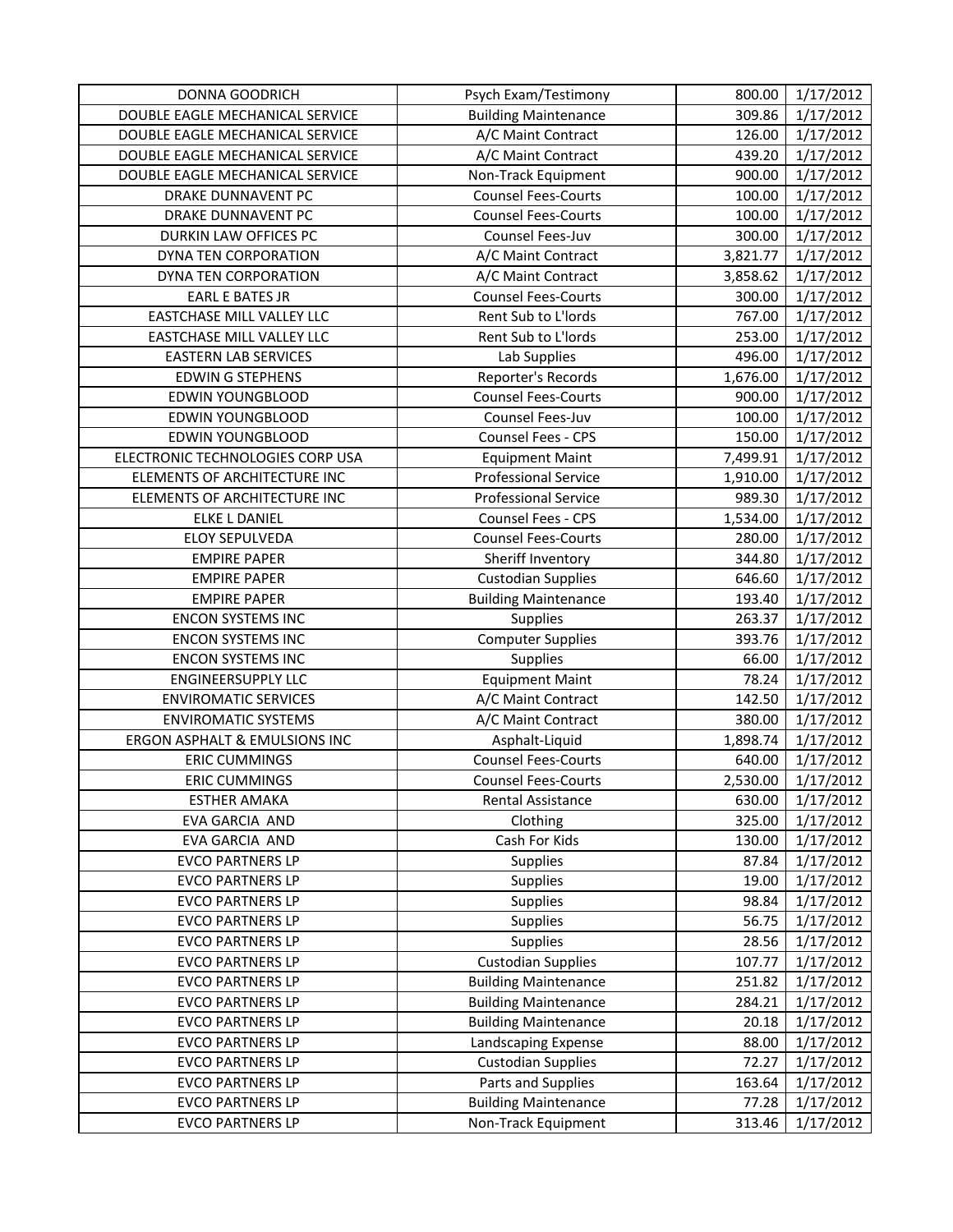| <b>EVERY DAY LIFE RTC</b>           | <b>Residential Servc</b>    | 20,148.38 | 1/17/2012 |
|-------------------------------------|-----------------------------|-----------|-----------|
| EZ ELECTRICAL CONTRACTORS LLC       | <b>Building Maintenance</b> | 79.46     | 1/17/2012 |
| FAMILY DOLLAR #7232                 | Food/Hygiene Assist         | 37.00     | 1/17/2012 |
| FARMER & ASSOCIATES, INC.           | Non-Track Const/Bldg        | 1,200.00  | 1/17/2012 |
| <b>FARMERS MARKET</b>               | Food                        | 176.90    | 1/17/2012 |
| <b>FASCLAMPITT PAPER STORE</b>      | <b>Graphics Inventory</b>   | 6,798.00  | 1/17/2012 |
| <b>FEDEX</b>                        | Postage                     | 27.03     | 1/17/2012 |
| FELIPE O CALZADA                    | <b>Counsel Fees-Courts</b>  | 300.00    | 1/17/2012 |
| FELIPE O CALZADA                    | Counsel Fees - CPS          | 150.00    | 1/17/2012 |
| <b>FERRELLGAS</b>                   | Fuel                        | 76.59     | 1/17/2012 |
| <b>FERTITTA HOSPITALITY</b>         | Education                   | 569.25    | 1/17/2012 |
| FIESTA #46                          | Food/Hygiene Assist         | 24.00     | 1/17/2012 |
| <b>FIRST CHOICE POWER</b>           | <b>Utility Assistance</b>   | 252.33    | 1/17/2012 |
| <b>FIRST CHOICE POWER</b>           | Utility Allowance           | 58.00     | 1/17/2012 |
| <b>FISHER SCIENTIFIC</b>            | Lab Supplies                | 540.54    | 1/17/2012 |
| <b>FISHER SCIENTIFIC</b>            | Lab Supplies                | 465.00    | 1/17/2012 |
| FIVE STAR CORRECTIONAL SERVICES INC | Food Contr/Prisoners        | 72,699.68 | 1/17/2012 |
| FIVE STAR CORRECTIONAL SERVICES INC | Food Contr/Employees        | 2,631.69  | 1/17/2012 |
| FIVE STAR FORD OF TEXAS LTD         | <b>Equipment Maint</b>      | 89.95     | 1/17/2012 |
| <b>FLEETSCREEN LTD</b>              | <b>Medical Supplies</b>     | 1,661.50  | 1/17/2012 |
| FLYNN, FRANCIS & CLARK LLP          | <b>Counsel Fees-Courts</b>  | 300.00    | 1/17/2012 |
| FLYNN, FRANCIS & CLARK LLP          | Counsel Fees-Juv            | 100.00    | 1/17/2012 |
| <b>FORENSIC CONSULTANT SERVICES</b> | <b>Professional Service</b> | 1,500.00  | 1/17/2012 |
| FORENSIC SCIENCE CONSULTANTS INC    | Lab Accreditation           | 1,268.00  | 1/17/2012 |
| FORT DEARBORN LIFE INSURANCE CO     | <b>Optional Term</b>        | 55,178.99 | 1/17/2012 |
| FORT DEARBORN LIFE INSURANCE CO     | Dependent Group Life        | 3,312.75  | 1/17/2012 |
| FORT DEARBORN LIFE INSURANCE CO     | <b>Basic Life</b>           | 31,256.26 | 1/17/2012 |
| FORT WORTH AFFORDABILITY INC        | Rent Sub to L'Iords         | 1,470.00  | 1/17/2012 |
| FORT WORTH AUTO GLASS CENTER LTD    | Central Garage Inv          | 391.15    | 1/17/2012 |
| FORT WORTH GENERATOR AND STARTER LL | Parts and Supplies          | 329.50    | 1/17/2012 |
| FORT WORTH STAR TELEGRAM            | Subscriptions               | 239.40    | 1/17/2012 |
| FORT WORTH STAR TELEGRAM            | Subscriptions               | 119.70    | 1/17/2012 |
| FORT WORTH WATER DEPARTMENT         | Water                       | 1,135.49  | 1/17/2012 |
| FORT WORTH WATER DEPARTMENT         | Water                       | 139.76    | 1/17/2012 |
| FORT WORTH WATER DEPARTMENT         | Water                       | 20.25     | 1/17/2012 |
| FORT WORTH WATER DEPARTMENT         | Water                       | 39,183.25 | 1/17/2012 |
| FORT WORTH WATER DEPARTMENT         | Water                       | 556.49    | 1/17/2012 |
| FORT WORTH WATER DEPARTMENT         | Water                       | 373.35    | 1/17/2012 |
| FORT WORTH WATER DEPARTMENT         | Water                       | 2,816.23  | 1/17/2012 |
| FORT WORTH WATER DEPARTMENT         | Water                       | 504.09    | 1/17/2012 |
| FORT WORTH WATER DEPARTMENT         | Water                       | 914.23    | 1/17/2012 |
| FORT WORTH WATER DEPARTMENT         | <b>Utility Assistance</b>   | 45.21     | 1/17/2012 |
| FORT WORTH WATER DEPARTMENT         | Field Equip&Supplies        | 119.23    | 1/17/2012 |
| FORT WORTH WATER DEPARTMENT         | Water                       | 37.66     | 1/17/2012 |
| FORT WORTH WATER DEPARTMENT         | Water                       | 60.32     | 1/17/2012 |
| FOUR SEASONS AT CLEAR CREEK LTD     | Rent Sub to L'Iords         | 250.00    | 1/17/2012 |
| FOUR SEASONS AT CLEAR CREEK LTD     | HAP Reimb Port-in           | 604.00    | 1/17/2012 |
| <b>FRANCES B JANEZIC</b>            | <b>Professional Service</b> | 170.28    | 1/17/2012 |
| FRANCISCO HERNANDEZ, SR.            | <b>Interpreter Fees</b>     | 150.00    | 1/17/2012 |
| <b>FRANK ADLER</b>                  | Counsel Fees - CPS          | 100.00    | 1/17/2012 |
| FRANK W NEAL & ASSOC INC            | <b>Building Maintenance</b> | 3,014.00  | 1/17/2012 |
| <b>FRED CUMMINGS</b>                | <b>Counsel Fees-Courts</b>  | 600.00    | 1/17/2012 |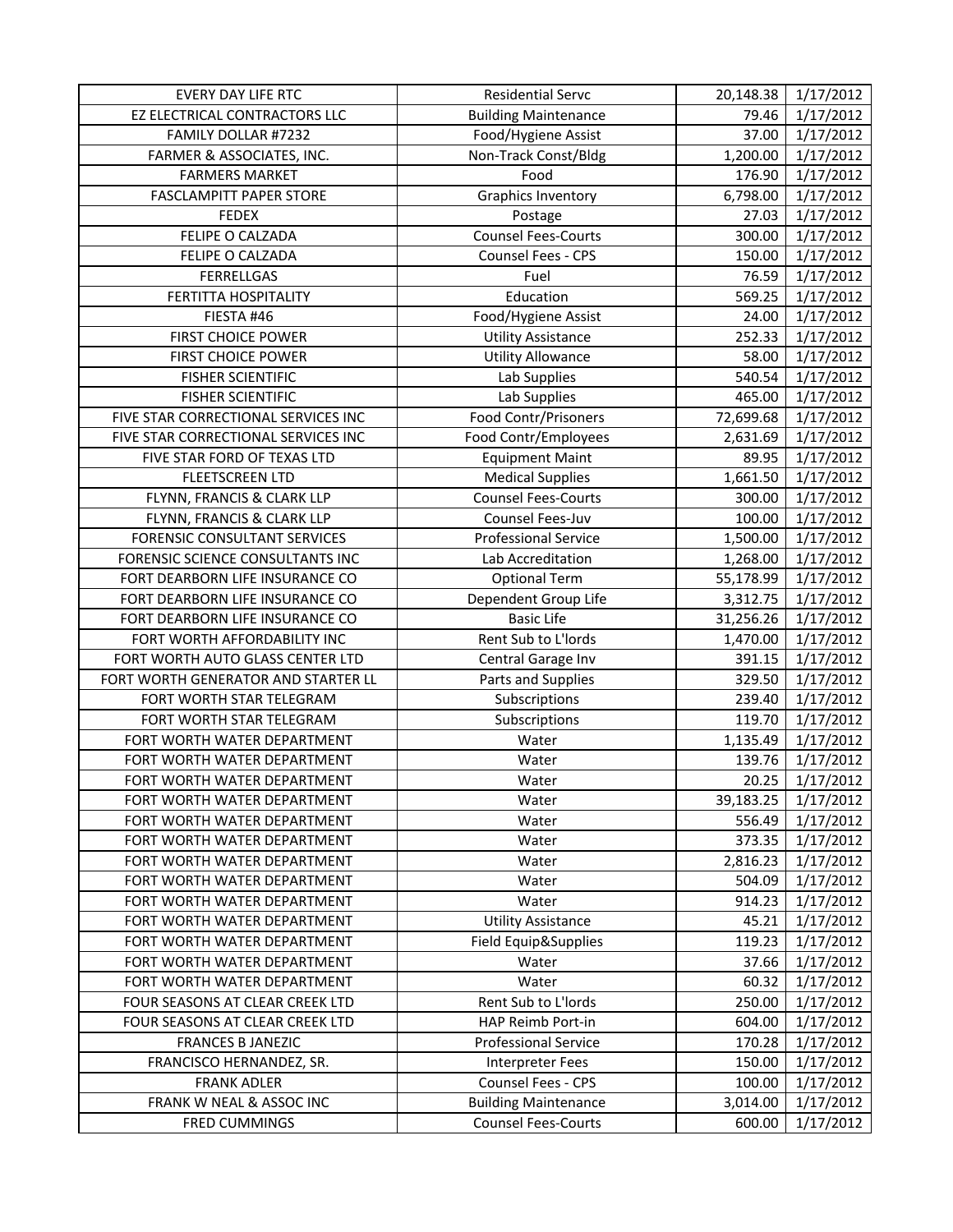| FREEHLING TREE SERVICE LLC              | <b>Professional Service</b> | 1,500.00 | 1/17/2012 |
|-----------------------------------------|-----------------------------|----------|-----------|
| FREEMAN FINANCIAL INVESTMENT CO LP      | Central Garage Inv          | 186.53   | 1/17/2012 |
| FREMANI PROPERTIES LLC                  | <b>Rental Assistance</b>    | 2,250.00 | 1/17/2012 |
| <b>FRONING &amp; ASSOCIATES</b>         | <b>Professional Service</b> | 350.84   | 1/17/2012 |
| FRONTLINE PROPERTY MANAGEMENT INC       | Rental Assistance           | 440.00   | 1/17/2012 |
| FT WORTH LAUNDRY & DRY CLEAN            | <b>Support Serv Supply</b>  | 81.00    | 1/17/2012 |
| <b>FUGRO CONSULTANTS INC</b>            | <b>Professional Service</b> | 378.00   | 1/17/2012 |
| <b>G ALAN STEELE</b>                    | <b>Counsel Fees-Courts</b>  | 375.00   | 1/17/2012 |
| GALLS, AN ARAMARK COMPANY               | Safety/Tact Supplies        | 10.44    | 1/17/2012 |
| <b>GEORGE MACKEY</b>                    | <b>Counsel Fees-Courts</b>  | 425.00   | 1/17/2012 |
| <b>GEORGE MACKEY</b>                    | <b>Counsel Fees-Courts</b>  | 200.00   | 1/17/2012 |
| <b>GEORGE R TRIMBER LAW OFFICE</b>      | <b>Counsel Fees-Courts</b>  | 400.00   | 1/17/2012 |
| <b>GERARD KARDONSKY</b>                 | <b>Counsel Fees-Courts</b>  | 975.00   | 1/17/2012 |
| <b>GERARD KARDONSKY</b>                 | <b>Counsel Fees-Courts</b>  | 300.00   | 1/17/2012 |
| <b>GES</b>                              | <b>Building Maintenance</b> | 808.37   | 1/17/2012 |
| <b>GES</b>                              | <b>Building Maintenance</b> | 265.92   | 1/17/2012 |
| <b>GES</b>                              | <b>Building Maintenance</b> | 1,136.61 | 1/17/2012 |
| <b>GES</b>                              | <b>Building Maintenance</b> | 864.54   | 1/17/2012 |
| <b>GES</b>                              | <b>Building Maintenance</b> | 362.55   | 1/17/2012 |
| <b>GES</b>                              | <b>Building Maintenance</b> | 620.00   | 1/17/2012 |
| <b>GES</b>                              | <b>Building Maintenance</b> | 3,968.62 | 1/17/2012 |
| <b>GES</b>                              | A/C Maint Contract          | 3,474.04 | 1/17/2012 |
| <b>GES</b>                              | A/C Maint Contract          | 93.00    | 1/17/2012 |
| <b>GES</b>                              | A/C Maint Contract          | 343.98   | 1/17/2012 |
| <b>GES</b>                              | A/C Maint Contract          | (186.00) | 1/17/2012 |
| <b>GES</b>                              | A/C Maint Contract          | 248.00   | 1/17/2012 |
| <b>GES</b>                              | Kitchen Maintenance         | 1,270.37 | 1/17/2012 |
| <b>GES</b>                              | Kitchen Maintenance         | 808.30   | 1/17/2012 |
| <b>GES</b>                              | <b>Building Maintenance</b> | 4,140.49 | 1/17/2012 |
| <b>GES</b>                              | <b>Building Maintenance</b> | 1,391.64 | 1/17/2012 |
| <b>GES</b>                              | <b>Building Maintenance</b> | 2,664.37 | 1/17/2012 |
| <b>GES</b>                              | Echo Lake Park              | 157.95   | 1/17/2012 |
| <b>GES</b>                              | A/C Maint Contract          | 1,330.92 | 1/17/2012 |
| <b>GILBERT RUSSELL ROWE</b>             | <b>Counsel Fees-Courts</b>  | 450.00   | 1/17/2012 |
| <b>GILBERTO TORREZ</b>                  | Investigative               | 861.75   | 1/17/2012 |
| <b>GIRLS INC OF TARRANT COUNTY</b>      | <b>Subrecipient Service</b> | 4,429.02 | 1/17/2012 |
| Glenda K Redeemer                       | Education                   | 50.00    | 1/17/2012 |
| <b>GLOBAL PAYMENTS INC</b>              | Hith Dept Immu Fees         | 817.52   | 1/17/2012 |
| <b>GLOBAL PAYMENTS INC</b>              | Hith Dept Immu Fees         | 336.86   | 1/17/2012 |
| <b>GLOBAL PAYMENTS INC</b>              | Hith Internat'l Trav        | 921.94   | 1/17/2012 |
| <b>GLYNIS MCGINTY</b>                   | <b>Counsel Fees-Courts</b>  | 400.00   | 1/17/2012 |
| <b>GOLDEN GATE FUNERAL HOME</b>         | <b>County Burials</b>       | 700.00   | 1/17/2012 |
| <b>GRAND PRAIRIE HOUSING ASSISTANCE</b> | Port HAP Port-out           | 96.00    | 1/17/2012 |
| <b>GRAND PRAIRIE POLICE DEPARTMENT</b>  | Due to Other Govts          | 7.62     | 1/17/2012 |
| GREEN GUARD FIRST AID AND SAFETY        | <b>Supplies</b>             | 52.32    | 1/17/2012 |
| <b>GREEN MOUNTAIN ENERGY COMPANY</b>    | <b>Utility Assistance</b>   | 162.54   | 1/17/2012 |
| <b>GREENWOOD MOUNT OLIVET</b>           | <b>County Burials</b>       | 700.00   | 1/17/2012 |
| <b>GREYHOUND LINES INC</b>              | Transportation              | 284.00   | 1/17/2012 |
| <b>GREYHOUND PACKAGE EXPRESS</b>        | Transportation              | 126.85   | 1/17/2012 |
| <b>GT DISTRIBUTORS INC</b>              | Supplies                    | 1,741.68 | 1/17/2012 |
| <b>GUADALUPE GONZALES</b>               | Rental Assistance           | 480.00   | 1/17/2012 |
| <b>GW OUTFITTERS LP</b>                 | Sheriff Inventory           | 396.00   | 1/17/2012 |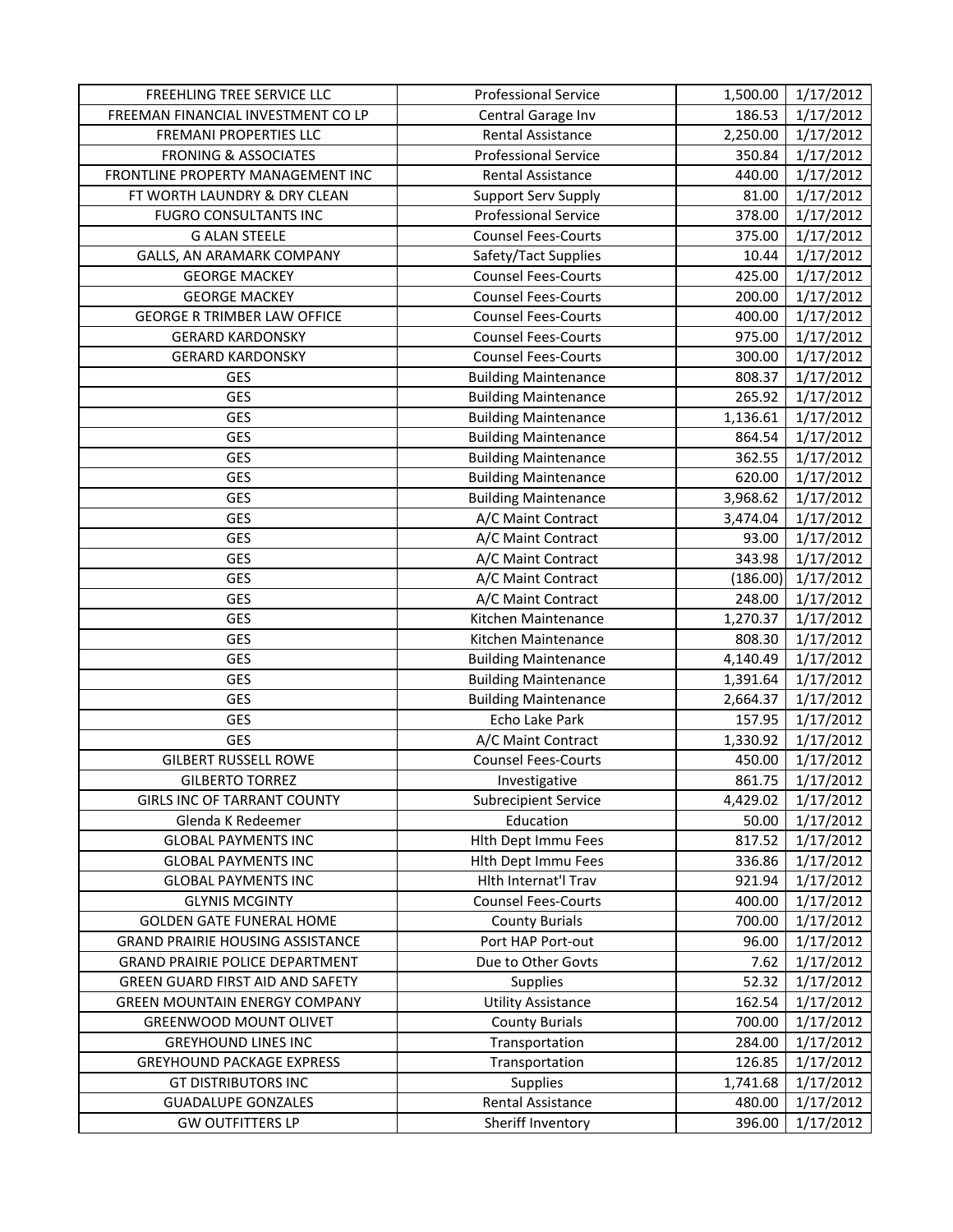| <b>GW OUTFITTERS LP</b>             | Supplies                    | 49.50                   | 1/17/2012 |
|-------------------------------------|-----------------------------|-------------------------|-----------|
| <b>GW OUTFITTERS LP</b>             | Supplies                    | 198.00                  | 1/17/2012 |
| <b>GW OUTFITTERS LP</b>             | Supplies                    | 990.00                  | 1/17/2012 |
| <b>GW OUTFITTERS LP</b>             | Supplies                    | 99.00                   | 1/17/2012 |
| H D SMITH WHOLESALE CO              | <b>Medical Supplies</b>     | $\overline{5}$ , 152.04 | 1/17/2012 |
| <b>HALL &amp; MIXON PLLC</b>        | <b>Counsel Fees-Probate</b> | 2,200.00                | 1/17/2012 |
| HAMIDA A ABDAL-KHALLAQ INC          | <b>Counsel Fees-Courts</b>  | 475.00                  | 1/17/2012 |
| HAMIDA A ABDAL-KHALLAQ INC          | <b>Counsel Fees-Courts</b>  | 137.50                  | 1/17/2012 |
| HANSON AGGREGATES CENTRAL INC       | Rock and Gravel             | 7,923.44                | 1/17/2012 |
| HARRY PRESTON HOWE                  | Clothing                    | 250.00                  | 1/17/2012 |
| <b>HAWK ELECTRONICS</b>             | Telephone - Mobile          | 431.90                  | 1/17/2012 |
| HDC FOREST HILL LIMITED PARTNERSHIP | Rent Sub to L'Iords         | 269.00                  | 1/17/2012 |
| HDC FOREST HILL LIMITED PARTNERSHIP | Rent Sub to L'Iords         | 40.00                   | 1/17/2012 |
| HEALTHSMART BENEFIT SOLUTIONS INC   | <b>Medical Admn Fees</b>    | 40.00                   | 1/17/2012 |
| HEALTHSMART BENEFIT SOLUTIONS INC   | <b>Medical Admn Fees</b>    | 180.00                  | 1/17/2012 |
| <b>HELBING'S MOBIL SERVICE</b>      | Central Garage Inv          | 119.25                  | 1/17/2012 |
| Helen H Huynh                       | Education                   | 15.00                   | 1/17/2012 |
| <b>HENDERSON R PALMER</b>           | Rent Sub to L'Iords         | 180.00                  | 1/17/2012 |
| <b>HENRY SCHEIN</b>                 | Lab Supplies                | 707.40                  | 1/17/2012 |
| <b>HENRY SCHEIN</b>                 | <b>Medical Supplies</b>     |                         | 1/17/2012 |
| HERITAGE FOOD SERVICE EQUIPMENT INC | Kitchen Maintenance         | 462.03                  | 1/17/2012 |
| HERITAGE PARK VISTA HOUSING PARTNER | Rent Sub to L'Iords         | 471.00                  | 1/17/2012 |
| HEWLETT PACKARD COMPANY             | Software Maintenance        | 37,991.52               | 1/17/2012 |
| HIRED HANDS INC                     | <b>Professional Service</b> | 110.25                  | 1/17/2012 |
| <b>HOBART SERVICE</b>               | Kitchen Maintenance         | 1,937.50                | 1/17/2012 |
| <b>HOBART SERVICE</b>               | Kitchen Maintenance         | 210.00                  | 1/17/2012 |
| <b>HOBART SERVICE</b>               | Kitchen Maintenance         | 1,303.10                | 1/17/2012 |
| HOLT COMPANY OF TEXAS               | Parts and Supplies          | 107.18                  | 1/17/2012 |
| HOTEL PROVINCIAL LLC                | Travel                      | 372.51                  | 1/17/2012 |
| HOTEL PROVINCIAL LLC                | Travel                      | 372.51                  | 1/17/2012 |
| HOUSING AUTHORITY OF NEW ORLEANS    | Port Admin Fee Expen        | 85.74                   | 1/17/2012 |
| <b>HYDRADYNE HYDRAULICS</b>         | Parts and Supplies          | 59.13                   | 1/17/2012 |
| 12 INC                              | Software Maintenance        | 3,624.00                | 1/17/2012 |
| ICS                                 | <b>Bedding and Clothing</b> | 5,289.84                | 1/17/2012 |
| INDEPENDENT ENVIRONMENTAL SERV      | <b>Disposal Service</b>     | 763.00                  | 1/17/2012 |
| INDEPENDENT ENVIRONMENTAL SERV      | <b>Disposal Service</b>     | 1,773.66                | 1/17/2012 |
| INDEPENDENT ENVIRONMENTAL SERV      | Disposal Service            | 762.00                  | 1/17/2012 |
| INDEPENDENT ENVIRONMENTAL SERV      | <b>Disposal Service</b>     | 165.55                  | 1/17/2012 |
| INDEPENDENT ENVIRONMENTAL SERV      | Disposal Service            | 25.00                   | 1/17/2012 |
| INDEPENDENT ENVIRONMENTAL SERV      | <b>Disposal Service</b>     | 243.00                  | 1/17/2012 |
| INDEPENDENT ENVIRONMENTAL SERV      | <b>Disposal Service</b>     | 30.00                   | 1/17/2012 |
| INSTALLER SALES AND SERVICE         | Central Garage Inv          | 54.69                   | 1/17/2012 |
| INTEGRATED BIOMETRIC TECHNOLOGY     | AFIS(Fingerprinting)        | 79.00                   | 1/17/2012 |
| INTEGRATED FORENSIC LAB INC         | <b>Expert Witness Serv</b>  | 2,500.00                | 1/17/2012 |
| INTERCON ENVIRONMENTAL INC          | Non-Track Equipment         | 6,085.50                | 1/17/2012 |
| <b>INX INC</b>                      | Non-Track Equipment         | 9,435.00                | 1/17/2012 |
| <b>IRVING HOLDINGS INC</b>          | Transportation              | 274.70                  | 1/17/2012 |
| <b>IRVING HOLDINGS INC</b>          | Transportation              | 453.60                  | 1/17/2012 |
| <b>IRVING PD</b>                    | <b>HIDTA Justice funds</b>  | 8,927.33                | 1/17/2012 |
| <b>IRVING PD</b>                    | <b>HIDTA Treasury funds</b> | 1,539.05                | 1/17/2012 |
| <b>ISSIAH THOMAS</b>                | Clothing                    | 375.00                  | 1/17/2012 |
| J A SEXAUER                         | <b>Building Maintenance</b> | 1,724.08                | 1/17/2012 |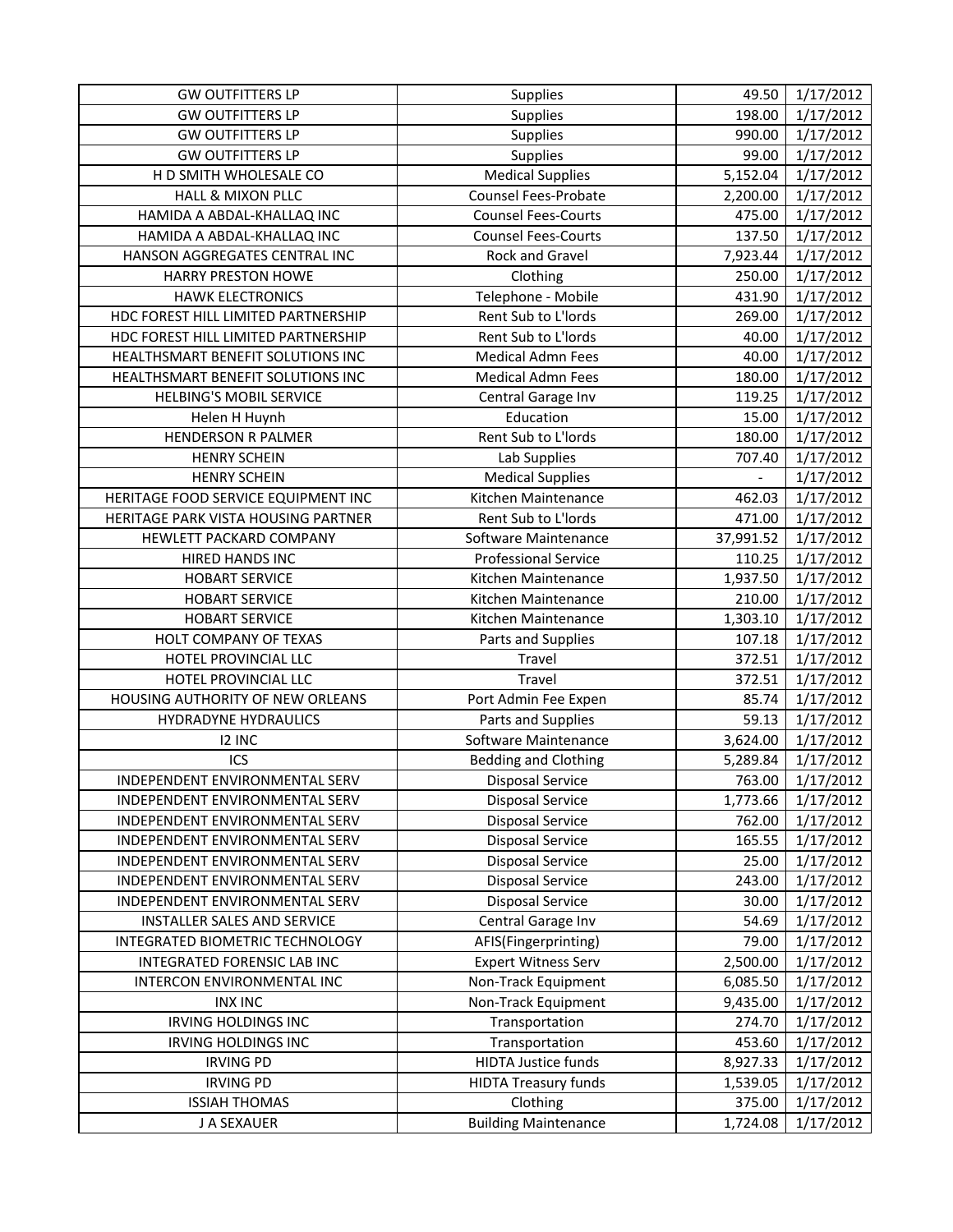| J A SEXAUER                          | <b>Building Maintenance</b> | 15,406.98 | 1/17/2012 |
|--------------------------------------|-----------------------------|-----------|-----------|
| J H LADD                             | Investigative               | 500.00    | 1/17/2012 |
| J P BOWLIN COMPANY LLC               | Capital Outlay Low V        | 12,888.00 | 1/17/2012 |
| <b>J STEVEN BUSH</b>                 | <b>Counsel Fees-Courts</b>  | 450.00    | 1/17/2012 |
| <b>J STEVEN BUSH</b>                 | <b>Counsel Fees-Courts</b>  | 125.00    | 1/17/2012 |
| <b>J STEVEN BUSH</b>                 | <b>Counsel Fees-Courts</b>  | 490.00    | 1/17/2012 |
| <b>JACKIE MARTIN</b>                 | Counsel Fees - CPS          | 5,770.00  | 1/17/2012 |
| JAMES D RENFORTH II                  | <b>Counsel Fees-Courts</b>  | 450.00    | 1/17/2012 |
| <b>JAMES D RENFORTH II</b>           | <b>Counsel Fees-Courts</b>  | 500.00    | 1/17/2012 |
| <b>JAMES D RENFORTH II</b>           | <b>Counsel Fees-Courts</b>  | 137.50    | 1/17/2012 |
| <b>JAMES R WILSON</b>                | <b>Counsel Fees-Courts</b>  | 122.50    | 1/17/2012 |
| <b>JAMES R WILSON</b>                | <b>Counsel Fees-Courts</b>  | 122.50    | 1/17/2012 |
| <b>JAMES R WILSON</b>                | <b>Counsel Fees-Courts</b>  | 115.00    | 1/17/2012 |
| <b>JANA KAY BRAVO</b>                | Reporter's Records          | 2,848.00  | 1/17/2012 |
| <b>JANIE BROWNLEE</b>                | Investigative               | 161.75    | 1/17/2012 |
| <b>JANPAK</b>                        | Lab Supplies                | 59.98     | 1/17/2012 |
| <b>JANPAK</b>                        | Lab Supplies                | 179.96    | 1/17/2012 |
| <b>JANPAK</b>                        | <b>Custodian Supplies</b>   | 1,170.00  | 1/17/2012 |
| JAY GILBERT CABALLERO                | Counsel Fees-Courts         | 1,400.00  | 1/17/2012 |
| JAY GILBERT CABALLERO                | <b>Counsel Fees-Courts</b>  | 915.00    | 1/17/2012 |
| JAY GILBERT CABALLERO                | <b>Counsel Fees-Courts</b>  | 100.00    | 1/17/2012 |
| <b>JBS TRADING INTERNATIONAL INC</b> | Food                        | 77.60     | 1/17/2012 |
| <b>JEANIE MORRIS</b>                 | <b>Professional Service</b> | 1,538.50  | 1/17/2012 |
| <b>JEANIE MORRIS</b>                 | Reporter's Records          | 52.00     | 1/17/2012 |
| JEFF EUBANK ROOFING CO INC           | <b>Building Maintenance</b> | 750.00    | 1/17/2012 |
| <b>JEFF NEALE</b>                    | HAP Reimb Port-in           | 963.00    | 1/17/2012 |
| <b>JEFFERY BROOKINS</b>              | Clothing                    | 125.00    | 1/17/2012 |
| JEFFERY DAVID BONCEK                 | Counsel Fees-Courts         | 300.00    | 1/17/2012 |
| JEFFREY S STEWART PC                 | <b>Counsel Fees-Courts</b>  | 300.00    | 1/17/2012 |
| <b>JENNIFER ADAMS</b>                | Cash For Kids               | 24.88     | 1/17/2012 |
| <b>JENNIFER JOHNSON</b>              | Transportation              | 60.00     | 1/17/2012 |
| <b>JENNIFER PORTER</b>               | Clothing                    | 93.88     | 1/17/2012 |
| <b>JENNIFER PORTER</b>               | Cash For Kids               | 24.88     | 1/17/2012 |
| Jerry W Brown                        | Education                   | 220.00    | 1/17/2012 |
| <b>JERRY WALKER</b>                  | <b>Counsel Fees-Courts</b>  | 300.00    | 1/17/2012 |
| <b>JERRY WOOD</b>                    | <b>Counsel Fees-Courts</b>  | 300.00    | 1/17/2012 |
| <b>JESUS NEVAREZ</b>                 | Counsel Fees - CPS          | 200.00    | 1/17/2012 |
| <b>JIM C MINTER</b>                  | <b>Counsel Fees-Courts</b>  | 425.00    | 1/17/2012 |
| <b>JIM CULBERTSON</b>                | Counsel Fees-Juv            | 1,140.00  | 1/17/2012 |
| <b>JIM CULBERTSON</b>                | Counsel Fees - CPS          | 840.00    | 1/17/2012 |
| <b>JIM LANE</b>                      | <b>Counsel Fees-Courts</b>  | 1,050.00  | 1/17/2012 |
| <b>JIM LANE</b>                      | <b>Counsel Fees-Courts</b>  | 930.00    | 1/17/2012 |
| <b>JIM LANE</b>                      | <b>Counsel Fees-Courts</b>  | 450.00    | 1/17/2012 |
| <b>JIM LANE</b>                      | <b>Counsel Fees-Courts</b>  | 975.00    | 1/17/2012 |
| <b>JIM LANE</b>                      | <b>Counsel Fees-Courts</b>  | 350.00    | 1/17/2012 |
| <b>JJW PROPERTIES</b>                | HAP Reimb Port-in           | 187.00    | 1/17/2012 |
| <b>JOE K MATTHEWS</b>                | <b>Bonds</b>                | 71.00     | 1/17/2012 |
| <b>JOE K MATTHEWS</b>                | <b>Bonds</b>                | 142.00    | 1/17/2012 |
| <b>JOETTA KEENE</b>                  | <b>Counsel Fees-Courts</b>  | 175.00    | 1/17/2012 |
| <b>JOHN AVERY</b>                    | <b>Counsel Fees-Courts</b>  | 350.00    | 1/17/2012 |
| <b>JOHN AVERY</b>                    | <b>Counsel Fees-Courts</b>  | 800.00    | 1/17/2012 |
| <b>JOHN BENOIST</b>                  | <b>Counsel Fees-Probate</b> | 2,200.00  | 1/17/2012 |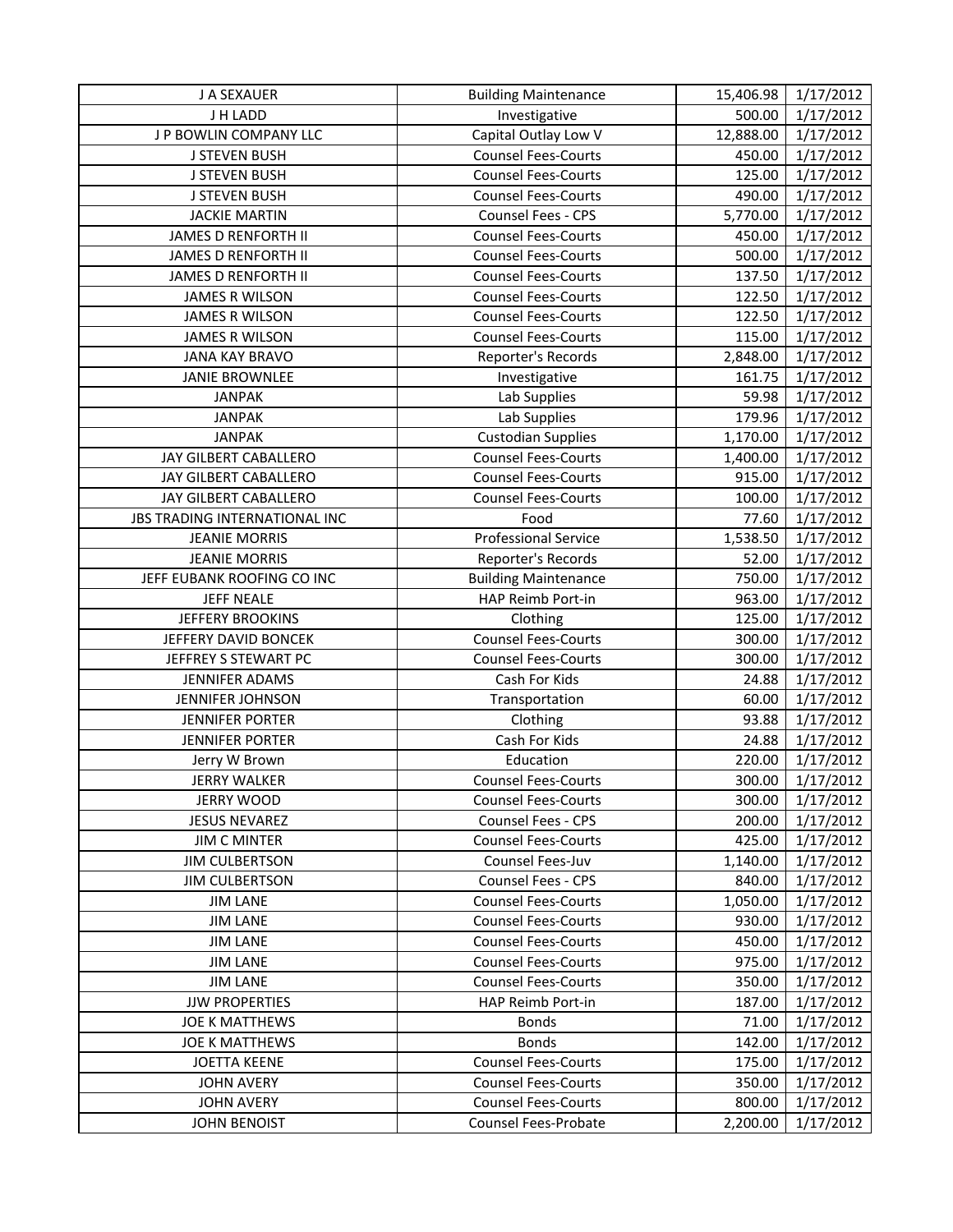| JOHN CARL BEATTY                | <b>Counsel Fees-Courts</b>  | 500.00    | 1/17/2012       |
|---------------------------------|-----------------------------|-----------|-----------------|
| JOHN CARL BEATTY                | <b>Counsel Fees-Courts</b>  | 750.00    | 1/17/2012       |
| JOHN CARL BEATTY                | <b>Counsel Fees-Courts</b>  | 250.00    | 1/17/2012       |
| JOHN CHARLES OSWALT             | Investigative               | 250.00    | 1/17/2012       |
| JOHN D SIMS                     | <b>Building Maintenance</b> | 1,800.00  | 1/17/2012       |
| JOHN HAGWOOD                    | Rental Assistance           | 695.00    | 1/17/2012       |
| <b>JOHN HARDING</b>             | <b>Counsel Fees-Courts</b>  | 1,100.00  | 1/17/2012       |
| <b>JOHN HARDING</b>             | <b>Counsel Fees-Courts</b>  | 175.00    | 1/17/2012       |
| JOHN W STICKELS                 | <b>Counsel Fees-Courts</b>  | 750.00    | 1/17/2012       |
| JOHNNIE JOHNSON                 | Clothing                    | 375.00    | 1/17/2012       |
| <b>JOHNNIE JOHNSON</b>          | Cash For Kids               | 140.00    | 1/17/2012       |
| <b>JOHNSON &amp; JOHNSON</b>    | <b>Counsel Fees-Courts</b>  | 1,150.00  | 1/17/2012       |
| JOHNSON CONTROLS INC            | A/C Maint Contract          | 19,904.00 | 1/17/2012       |
| <b>JONATHAN SIMPSON</b>         | <b>Counsel Fees-Courts</b>  | 850.00    | 1/17/2012       |
| <b>JONATHAN SIMPSON</b>         | <b>Counsel Fees-Courts</b>  | 1,000.00  | 1/17/2012       |
| <b>JONATHAN SIMPSON</b>         | <b>Counsel Fees-Courts</b>  | 175.00    | 1/17/2012       |
| <b>JONATHAN SIMPSON</b>         | <b>Counsel Fees-Courts</b>  | 300.00    | 1/17/2012       |
| <b>JORDON WEHNER</b>            | Rent Sub to L'Iords         | 201.00    | 1/17/2012       |
| JOYCE E STEVENS P.C.            | <b>Counsel Fees-Courts</b>  | 93.75     | 1/17/2012       |
| JPCA OF TEXAS, INC              | Dues                        | 60.00     | 1/17/2012       |
| JPCA OF TEXAS, INC              | Dues                        | 35.00     | 1/17/2012       |
| JPCA OF TEXAS, INC              | Dues                        | 35.00     | 1/17/2012       |
| JPCA OF TEXAS, INC              | Dues                        | 35.00     | 1/17/2012       |
| JPCA OF TEXAS, INC              | Dues                        | 35.00     | 1/17/2012       |
| JPCA OF TEXAS, INC              | Dues                        | 35.00     | 1/17/2012       |
| JPCA OF TEXAS, INC              | Dues                        | 35.00     | 1/17/2012       |
| JPCA OF TEXAS, INC              | Dues                        | 35.00     | 1/17/2012       |
| JPCA OF TEXAS, INC              | Dues                        | 35.00     | 1/17/2012       |
| JPCA OF TEXAS, INC              | Dues                        | 35.00     | 1/17/2012       |
| JPCA OF TEXAS, INC              | Dues                        | 35.00     | 1/17/2012       |
| JPCA OF TEXAS, INC              | Dues                        | 60.00     | 1/17/2012       |
| JPCA OF TEXAS, INC              | Dues                        | 35.00     | 1/17/2012       |
| JPCA OF TEXAS, INC              | Dues                        | 35.00     | 1/17/2012       |
| JPCA OF TEXAS, INC              | Dues                        | 35.00     | 1/17/2012       |
| JPCA OF TEXAS, INC              | Dues                        |           | 35.00 1/17/2012 |
| JPCA OF TEXAS, INC              | Dues                        | 35.00     | 1/17/2012       |
| JPMORGAN CHASE BANK NA          | Clothing                    | 2,700.00  | 1/17/2012       |
| <b>JUDGE PHILLIP VICK</b>       | Travel                      | 148.17    | 1/17/2012       |
| <b>JULIE JACOBSON</b>           | Counsel Fees - CPS          | 400.00    | 1/17/2012       |
| <b>JULIE R BOOTH</b>            | <b>Professional Service</b> | 1,713.08  | 1/17/2012       |
| JUNIPER GG FORT WORTH LLC       | Rent Sub to L'Iords         | 1,345.00  | 1/17/2012       |
| <b>JUST ENERGY TEXAS I CORP</b> | <b>Utility Assistance</b>   | 84.11     | 1/17/2012       |
| <b>JUST ENERGY TEXAS I CORP</b> | <b>Utility Allowance</b>    | 37.00     | 1/17/2012       |
| JUSTICE OF THE PEACE PCT 7      | Misc Payable                | 85.38     | 1/17/2012       |
| <b>KARMEN JOHNSON</b>           | Counsel Fees - CPS          | 150.00    | 1/17/2012       |
| KARTEN PSYCHOLOGICAL SERVICES   | Psych Exam/Testimony        | 350.00    | 1/17/2012       |
| KATHERYN HAYWOOD                | <b>Counsel Fees-Courts</b>  | 300.00    | 1/17/2012       |
| KATHERYN HAYWOOD                | <b>Counsel Fees-Courts</b>  | 200.00    | 1/17/2012       |
| KATHY A LOWTHORP                | <b>Counsel Fees-Courts</b>  | 350.00    | 1/17/2012       |
| KATHY A LOWTHORP                | <b>Counsel Fees-Courts</b>  | 200.00    | 1/17/2012       |
| KATHY A LOWTHORP                | <b>Counsel Fees-Courts</b>  | 100.00    | 1/17/2012       |
| KATHY A LOWTHORP                | Counsel Fees-Juv            | 100.00    | 1/17/2012       |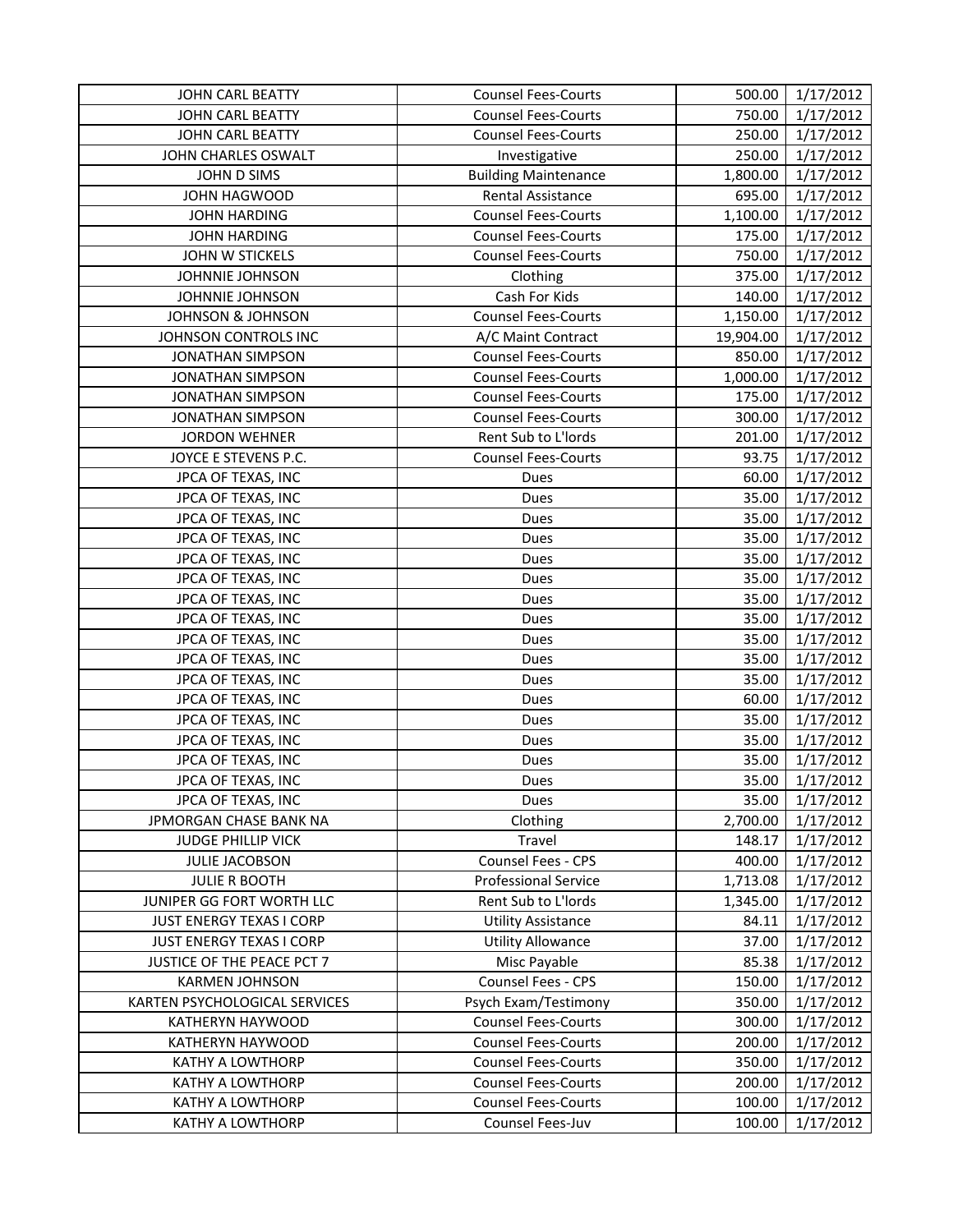| Katie E Warren                    | Education                   | 140.00         | 1/17/2012 |
|-----------------------------------|-----------------------------|----------------|-----------|
| KEARNEY/WYNN ATTORNEYS AT LAW     | <b>Counsel Fees-Courts</b>  | 600.00         | 1/17/2012 |
| <b>KEITH MCKAY</b>                | <b>Counsel Fees-Courts</b>  | 200.00         | 1/17/2012 |
| KELLER OUTDOOR POWER INC          | Parts and Supplies          | 71.21          | 1/17/2012 |
| KELLER OUTDOOR POWER INC          | Parts and Supplies          | 115.95         | 1/17/2012 |
| <b>KELLI D STEVENS</b>            | <b>Professional Service</b> | 1,181.25       | 1/17/2012 |
| <b>KELLY R GOODNESS PHD</b>       | Psych Exam/Testimony        | 500.00         | 1/17/2012 |
| KELLY R GOODNESS PHD              | Psych Exam/Testimony        | 450.00         | 1/17/2012 |
| KELLY R GOODNESS PHD              | Psych Exam/Testimony        | 450.00         | 1/17/2012 |
| KELLY R GOODNESS PHD              | Psych Exam/Testimony        | 450.00         | 1/17/2012 |
| KELLY R GOODNESS PHD              | Psych Exam/Testimony        | 450.00         | 1/17/2012 |
| KELLY, HART & HALLMAN             | <b>Professional Service</b> | 770.00         | 1/17/2012 |
| <b>KENNETH CUTRER</b>             | <b>Counsel Fees-Courts</b>  | 200.00         | 1/17/2012 |
| KENNETH R GORDON PC               | <b>Counsel Fees-Courts</b>  | 500.00         | 1/17/2012 |
| <b>KERRY OWENS</b>                | Counsel Fees - CPS          | 100.00         | 1/17/2012 |
| KILPATRICK INSURANCE AGNCY        | <b>Bonds</b>                | 71.00          | 1/17/2012 |
| KILPATRICK INSURANCE AGNCY        | <b>Bonds</b>                | 71.00          | 1/17/2012 |
| KILPATRICK INSURANCE AGNCY        | <b>Bonds</b>                | 71.00          | 1/17/2012 |
| KIMBERLEY CAMPBELL                | <b>Counsel Fees-Courts</b>  | 1,325.00       | 1/17/2012 |
| KIMBERLEY CAMPBELL                | <b>Counsel Fees-Courts</b>  | 200.00         | 1/17/2012 |
| KIMBERLY A CHERRY                 | Reporter's Records          | 280.00         | 1/17/2012 |
| <b>KINSEY KROEGER</b>             | Rent Sub to L'Iords         | 440.00         | 1/17/2012 |
| KLEINFELDER                       | <b>Professional Service</b> | 2,465.05       | 1/17/2012 |
| KONICA MINOLTA BUSINESS SOLUTIONS | <b>Equipment Maint</b>      | 122.63         | 1/17/2012 |
| KONICA MINOLTA BUSINESS SOLUTIONS | <b>Equipment Maint</b>      | 2.17           | 1/17/2012 |
| KONICA MINOLTA BUSINESS SOLUTIONS | <b>Equipment Maint</b>      | 2,560.00       | 1/17/2012 |
| KONICA MINOLTA BUSINESS SOLUTIONS | <b>Equipment Maint</b>      | 743.00         | 1/17/2012 |
| KONICA MINOLTA BUSINESS SOLUTIONS | <b>Equipment Maint</b>      | 445.00         | 1/17/2012 |
| KONICA MINOLTA BUSINESS SOLUTIONS | <b>Equipment Maint</b>      | 714.00         | 1/17/2012 |
| KONICA MINOLTA BUSINESS SOLUTIONS | <b>Equipment Maint</b>      | 446.00         | 1/17/2012 |
| KONICA MINOLTA BUSINESS SOLUTIONS | <b>Equipment Maint</b>      | $\mathbb{L}^2$ | 1/17/2012 |
| KONICA MINOLTA BUSINESS SOLUTIONS | <b>Equipment Maint</b>      | 35.05          | 1/17/2012 |
| KONICA MINOLTA BUSINESS SOLUTIONS | <b>Equipment Maint</b>      | 243.95         | 1/17/2012 |
| KONICA MINOLTA BUSINESS SOLUTIONS | <b>Equipment Maint</b>      | 5.44           | 1/17/2012 |
| KONICA MINOLTA BUSINESS SOLUTIONS | <b>Equipment Maint</b>      | 180.40         | 1/17/2012 |
| KONICA MINOLTA BUSINESS SOLUTIONS | <b>Equipment Maint</b>      | 91.00          | 1/17/2012 |
| KONICA MINOLTA BUSINESS SOLUTIONS | <b>Equipment Rentals</b>    | 154.39         | 1/17/2012 |
| KONICA MINOLTA BUSINESS SOLUTIONS | <b>Equipment Rentals</b>    | 93.50          | 1/17/2012 |
| KONICA MINOLTA BUSINESS SOLUTIONS | <b>Equipment Rentals</b>    | 93.50          | 1/17/2012 |
| KONICA MINOLTA BUSINESS SOLUTIONS | <b>Equipment Rentals</b>    | 93.50          | 1/17/2012 |
| KONICA MINOLTA BUSINESS SOLUTIONS | <b>Equipment Rentals</b>    | 210.11         | 1/17/2012 |
| KONICA MINOLTA BUSINESS SOLUTIONS | <b>Equipment Rentals</b>    | 149.39         | 1/17/2012 |
| KONICA MINOLTA BUSINESS SOLUTIONS | <b>Equipment Maint</b>      | 6.23           | 1/17/2012 |
| KONICA MINOLTA BUSINESS SOLUTIONS | <b>Equipment Rentals</b>    | 184.18         | 1/17/2012 |
| <b>KROGER COMPANY</b>             | Food/Hygiene Assist         | 15.00          | 1/17/2012 |
| KSM EXCHANGE LLC                  | Parts and Supplies          | 560.98         | 1/17/2012 |
| KSM EXCHANGE LLC                  | Parts and Supplies          | 92.39          | 1/17/2012 |
| KSM EXCHANGE LLC                  | Parts and Supplies          | 84.43          | 1/17/2012 |
| <b>KULVIR BHOGAL</b>              | Rent Sub to L'Iords         | 751.00         | 1/17/2012 |
| LA PRIMAVERA ASSOCIATES LP        | Rental Assistance           | 565.00         | 1/17/2012 |
| LAB SAFETY SUPPLY                 | Lab Supplies                | 67.72          | 1/17/2012 |
| <b>LACY BRITTEN</b>               | Counsel Fees - CPS          | 200.00         | 1/17/2012 |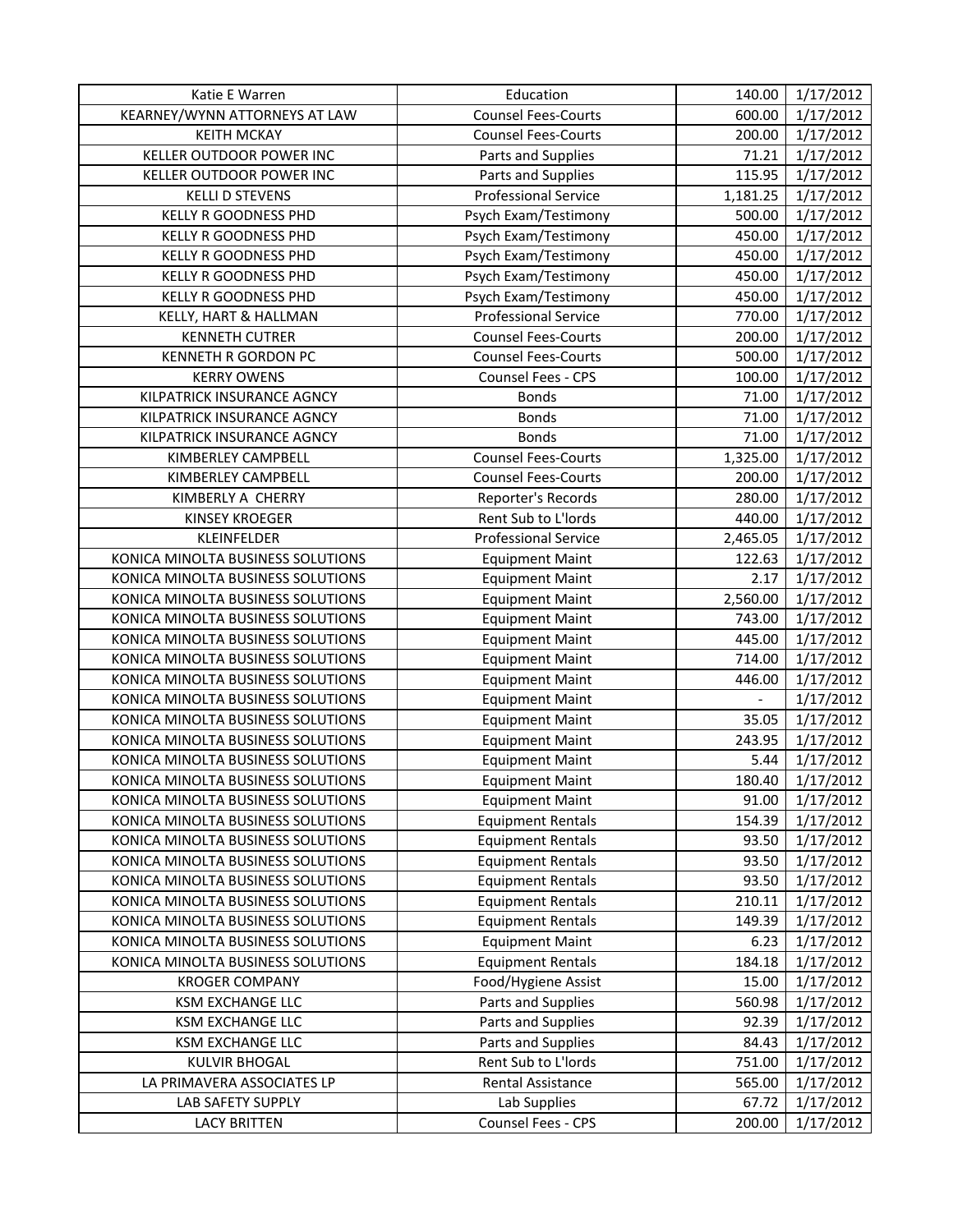| <b>LAHAINA GROUP INC</b>            | <b>Building Maintenance</b> | 97.50    | 1/17/2012 |
|-------------------------------------|-----------------------------|----------|-----------|
| LAKE WORTH ANIMAL CLINIC            | Feed Pets/Stock             | 45.99    | 1/17/2012 |
| LAKE WORTH ANIMAL CLINIC            | Feed Pets/Stock             | 23.99    | 1/17/2012 |
| LAKE WORTH ANIMAL CLINIC            | Feed Pets/Stock             | 327.50   | 1/17/2012 |
| LANGUAGE LINE SERVICES INC          | <b>Professional Service</b> | 1,162.56 | 1/17/2012 |
| LANGUAGE LINE SERVICES INC          | <b>Interpreter Fees</b>     | (56.01)  | 1/17/2012 |
| LANGUAGE LINE SERVICES INC          | Interpreter Fees            | 74.00    | 1/17/2012 |
| LANGUAGE LINE SERVICES INC          | <b>Professional Service</b> | 15.86    | 1/17/2012 |
| LAQUITA L COBB                      | Travel                      | 140.00   | 1/17/2012 |
| <b>LARISSA MILBY</b>                | Clothing                    | 99.59    | 1/17/2012 |
| <b>LARISSA MILBY</b>                | Cash For Kids               | 21.98    | 1/17/2012 |
| <b>LARRY JAN COMMONS</b>            | <b>Professional Service</b> | 3,000.00 | 1/17/2012 |
| LAST GROUP ENTERPRISES INC          | Sheriff Inventory           | 651.00   | 1/17/2012 |
| LAST GROUP ENTERPRISES INC          | Personal Hygiene            | 692.00   | 1/17/2012 |
| LATEPH ADENIJI                      | <b>Counsel Fees-Courts</b>  | 280.00   | 1/17/2012 |
| <b>LATONJA LIVINGS</b>              | Clothing                    | 125.00   | 1/17/2012 |
| <b>LAURA NIXON</b>                  | Cash For Kids               | 55.00    | 1/17/2012 |
| <b>LAURA SPENCER</b>                | Clothing                    | 100.00   | 1/17/2012 |
| <b>LAURA SPENCER</b>                | Cash For Kids               | 25.00    | 1/17/2012 |
| LAW OFFICE EDWARD E CASTILLO PLLC   | <b>Counsel Fees-Courts</b>  | 125.00   | 1/17/2012 |
| LAW OFFICE OF BRADLEY L CLARK PC    | <b>Counsel Fees-Courts</b>  | 300.00   | 1/17/2012 |
| LAW OFFICE OF BRADLEY L CLARK PC    | <b>Counsel Fees-Courts</b>  | 200.00   | 1/17/2012 |
| LAW OFFICE OF BRADLEY L CLARK PC    | <b>Counsel Fees - CPS</b>   | 3,065.00 | 1/17/2012 |
| LAW OFFICE OF HARMONY M SCHUERMAN P | Counsel Fees-Juv            | 200.00   | 1/17/2012 |
| LAW OFFICE OF JO AN G ASHLEY        | Counsel Fees - CPS          | 167.50   | 1/17/2012 |
| LAW OFFICE OF LINDSAY D DEVOS       | Counsel Fees - CPS          | 100.00   | 1/17/2012 |
| LAW OFFICE OF LISA HAINES           | <b>Counsel Fees-Courts</b>  | 1,040.00 | 1/17/2012 |
| LAW OFFICE OF PETROVICH & GIRAUD    | Counsel Fees - CPS          | 100.00   | 1/17/2012 |
| LAW OFFICE OF THOMAS W MCKENZIE     | <b>Counsel Fees-Courts</b>  | 960.00   | 1/17/2012 |
| <b>LAWRENCE BARRETT</b>             | Rent Sub to L'Iords         | 209.00   | 1/17/2012 |
| LEIGH ANN SCHENK                    | Counsel Fees - CPS          | 100.00   | 1/17/2012 |
| LEIGH MOURING                       | Rent Sub to L'Iords         | 405.00   | 1/17/2012 |
| <b>LENORA FOSTER</b>                | Clothing                    | 100.00   | 1/17/2012 |
| <b>LESA PAMPLIN</b>                 | <b>Counsel Fees-Courts</b>  | 100.00   | 1/17/2012 |
| LESLIE JOHNS                        | <b>Counsel Fees-Courts</b>  | 400.00   | 1/17/2012 |
| LESLIE JOHNS                        | <b>Counsel Fees-Courts</b>  | 240.00   | 1/17/2012 |
| LESLIE JOHNS                        | <b>Counsel Fees-Courts</b>  | 125.00   | 1/17/2012 |
| <b>LESTER K REED</b>                | <b>Counsel Fees-Courts</b>  | 740.00   | 1/17/2012 |
| <b>LESTER K REED</b>                | Counsel Fees - CPS          | 100.00   | 1/17/2012 |
| LEX JOHNSTON                        | <b>Counsel Fees-Courts</b>  | 1,155.00 | 1/17/2012 |
| <b>LEX JOHNSTON</b>                 | <b>Counsel Fees-Courts</b>  | 600.00   | 1/17/2012 |
| <b>LEX JOHNSTON</b>                 | <b>Litigation Expense</b>   | 45.00    | 1/17/2012 |
| <b>LEXIS NEXIS</b>                  | Subscriptions               | 27.00    | 1/17/2012 |
| LEXISNEXIS                          | Subscriptions               | 27.00    | 1/17/2012 |
| LEXISNEXIS                          | Subscriptions               | 27.00    | 1/17/2012 |
| LEXISNEXIS                          | <b>Professional Service</b> | 1,275.00 | 1/17/2012 |
| LEXISNEXIS                          | On-Line Service             | 1,959.00 | 1/17/2012 |
| LEXISNEXIS                          | On-Line Service             | 46.00    | 1/17/2012 |
| LEXISNEXIS                          | On-Line Service             | 1,170.47 | 1/17/2012 |
| LEXISNEXIS RISK DATA MANAGEMENT INC | Cert Copies/Trans           | 448.05   | 1/17/2012 |
| LEXISNEXIS RISK DATA MANAGEMENT INC | Subscriptions               | 2,061.05 | 1/17/2012 |
| LIBBY BRADY REAL ESTATE INC         | Rent Sub to L'Iords         | 1,990.00 | 1/17/2012 |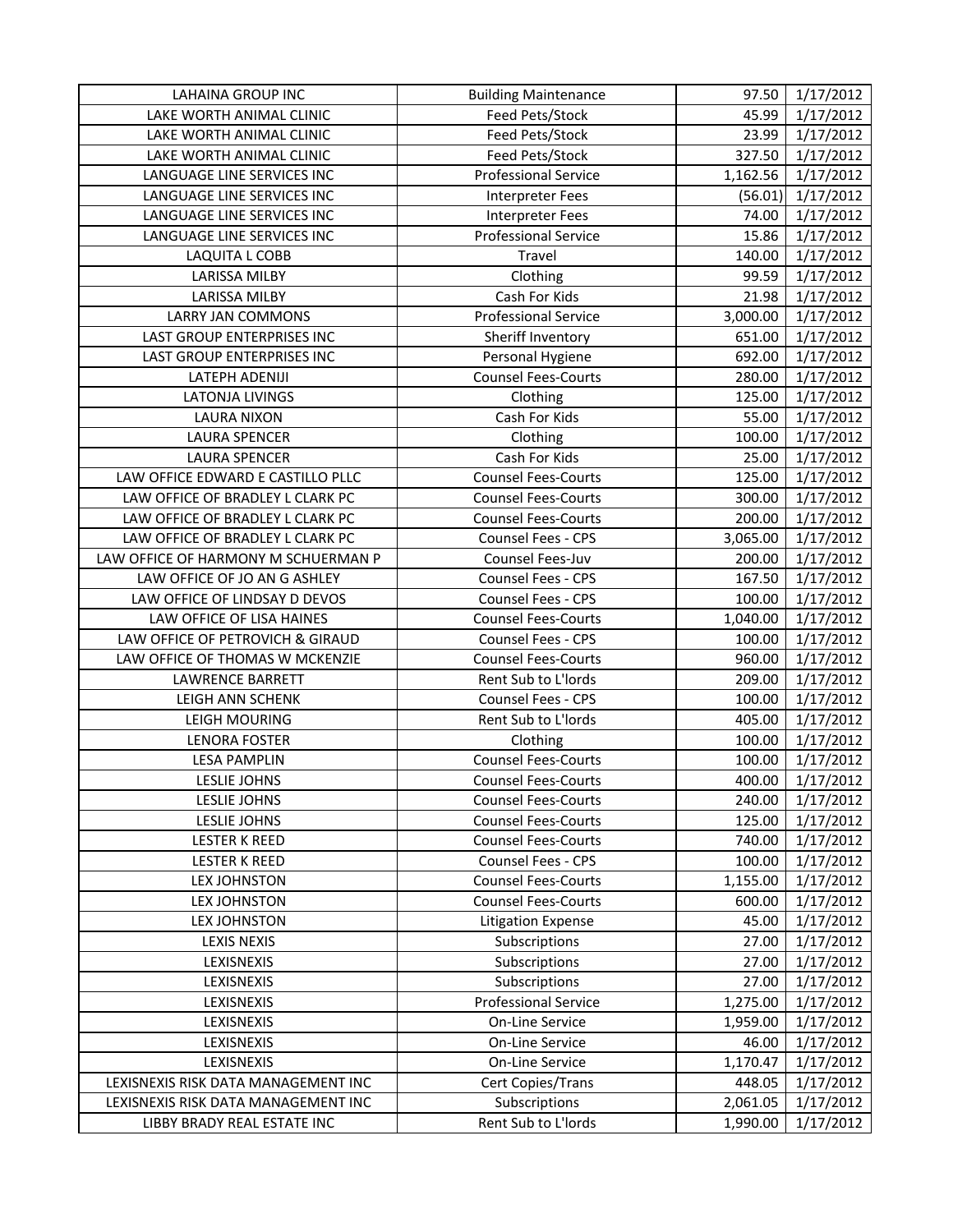| <b>LINDA BROWN</b>                               | Clothing                                     | 250.00         | 1/17/2012              |
|--------------------------------------------------|----------------------------------------------|----------------|------------------------|
| <b>LINDA BROWN</b>                               | Cash For Kids                                | 100.00         | 1/17/2012              |
| <b>LINDA L BALEY</b>                             | <b>Professional Service</b>                  | 1,470.00       | 1/17/2012              |
| LINDEN & ASSOCIATES, P.C.                        | <b>Counsel Fees-Courts</b>                   | 1,045.00       | 1/17/2012              |
| LINDEN & ASSOCIATES, P.C.                        | <b>Counsel Fees - CPS</b>                    | 1,795.00       | 1/17/2012              |
| <b>LISA MORTON</b>                               | Reporter's Records                           | 152.00         | 1/17/2012              |
| LITHO SUPPLY AND SERVICE CO INC                  | <b>Equipment Maint</b>                       | 119.00         | 1/17/2012              |
| LOCK TIGHT SECURITY INC                          | <b>Equipment Maint</b>                       | 57.00          | 1/17/2012              |
| LOCK TIGHT SECURITY INC                          | Supplies                                     | 4.00           | 1/17/2012              |
| LOCK TIGHT SECURITY INC                          | Supplies                                     | 6.00           | 1/17/2012              |
| <b>LOCK TIGHT SECURITY INC</b>                   | <b>Equipment Maint</b>                       | 65.45          | 1/17/2012              |
| LOCK TIGHT SECURITY INC                          | Supplies                                     | 49.00          | 1/17/2012              |
| LOCK TIGHT SECURITY INC                          | Supplies                                     | 71.99          | 1/17/2012              |
| LOOMIS FARGO & COMPANY                           | ArmoredCar Messenger                         | 400.00         | 1/17/2012              |
| LOOMIS FARGO & COMPANY                           | ArmoredCar Messenger                         | 480.00         | 1/17/2012              |
| LOOMIS FARGO & COMPANY                           | ArmoredCar Messenger                         | 400.00         | 1/17/2012              |
| LOOMIS FARGO & COMPANY                           | ArmoredCar Messenger                         | 400.00         | 1/17/2012              |
| <b>LOOMIS FARGO &amp; COMPANY</b>                | ArmoredCar Messenger                         | 400.00         | 1/17/2012              |
| LOOMIS FARGO & COMPANY                           | ArmoredCar Messenger                         | 400.00         | 1/17/2012              |
| LOOMIS FARGO & COMPANY                           | ArmoredCar Messenger                         | 400.00         | 1/17/2012              |
| LOOMIS FARGO & COMPANY                           | ArmoredCar Messenger                         | 400.00         | 1/17/2012              |
| LOOMIS FARGO & COMPANY                           | ArmoredCar Messenger                         | 400.00         | 1/17/2012              |
| LOOMIS FARGO & COMPANY                           | ArmoredCar Messenger                         | 400.00         | 1/17/2012              |
| LOOMIS FARGO & COMPANY                           | ArmoredCar Messenger                         | 400.00         | 1/17/2012              |
| LOOMIS FARGO & COMPANY                           | ArmoredCar Messenger                         | 400.00         | 1/17/2012              |
| LOOMIS FARGO & COMPANY                           | ArmoredCar Messenger                         | 400.00         | 1/17/2012              |
| LOOMIS FARGO & COMPANY                           | ArmoredCar Messenger                         | 400.00         | 1/17/2012              |
| LOOMIS FARGO & COMPANY                           | ArmoredCar Messenger                         | 400.00         | 1/17/2012              |
| LOOMIS FARGO & COMPANY                           | ArmoredCar Messenger                         | 400.00         | 1/17/2012              |
| LOOMIS FARGO & COMPANY                           | ArmoredCar Messenger                         | 400.00         | 1/17/2012              |
| LOOMIS FARGO & COMPANY                           | ArmoredCar Messenger                         | 400.00         | 1/17/2012              |
| LOOMIS FARGO & COMPANY                           | ArmoredCar Messenger                         | 400.00         | 1/17/2012              |
| LOOMIS FARGO & COMPANY                           | ArmoredCar Messenger                         | 400.00         | 1/17/2012              |
| LOOMIS FARGO & COMPANY                           | ArmoredCar Messenger                         | 400.00         | 1/17/2012              |
| LOOMIS FARGO & COMPANY                           | ArmoredCar Messenger                         | 400.00         | 1/17/2012              |
| LOOMIS FARGO & COMPANY                           | ArmoredCar Messenger                         | 400.00         | 1/17/2012              |
| LOOMIS FARGO & COMPANY                           | ArmoredCar Messenger                         | 400.00         | 1/17/2012              |
| LOOMIS FARGO & COMPANY                           | ArmoredCar Messenger                         | 350.00         | 1/17/2012              |
| LOOMIS FARGO & COMPANY                           | ArmoredCar Messenger                         | 400.00         | 1/17/2012              |
| LOOMIS FARGO & COMPANY                           | ArmoredCar Messenger                         | 400.00         | 1/17/2012              |
| <b>LOOMIS FARGO &amp; COMPANY</b>                | ArmoredCar Messenger                         | 400.00         | 1/17/2012              |
| LOOMIS FARGO & COMPANY                           | ArmoredCar Messenger                         | 400.00         | 1/17/2012              |
| LOOMIS FARGO & COMPANY                           | ArmoredCar Messenger                         | 400.00         | 1/17/2012              |
| LOOMIS FARGO & COMPANY                           | ArmoredCar Messenger                         | 400.00         | 1/17/2012              |
| LOOMIS FARGO & COMPANY                           | ArmoredCar Messenger                         | 400.00         | 1/17/2012              |
| LOOMIS FARGO & COMPANY                           | ArmoredCar Messenger                         | 400.00         | 1/17/2012              |
| LOOMIS FARGO & COMPANY                           | ArmoredCar Messenger                         | 400.00         | 1/17/2012              |
| LOOMIS FARGO & COMPANY                           | ArmoredCar Messenger                         | 160.00         | 1/17/2012              |
| LOOMIS FARGO & COMPANY<br>LOOMIS FARGO & COMPANY | ArmoredCar Messenger                         | 80.00          | 1/17/2012              |
| LOOMIS FARGO & COMPANY                           | ArmoredCar Messenger                         | 400.00         | 1/17/2012<br>1/17/2012 |
| LOOMIS FARGO & COMPANY                           | ArmoredCar Messenger<br>ArmoredCar Messenger | 80.00<br>80.00 | 1/17/2012              |
|                                                  |                                              |                |                        |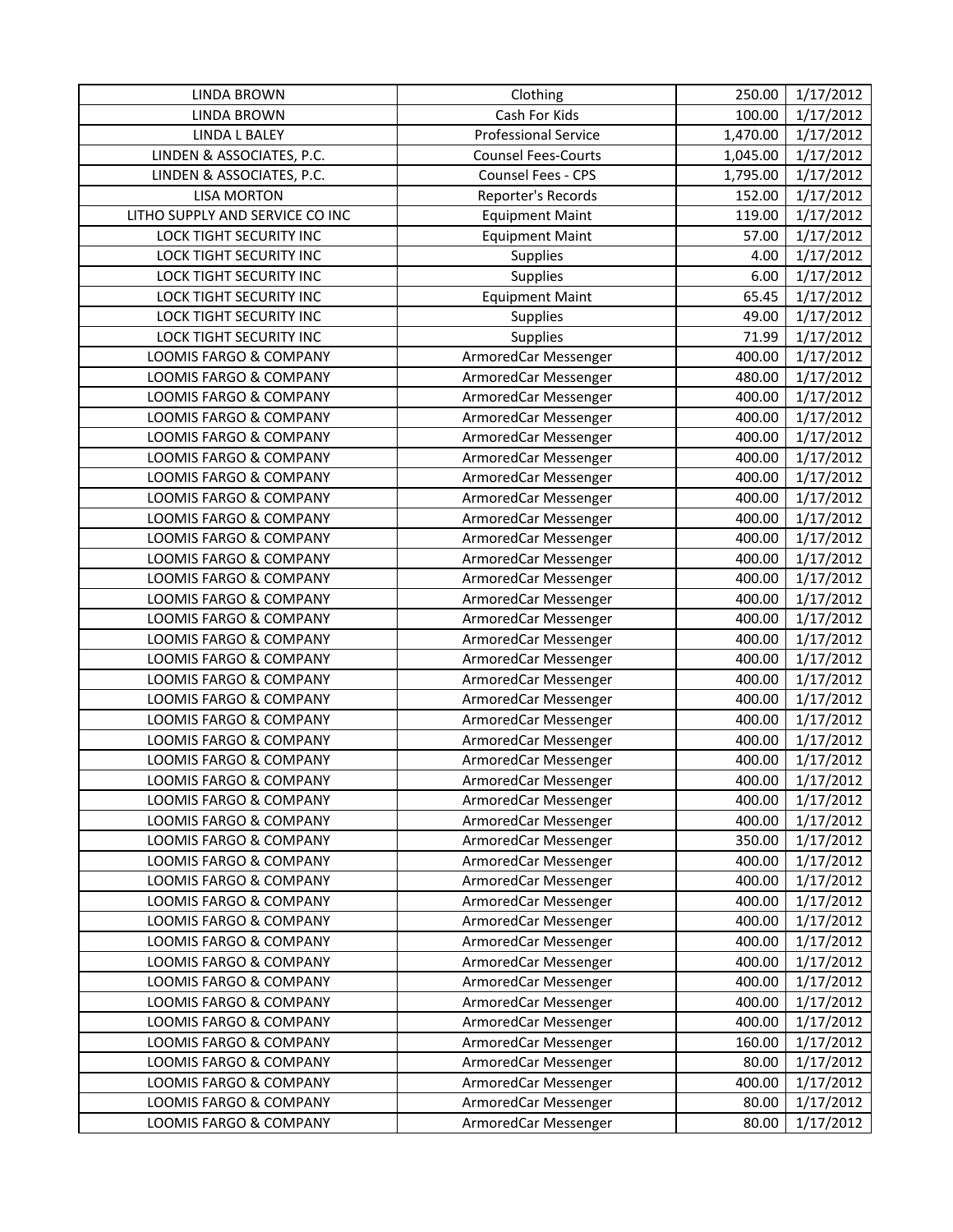| <b>LOREN C GREEN PC</b>                 | <b>Counsel Fees-Courts</b>  | 400.00   | 1/17/2012 |
|-----------------------------------------|-----------------------------|----------|-----------|
| LOWE'S                                  | <b>Laundry Services</b>     | 561.33   | 1/17/2012 |
| LOWE'S                                  | <b>Building Maintenance</b> | 550.10   | 1/17/2012 |
| LOWE'S                                  | <b>Building Maintenance</b> | 675.40   | 1/17/2012 |
| LUCAS FUNERAL HOME                      | <b>County Burials</b>       | 330.00   | 1/17/2012 |
| Luz G Hernandez                         | Travel                      | 80.00    | 1/17/2012 |
| <b>LYNDA S TARWATER</b>                 | <b>Counsel Fees-Courts</b>  | 850.00   | 1/17/2012 |
| <b>LYNDA S TARWATER</b>                 | <b>Counsel Fees-Courts</b>  | 775.00   | 1/17/2012 |
| M TRENT LOFTIN                          | <b>Counsel Fees-Courts</b>  | 200.00   | 1/17/2012 |
| MAIN STREET INSTALLERS LLC              | Safety/Tact Supplies        | 336.00   | 1/17/2012 |
| MAMIE BUSH JOHNSON                      | <b>Counsel Fees-Courts</b>  | 250.00   | 1/17/2012 |
| MANER FIRE EQUIPMENT, INC               | <b>Building Maintenance</b> | 31.50    | 1/17/2012 |
| <b>MANOHAR RAJPUT</b>                   | Rent Sub to L'Iords         | 567.00   | 1/17/2012 |
| <b>MANTEK</b>                           | Parts and Supplies          | 443.30   | 1/17/2012 |
| <b>MARCUSE AND SON</b>                  | <b>Building Maintenance</b> | 423.00   | 1/17/2012 |
| MARGAREET RUSSELL                       | Clothing                    | 100.00   | 1/17/2012 |
| <b>MARGARET MAKIN</b>                   | Clothing                    | 495.06   | 1/17/2012 |
| MARILYN KAY MCCULLOUGH                  | <b>Professional Service</b> | 3,000.00 | 1/17/2012 |
| MARINE CREEK RESIDENTIAL LP             | Rent Sub to L'Iords         | 1,316.00 | 1/17/2012 |
| MARINE CREEK RESIDENTIAL LP             | Rent Sub to L'Iords         | 695.00   | 1/17/2012 |
| MARINE HOUSING LP                       | Rent Sub to L'Iords         | 269.00   | 1/17/2012 |
| <b>MARK CHILDRESS PC</b>                | <b>Counsel Fees-Courts</b>  | 1,200.00 | 1/17/2012 |
| MARK D SCOTT & ASSOCIATES PLLC          | <b>Counsel Fees-Courts</b>  | 330.00   | 1/17/2012 |
| MARK D SCOTT & ASSOCIATES PLLC          | <b>Counsel Fees-Courts</b>  | 350.00   | 1/17/2012 |
| MARK D SCOTT & ASSOCIATES PLLC          | <b>Counsel Fees-Courts</b>  | 500.00   | 1/17/2012 |
| <b>MARK ROSTEET</b>                     | <b>Counsel Fees-Courts</b>  | 450.00   | 1/17/2012 |
| <b>MARK ROSTEET</b>                     | <b>Counsel Fees-Courts</b>  | 200.00   | 1/17/2012 |
| MARK W MEYER                            | <b>Professional Service</b> | 1,646.51 | 1/17/2012 |
| <b>MARK'S PLUMBING PARTS</b>            | <b>Building Maintenance</b> | 310.38   | 1/17/2012 |
| <b>MARTIN RAMIREZ</b>                   | Cash For Kids               | 92.76    | 1/17/2012 |
| <b>MARY B THORNTON</b>                  | <b>Counsel Fees-Courts</b>  | 1,150.00 | 1/17/2012 |
| <b>MARY B THORNTON</b>                  | Cnsl Fees-Crim Appls        | 1,531.00 | 1/17/2012 |
| <b>MARY BROWN</b>                       | Relative Assistance         | 900.00   | 1/17/2012 |
| <b>MARY PATINO</b>                      | Cash For Kids               | 120.00   | 1/17/2012 |
| MASSIE'S LOCKSMITH                      | <b>Building Maintenance</b> | 175.00   | 1/17/2012 |
| MASTER CLEANING SUPPLY INC              | Kitchen Supplies            | 184.22   | 1/17/2012 |
| MATERA PAPER COMPANY INC                | Kitchen Supplies            | 131.84   | 1/17/2012 |
| MATTHEW BENDER & COMPANY INC            | Law Books                   | 31.09    | 1/17/2012 |
| <b>MATTHEW BENDER &amp; COMPANY INC</b> | Law Books                   | 235.00   | 1/17/2012 |
| MATTHEW BENDER & COMPANY INC            | Law Books                   | 82.09    | 1/17/2012 |
| MATTHEW BENDER & COMPANY INC            | Law Books                   | 308.44   | 1/17/2012 |
| MATTHEW BENDER & COMPANY INC            | Law Books                   | 48.49    | 1/17/2012 |
| MATTHEW BENDER & COMPANY INC            | Law Books                   | 406.70   | 1/17/2012 |
| MATTHEW BENDER & COMPANY INC            | Law Books                   | 154.94   | 1/17/2012 |
| MAXIM HEALTHCARE SERVICES INC           | <b>Professional Service</b> | 2,811.50 | 1/17/2012 |
| MEDINA & MEDINA INC                     | Central Garage Inv          | 256.00   | 1/17/2012 |
| MEDINA & MEDINA INC                     | Parts and Supplies          | 25.00    | 1/17/2012 |
| <b>MELANIE F WEBB</b>                   | Psych Exam/Testimony        | 900.00   | 1/17/2012 |
| MEMBER'S BUILDING MAINTENANCE LTD       | <b>Custodian Services</b>   | 729.56   | 1/17/2012 |
| MEMBER'S BUILDING MAINTENANCE LTD       | <b>Custodian Services</b>   | 3,802.13 | 1/17/2012 |
| MEMBER'S BUILDING MAINTENANCE LTD       | <b>Custodian Services</b>   | 1,178.52 | 1/17/2012 |
| MEMBER'S BUILDING MAINTENANCE LTD       | <b>Custodian Services</b>   | 1,887.04 | 1/17/2012 |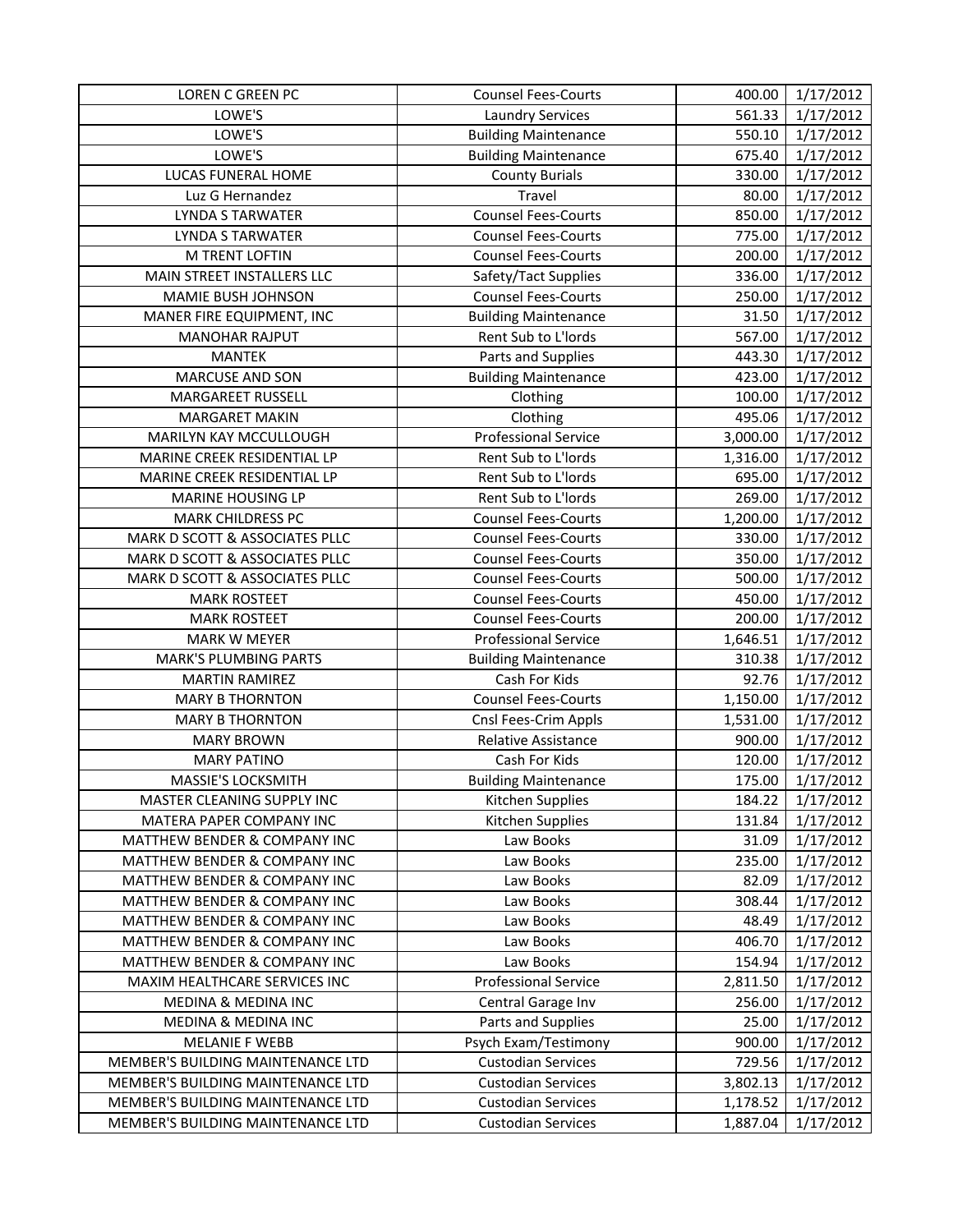| MEMBER'S BUILDING MAINTENANCE LTD | <b>Custodian Services</b>   | 2,981.38 | 1/17/2012 |
|-----------------------------------|-----------------------------|----------|-----------|
| MEMBER'S BUILDING MAINTENANCE LTD | <b>Custodian Services</b>   | 7,358.74 | 1/17/2012 |
| MEMBER'S BUILDING MAINTENANCE LTD | <b>Custodian Services</b>   | 7,218.44 | 1/17/2012 |
| MEMBER'S BUILDING MAINTENANCE LTD | <b>Custodian Services</b>   | 448.96   | 1/17/2012 |
| MEMBER'S BUILDING MAINTENANCE LTD | <b>Custodian Services</b>   | 5,850.51 | 1/17/2012 |
| MEMBER'S BUILDING MAINTENANCE LTD | <b>Custodian Services</b>   | 5,559.39 | 1/17/2012 |
| MEMBER'S BUILDING MAINTENANCE LTD | <b>Custodian Services</b>   | 1,178.52 | 1/17/2012 |
| MEMBER'S BUILDING MAINTENANCE LTD | <b>Custodian Services</b>   | 1,346.88 | 1/17/2012 |
| MEMBER'S BUILDING MAINTENANCE LTD | <b>Custodian Services</b>   | 1,010.16 | 1/17/2012 |
| MEMBER'S BUILDING MAINTENANCE LTD | <b>Custodian Services</b>   | 631.35   | 1/17/2012 |
| MEMBER'S BUILDING MAINTENANCE LTD | <b>Contract Labor</b>       | 2,299.20 | 1/17/2012 |
| MEMBER'S BUILDING MAINTENANCE LTD | Contract Labor              | 2,299.20 | 1/17/2012 |
| MEMBER'S BUILDING MAINTENANCE LTD | Contract Labor              | 2,299.20 | 1/17/2012 |
| METROPLEX SERVICE WELDING         | Fuel                        | 10.20    | 1/17/2012 |
| MHMR OF TARRANT COUNTY            | O/P Group Counseling        | 8,240.63 | 1/17/2012 |
| MICHAEL ANDREW MUNOZ              | <b>Counsel Fees-Courts</b>  | 100.00   | 1/17/2012 |
| MICHAEL DEEGAN                    | <b>Counsel Fees-Courts</b>  | 100.00   | 1/17/2012 |
| MICHAEL DEEGAN                    | <b>Counsel Fees-Courts</b>  | 350.00   | 1/17/2012 |
| MICHAEL HENSON                    | Relative Assistance         | 600.00   | 1/17/2012 |
| MICHAEL J GROVER                  | <b>Counsel Fees-Probate</b> | 500.00   | 1/17/2012 |
| MICHAEL KEVIN DAVIS               | <b>Tires and Tubes</b>      | 166.14   | 1/17/2012 |
| MICHAEL PAUL GARCIA               | <b>Counsel Fees-Courts</b>  | 137.50   | 1/17/2012 |
| MICHAEL RINEHART                  | Rent Sub to L'Iords         | 1,126.00 | 1/17/2012 |
| MICHAEL SHAWN MATLOCK             | <b>Counsel Fees-Courts</b>  | 2,000.00 | 1/17/2012 |
| MIDWEST MEDICAL SUPPLY CO, LLC    | <b>Medical Supplies</b>     | 394.00   | 1/17/2012 |
| MIDWEST MEDICAL SUPPLY CO, LLC    | <b>Medical Supplies</b>     | 1,292.40 | 1/17/2012 |
| MIDWEST MEDICAL SUPPLY CO, LLC    | <b>Medical Supplies</b>     | 732.36   | 1/17/2012 |
| MIDWEST MEDICAL SUPPLY CO, LLC    | <b>Medical Supplies</b>     | 121.88   | 1/17/2012 |
| MIMOSA LANE LLC                   | Water                       | 32.29    | 1/17/2012 |
| MIMOSA LANE LLC                   | Water                       | 19.79    | 1/17/2012 |
| MINICK LAW PC                     | <b>Counsel Fees-Courts</b>  | 750.00   | 1/17/2012 |
| MITEFF FAMILY PARTNERSHIP         | Rent Sub to L'Iords         | 602.00   | 1/17/2012 |
| MOORE MEDICAL LLC                 | Lab Supplies                | 120.00   | 1/17/2012 |
| MOORE MEDICAL LLC                 | <b>Medical Supplies</b>     | 178.20   | 1/17/2012 |
| MOORE MEDICAL LLC                 | <b>Medical Supplies</b>     | 1,034.00 | 1/17/2012 |
| MOORE MEDICAL LLC                 | Sheriff Inventory           |          | 1/17/2012 |
| MOORE MEDICAL LLC                 | <b>Medical Supplies</b>     | 28.55    | 1/17/2012 |
| MOTOROLA INC                      | Supplies                    | 243.60   | 1/17/2012 |
| MOTOROLA INC                      | Radio Serv-Non Contr        | 352.40   | 1/17/2012 |
| Mr Christopher D Bell             | Transportation              | 38.96    | 1/17/2012 |
| Mr Darran R Gabbert               | Education                   | 210.00   | 1/17/2012 |
| Mr David G Jefferson              | Travel                      | 5.00     | 1/17/2012 |
| Mr Kelly B Biggs                  | Education                   | 220.00   | 1/17/2012 |
| Mr Kenneth D Johnson              | Education                   | 106.78   | 1/17/2012 |
| Mr Mark P Porter                  | Postage                     | 7.54     | 1/17/2012 |
| Mr Michael D White                | Transportation              | 26.76    | 1/17/2012 |
| Mr Patrick Leake                  | Mileage Allowance           | 215.34   | 1/17/2012 |
| MRS BAIRD'S BAKERIES INC          | Food                        | 143.62   | 1/17/2012 |
| Ms Ann L Salyer-Caldwell          | Travel                      | 52.00    | 1/17/2012 |
| Ms Beryl L Landry                 | Education                   | 475.00   | 1/17/2012 |
| Ms Catherine A Calderon           | Education                   | 42.46    | 1/17/2012 |
| Ms Debbie M Spoonts               | Transportation              | 204.30   | 1/17/2012 |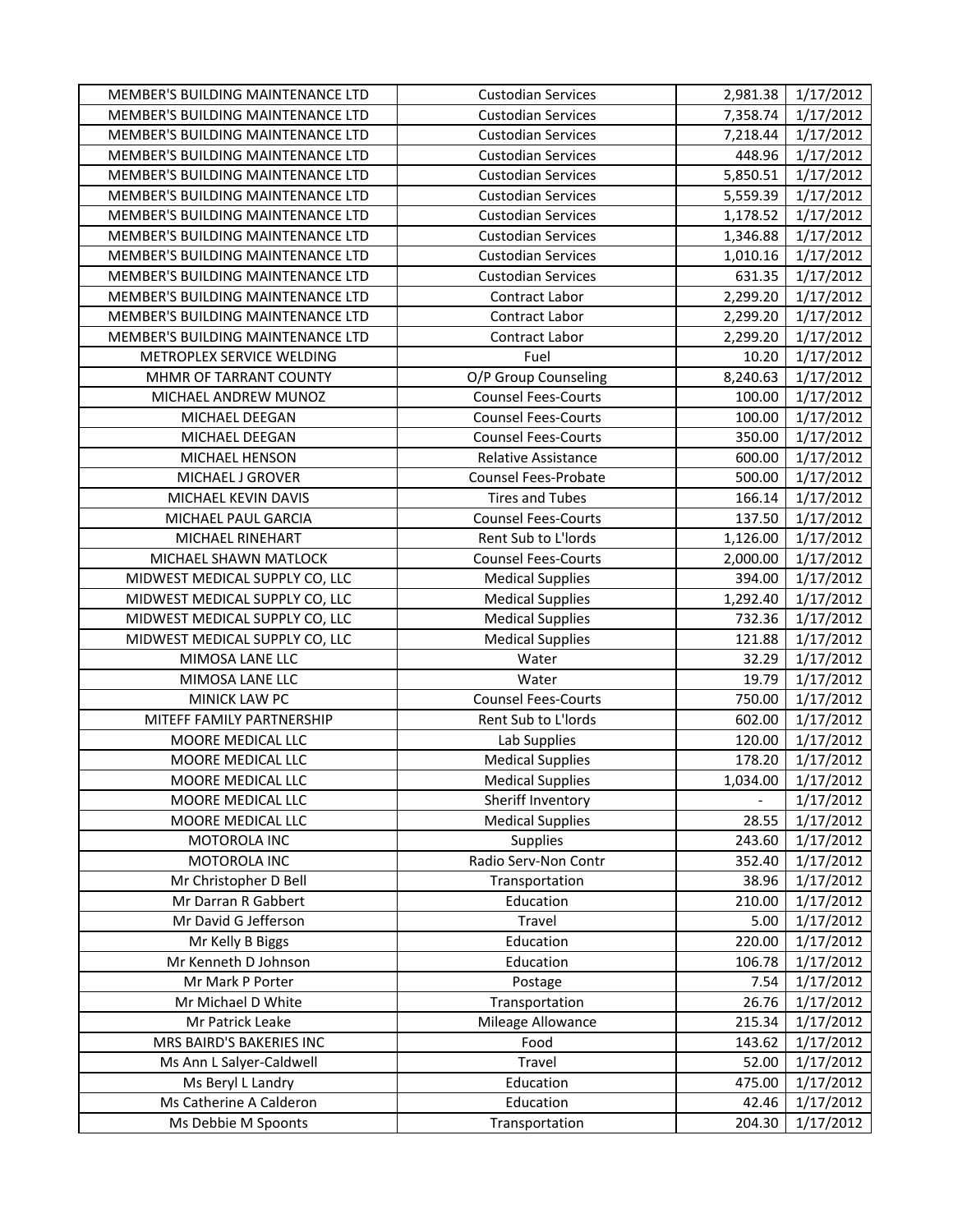| Ms Marquetta E Westmoreland         | Mileage Allowance           | 184.26    | 1/17/2012 |
|-------------------------------------|-----------------------------|-----------|-----------|
| Ms Marquetta E Westmoreland         | Travel                      | 145.00    | 1/17/2012 |
| Ms Merilyn Span                     | Travel                      | 52.00     | 1/17/2012 |
| Ms Nancy A Hawkins                  | Education                   | 450.11    | 1/17/2012 |
| Ms Patrice L Harrison               | Travel                      | 60.00     | 1/17/2012 |
| Ms Susan Q Goldstein                | Travel                      | 180.70    | 1/17/2012 |
| Ms Terry J Lafon                    | Travel                      | 10.00     | 1/17/2012 |
| Ms Traci T Wilson                   | Supplies                    | 8.25      | 1/17/2012 |
| NACRC-NATL ASSOC COUNTY RECORDERS   | Dues                        | 35.00     | 1/17/2012 |
| <b>NAFA INC</b>                     | Parts and Supplies          | 22.06     | 1/17/2012 |
| NAHRO-NATIONAL ASSOCIATION OF HOUSI | Subscriptions               | 2,551.25  | 1/17/2012 |
| NAN MCKAY & ASSOCIATES, INC         | Subscriptions               | 175.00    | 1/17/2012 |
| NAN MCKAY & ASSOCIATES, INC         | Education                   | 1,650.00  | 1/17/2012 |
| <b>NANCY GORDON</b>                 | Counsel Fees - CPS          | 100.00    | 1/17/2012 |
| NATIONAL ASSOC FOR COURT MGMT       | Dues                        | 125.00    | 1/17/2012 |
| NATIONAL DATA SERVICES INC          | Printing-Publication        | 2,664.89  | 1/17/2012 |
| <b>NAVID ALBAND</b>                 | <b>Counsel Fees-Courts</b>  | 1,250.00  | 1/17/2012 |
| NEC BUSINESS NETWORK SOLUTIONS      | Lab Equip Mainten           | 729.75    | 1/17/2012 |
| NELON LAW GROUP PLLC                | <b>Counsel Fees-Courts</b>  | 1,150.00  | 1/17/2012 |
| NEVILL BUSINESS MACHINES INC        | <b>Equipment Maint</b>      | 89.00     | 1/17/2012 |
| <b>NEXTALK INC</b>                  | Telephone-Basic             | 1,033.85  | 1/17/2012 |
| NICA-NORTHSIDE INTER-CHURCH AGENCY  | <b>Subrecipient Service</b> | 2,402.35  | 1/17/2012 |
| NICHOLAS GREGORY DAVIS              | <b>Counsel Fees-Courts</b>  | 120.00    | 1/17/2012 |
| NICHOLAS GREGORY DAVIS              | <b>Counsel Fees-Courts</b>  | 200.00    | 1/17/2012 |
| NIZAM PEERWANI, M.D., P.A.          | Med Exam Contract           | 84,361.00 | 1/17/2012 |
| <b>NORSTAR</b>                      | Rent Sub to L'Iords         | 670.00    | 1/17/2012 |
| <b>NORSTAR</b>                      | HAP Reimb Port-in           | 892.00    | 1/17/2012 |
| NORTH TEXAS FUNERAL HOMES LLC       | <b>County Burials</b>       | 330.00    | 1/17/2012 |
| NURSE-FAMILY PARTNERSHIP            | <b>Professional Service</b> | 14,664.00 | 1/17/2012 |
| OAK FARMS DAIRY                     | Food                        | 593.01    | 1/17/2012 |
| OAK TIMBERS-FORT WORTH SOUTH LP     | Rent Sub to L'Iords         | 829.00    | 1/17/2012 |
| OAK TIMBERS-NORTH GREENBRIAR LP     | Rent Sub to L'Iords         | 3,650.00  | 1/17/2012 |
| OAK TIMBERS-WHITE SETTLEMENT        | HAP Reimb Port-in           | 1,564.00  | 1/17/2012 |
| OAK TIMBERS-WHITE SETTLEMENT II     | Rent Sub to L'Iords         | 461.00    | 1/17/2012 |
| OAK TIMBERS-WHITE SETTLEMENT II     | HAP Reimb Port-in           | (241.00)  | 1/17/2012 |
| OCE-USA INC                         | <b>Equipment Maint</b>      | 126.13    | 1/17/2012 |
| O'CONNOR PLACE LP                   | Rent Sub to L'Iords         | 475.00    | 1/17/2012 |
| <b>ODIS A DARNELL</b>               | Rent Sub to L'Iords         | 141.00    | 1/17/2012 |
| OHC SPECTRUM ONE LLC                | Rent Sub to L'Iords         | 372.00    | 1/17/2012 |
| <b>OKEY AKPOM</b>                   | <b>Counsel Fees-Courts</b>  | 950.00    | 1/17/2012 |
| OLUBUKOLA OBAYANJU                  | <b>Counsel Fees-Courts</b>  | 600.00    | 1/17/2012 |
| OMEGA LABORATORIES INC              | Laboratory Costs            | 1,095.00  | 1/17/2012 |
| OMNI SAN ANTONIO HOTEL              | Education                   | 198.48    | 1/17/2012 |
| OMNIBASE SERVICES OF TEXAS LP       | <b>TDPS OmniBase</b>        | 281.19    | 1/17/2012 |
| ONE AMELIA PARC LP                  | Rent Sub to L'Iords         | 1,265.00  | 1/17/2012 |
| ONE AMELIA PARC LP                  | HAP Reimb Port-in           | 810.00    | 1/17/2012 |
| OPPORTUNITIES COUNSELING CENTER     | O/P Group Counseling        | 5,244.75  | 1/17/2012 |
| ORACLE                              | Software Maintenance        | 1,666.68  | 1/17/2012 |
| O'REILLY AUTO PARTS                 | Parts and Supplies          | (201.12)  | 1/17/2012 |
| O'REILLY AUTO PARTS                 | Parts and Supplies          | (502.80)  | 1/17/2012 |
| O'REILLY AUTO PARTS                 | Central Garage Inv          | 921.49    | 1/17/2012 |
| O'REILLY AUTO PARTS                 | Parts and Supplies          | 421.01    | 1/17/2012 |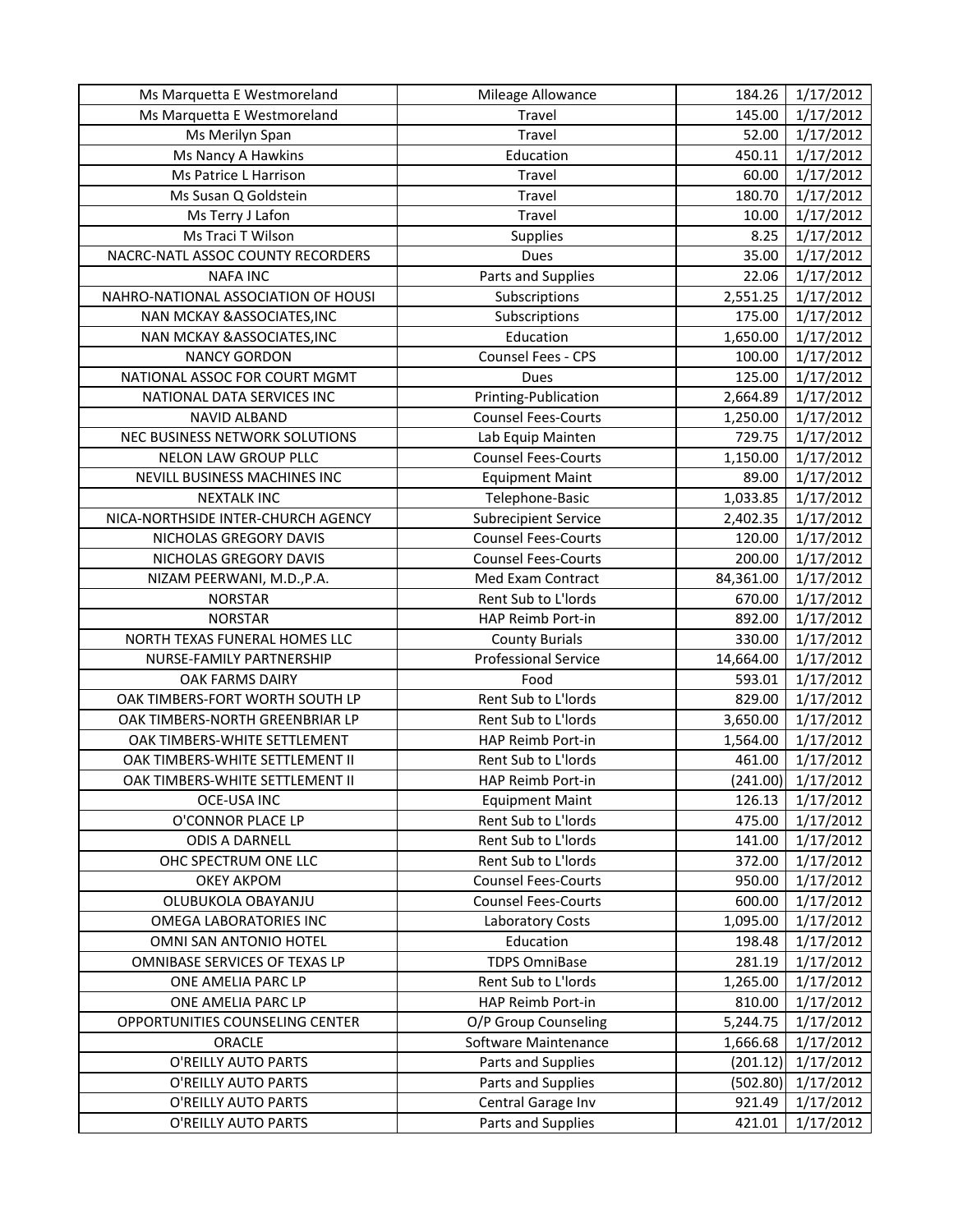| O'REILLY AUTO PARTS                 | Parts and Supplies          |           | 1/17/2012 |
|-------------------------------------|-----------------------------|-----------|-----------|
| O'REILLY AUTO PARTS                 | Parts and Supplies          | 1,311.22  | 1/17/2012 |
| O'REILLY AUTO PARTS                 | Parts and Supplies          | 23.84     | 1/17/2012 |
| O'REILLY AUTO PARTS                 | Parts and Supplies          | 587.16    | 1/17/2012 |
| O'REILLY AUTO PARTS                 | Parts and Supplies          | 139.28    | 1/17/2012 |
| O'REILLY AUTO PARTS                 | Parts and Supplies          | 63.48     | 1/17/2012 |
| O'REILLY AUTO PARTS                 | <b>Small Tools</b>          | 23.94     | 1/17/2012 |
| O'REILLY AUTO PARTS                 | <b>Equipment Maint</b>      | 41.72     | 1/17/2012 |
| <b>OVERTON SQUARE LP</b>            | Rent Sub to L'Iords         | 323.00    | 1/17/2012 |
| <b>OWENS &amp; OWENS</b>            | Counsel Fees - CPS          | 150.00    | 1/17/2012 |
| <b>OZARKA DRINKING WATER</b>        | Food                        | 349.52    | 1/17/2012 |
| <b>OZARKA DRINKING WATER</b>        | Food                        | 346.03    | 1/17/2012 |
| PAMELA HOLMAN                       | Clothing                    | 176.56    | 1/17/2012 |
| PAMELA HOLMAN                       | <b>Medical Services</b>     | 117.00    | 1/17/2012 |
| PAMELA S FERNANDEZ                  | <b>Counsel Fees-Courts</b>  | 500.00    | 1/17/2012 |
| PARNELL E RYAN                      | <b>Professional Service</b> | 2,690.00  | 1/17/2012 |
| PARODI PROPERTY LTD                 | Rent Sub to L'Iords         | 315.00    | 1/17/2012 |
| PARTY WAREHOUSE                     | <b>Meeting Expenses</b>     | 79.60     | 1/17/2012 |
| PASADA PROPERTY INVESTMENTS LLC     | Rent Sub to L'Iords         | 120.00    | 1/17/2012 |
| PATRICIA L SUMMERS                  | Counsel Fees - CPS          | 300.00    | 1/17/2012 |
| PATRICIA MARGARET MCBRIDE           | <b>Counsel Fees-Courts</b>  | 100.00    | 1/17/2012 |
| PATRICIA MARGARET MCBRIDE           | <b>Counsel Fees-Courts</b>  | 937.50    | 1/17/2012 |
| PATRICK CURRAN                      | <b>Counsel Fees-Courts</b>  | 337.50    | 1/17/2012 |
| PATRICK R MCCARTY                   | <b>Counsel Fees-Courts</b>  | 450.00    | 1/17/2012 |
| PATRICK R MCCARTY                   | <b>Counsel Fees-Courts</b>  | 200.00    | 1/17/2012 |
| PATRICK R MCCARTY                   | <b>Counsel Fees-Courts</b>  | 1,230.00  | 1/17/2012 |
| PATRICK S DOHONEY & ASSOCIATES PLLC | <b>Counsel Fees-Courts</b>  | 350.00    | 1/17/2012 |
| PATTY TILLMAN                       | Counsel Fees - CPS          | 150.00    | 1/17/2012 |
| PAUL CONNER                         | <b>Counsel Fees-Courts</b>  | 500.00    | 1/17/2012 |
| PAUL V PREVITE                      | <b>Counsel Fees-Courts</b>  | 250.00    | 1/17/2012 |
| PAUL V PREVITE                      | <b>Counsel Fees-Courts</b>  | 200.00    | 1/17/2012 |
| PAULA RIETZ                         | Education                   | 61.51     | 1/17/2012 |
| PEDRO CISNEROS                      | Counsel Fees-Juv            | 300.00    | 1/17/2012 |
| PEGASUS SCHOOL INC                  | <b>Residential Servc</b>    | 28,203.00 | 1/17/2012 |
| PERKIN ELMER GENETICS INC           | <b>Professional Service</b> | 50.00     | 1/17/2012 |
| PERKIN-ELMER HEALTH SCIENCES INC    | Lab Supplies                | 697.50    | 1/17/2012 |
| PETER A VAN DALEN                   | Pest Control Service        | 50.00     | 1/17/2012 |
| PETER A VAN DALEN                   | <b>Building Maintenance</b> | 10.00     | 1/17/2012 |
| PETER A VAN DALEN                   | <b>Building Maintenance</b> | 10.00     | 1/17/2012 |
| PETER A VAN DALEN                   | <b>Building Maintenance</b> | 60.00     | 1/17/2012 |
| PETER A VAN DALEN                   | <b>Building Maintenance</b> | 20.00     | 1/17/2012 |
| PETER A VAN DALEN                   | <b>Building Maintenance</b> | 20.00     | 1/17/2012 |
| PETER A VAN DALEN                   | <b>Building Maintenance</b> | 20.00     | 1/17/2012 |
| PETER A VAN DALEN                   | <b>Building Maintenance</b> | 20.00     | 1/17/2012 |
| PETER A VAN DALEN                   | <b>Building Maintenance</b> | 10.00     | 1/17/2012 |
| PETER A VAN DALEN                   | <b>Building Maintenance</b> | 45.00     | 1/17/2012 |
| PETER A VAN DALEN                   | <b>Building Maintenance</b> | 5.00      | 1/17/2012 |
| PETER A VAN DALEN                   | <b>Building Maintenance</b> | 350.00    | 1/17/2012 |
| PETER A VAN DALEN                   | <b>Building Maintenance</b> | 75.00     | 1/17/2012 |
| PETER A VAN DALEN                   | <b>Building Maintenance</b> | 18.00     | 1/17/2012 |
| PETER A VAN DALEN                   | <b>Building Maintenance</b> | 10.00     | 1/17/2012 |
| PETER A VAN DALEN                   | <b>Building Maintenance</b> | 125.00    | 1/17/2012 |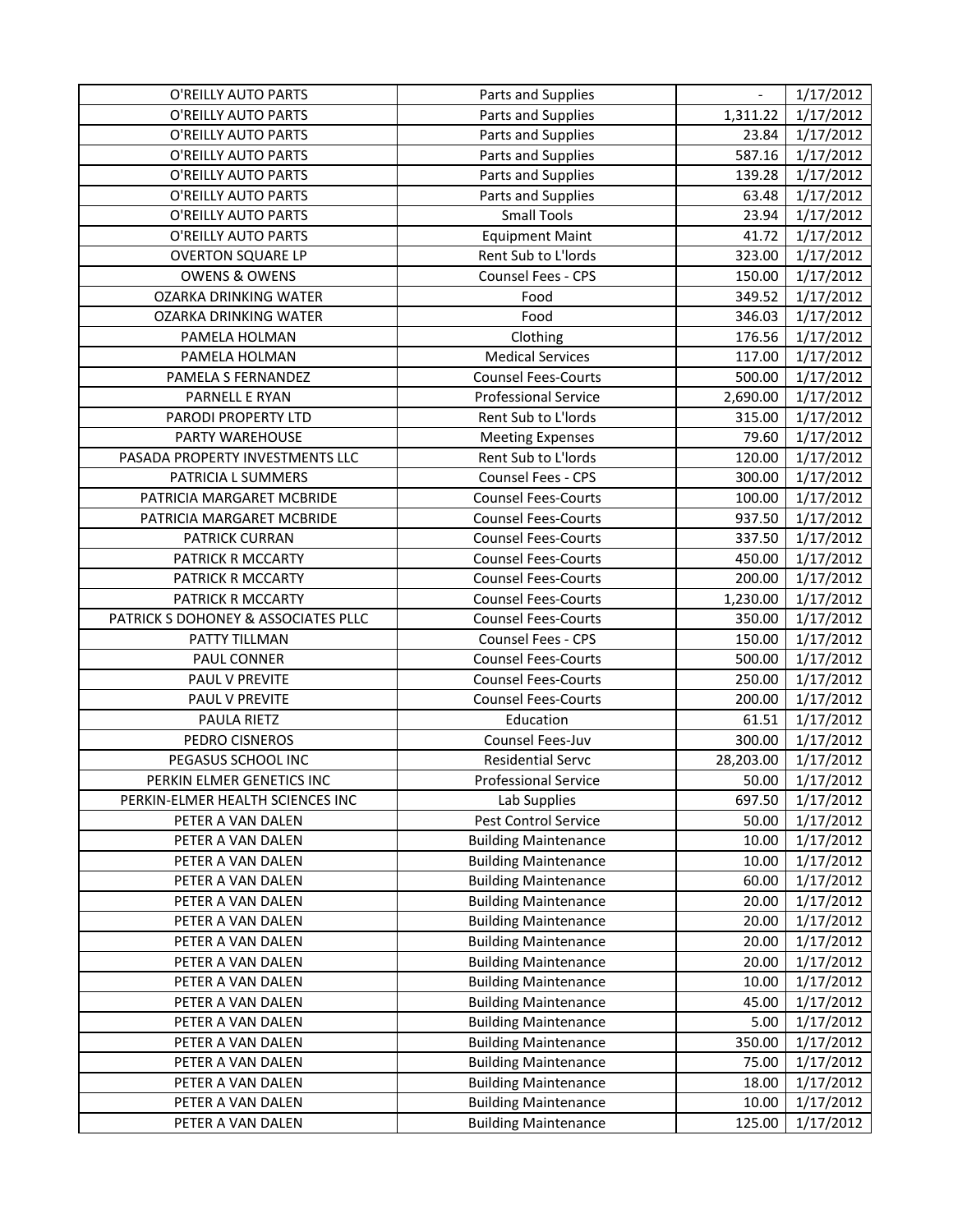| PETER A VAN DALEN                | <b>Building Maintenance</b> | 90.00      | 1/17/2012 |
|----------------------------------|-----------------------------|------------|-----------|
| PETER A VAN DALEN                | <b>Building Maintenance</b> | 20.00      | 1/17/2012 |
| PETER A VAN DALEN                | <b>Building Maintenance</b> | 40.00      | 1/17/2012 |
| PETER A VAN DALEN                | <b>Building Maintenance</b> | 35.00      | 1/17/2012 |
| PETER A VAN DALEN                | <b>Building Maintenance</b> | 9.00       | 1/17/2012 |
| PETER A VAN DALEN                | <b>Pest Control Service</b> | 20.00      | 1/17/2012 |
| PHAMATECH INC                    | <b>Laboratory Costs</b>     | 14,521.25  | 1/17/2012 |
| PHILIP J MITCHELL                | Counsel Fees-Probate        | 500.00     | 1/17/2012 |
| PHILLIP S BARKER                 | Travel                      | 60.40      | 1/17/2012 |
| PHILLIPS & NABORS PLLC           | Counsel Fees - CPS          | 100.00     | 1/17/2012 |
| PHOENIX EXCHANGE INC             | Parts and Supplies          | 285.00     | 1/17/2012 |
| PHOENIX EXCHANGE INC             | Parts and Supplies          | 285.00     | 1/17/2012 |
| PHOENIX EXCHANGE INC             | Parts and Supplies          | 750.00     | 1/17/2012 |
| PHOENIX EXCHANGE INC             | Parts and Supplies          | 562.00     | 1/17/2012 |
| PIA R. RODRIGUEZ                 | <b>Counsel Fees-Courts</b>  | 500.00     | 1/17/2012 |
| PIA R. RODRIGUEZ                 | <b>Counsel Fees-Courts</b>  | 200.00     | 1/17/2012 |
| PITNEY BOWES GLOBAL FINANCIAL    | <b>Equipment Maint</b>      | 486.00     | 1/17/2012 |
| PITNEY BOWES INC                 | Supplies                    | 165.47     | 1/17/2012 |
| PITNEY BOWES INC                 | Capital Outlay Low V        | 2,515.00   | 1/17/2012 |
| PKWW LTD                         | Rental Assistance           | 788.00     | 1/17/2012 |
| PKWW LTD                         | <b>Utility Assistance</b>   | 116.91     | 1/17/2012 |
| PLANO HOUSING AUTHORITY          | Port HAP Port-out           | 190.00     | 1/17/2012 |
| <b>PMIC</b>                      | Books/Pamphlets             | 97.92      | 1/17/2012 |
| POINT WEST ASSOCIATES LLC        | Rent Sub to L'Iords         | 1,380.00   | 1/17/2012 |
| POINT WEST ASSOCIATES LLC        | HAP Reimb Port-in           | 796.00     | 1/17/2012 |
| POLK CO SHERIFF OFFICE           | <b>Court Costs</b>          | 40.00      | 1/17/2012 |
| POLLOCK PAPER DISTRIBUTORS       | Sheriff Inventory           | 146.52     | 1/17/2012 |
| POLYGRAPH SCIENCE CENTER         | <b>Professional Service</b> | 1,258.00   | 1/17/2012 |
| PORTER BURGESS COMPANY           | <b>Computer Maintenance</b> | 155,300.84 | 1/17/2012 |
| POST OAK EAST APARTMENTS LP      | Rent Sub to L'Iords         | 15.00      | 1/17/2012 |
| PRAETORIAN OPERATING INC         | Sheriff Inventory           | 16,448.00  | 1/17/2012 |
| PRAETORIAN OPERATING INC         | Sheriff Inventory           | 488.00     | 1/17/2012 |
| PRAETORIAN OPERATING INC         | <b>Custodian Supplies</b>   | 205.60     | 1/17/2012 |
| PRESSTEK INC                     | <b>Equipment Maint</b>      | 1,696.00   | 1/17/2012 |
| PRICE PROCTOR AND ASSOCIATES LLP | Professional Service        | 4,187.50   | 1/17/2012 |
| PRONTO COURIER SERVICE LLC       | <b>Professional Service</b> | 200.01     | 1/17/2012 |
| PSYCHOTHERAPY SERVICES & YOKE-   | <b>Professional Service</b> | 6,290.00   | 1/17/2012 |
| PTS OF AMERICA LLC               | <b>Professional Service</b> | 6,226.25   | 1/17/2012 |
| <b>QUEST DIAGNOSTICS INC</b>     | <b>Professional Service</b> | 2,322.62   | 1/17/2012 |
| <b>QUEST DIAGNOSTICS INC</b>     | <b>Professional Service</b> | 9,267.05   | 1/17/2012 |
| <b>QUEST DIAGNOSTICS INC</b>     | <b>Professional Service</b> | 3,433.24   | 1/17/2012 |
| <b>QUEST DIAGNOSTICS INC</b>     | <b>Professional Service</b> | 2,507.49   | 1/17/2012 |
| <b>QUEST DIAGNOSTICS INC</b>     | <b>Medical Supplies</b>     | 49.76      | 1/17/2012 |
| <b>QUEST DIAGNOSTICS INC</b>     | Professional Service        | 199.83     | 1/17/2012 |
| <b>QUEST DIAGNOSTICS INC</b>     | <b>Professional Service</b> | 1,123.46   | 1/17/2012 |
| <b>QUEST DIAGNOSTICS INC</b>     | Laboratory Costs            | 146.00     | 1/17/2012 |
| <b>QUEST DIAGNOSTICS INC</b>     | Laboratory Costs            | 64.25      | 1/17/2012 |
| <b>QUEST DIAGNOSTICS INC</b>     | Laboratory Costs            | 74.25      | 1/17/2012 |
| <b>QUILL CORPORATION</b>         | Supplies                    | 39.00      | 1/17/2012 |
| <b>QUILL CORPORATION</b>         | Supplies                    | 78.00      | 1/17/2012 |
| <b>QUILL CORPORATION</b>         | Supplies                    | 78.00      | 1/17/2012 |
| R B EVERETT AND COMPANY          | Parts and Supplies          | 141.17     | 1/17/2012 |
|                                  |                             |            |           |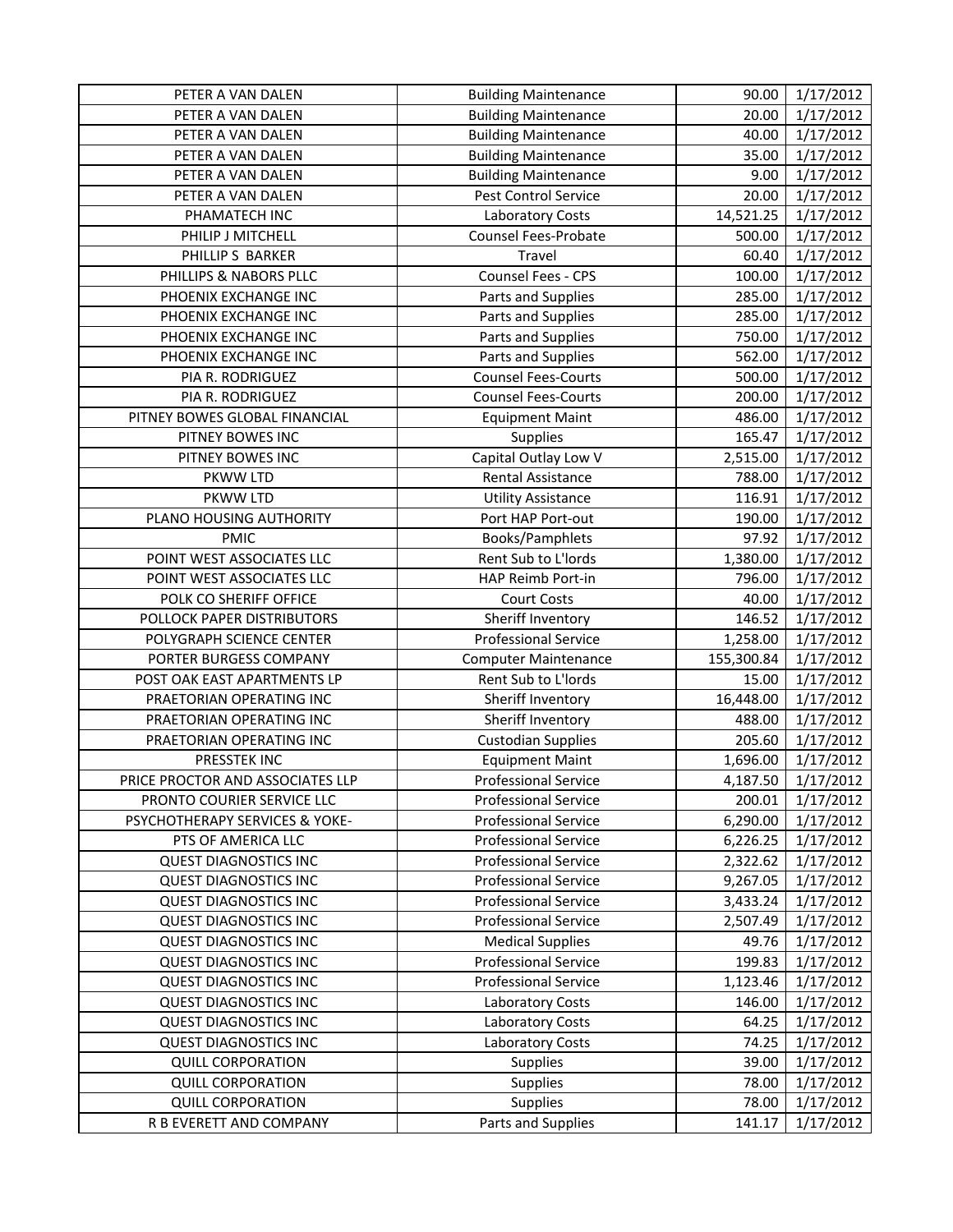| R B EVERETT AND COMPANY             | Parts and Supplies          | 206.42    | 1/17/2012 |
|-------------------------------------|-----------------------------|-----------|-----------|
| R MAUREEN TOLBERT                   | <b>Counsel Fees-Courts</b>  | 950.00    | 1/17/2012 |
| R MAUREEN TOLBERT                   | <b>Counsel Fees-Courts</b>  | 125.00    | 1/17/2012 |
| R MAUREEN TOLBERT                   | <b>Counsel Fees-Courts</b>  | 500.00    | 1/17/2012 |
| RADIO SHACK CORPORATION             | Supplies                    | 72.47     | 1/17/2012 |
| RADIO SHACK CORPORATION             | Supplies                    | 22.77     | 1/17/2012 |
| RADIOLOGY ASSOCIATES OF NORTH TEXAS | <b>Medical Services</b>     | 33.00     | 1/17/2012 |
| RADIOLOGY ASSOCIATES OF TARRANT     | <b>Professional Service</b> | 2,250.28  | 1/17/2012 |
| RADIOLOGY ASSOCIATES OF TARRANT     | <b>Professional Service</b> | 863.02    | 1/17/2012 |
| RADIOLOGY ASSOCIATES TARRANT        | <b>Professional Service</b> | 34.00     | 1/17/2012 |
| RALPH HANK BAUER                    | <b>Counsel Fees-Probate</b> | 2,000.00  | 1/17/2012 |
| RAMIRO MADERA                       | Rental Assistance           | 550.00    | 1/17/2012 |
| RANDALL B MILLER                    | <b>Counsel Fees-Courts</b>  | 100.00    | 1/17/2012 |
| RANDALL B MILLER                    | <b>Counsel Fees-Courts</b>  | 100.00    | 1/17/2012 |
| RANDY W BOWERS                      | <b>Counsel Fees-Courts</b>  | 800.00    | 1/17/2012 |
| <b>RANDY W BOWERS</b>               | <b>Counsel Fees-Courts</b>  | 275.00    | 1/17/2012 |
| RANDY W BOWERS                      | <b>Counsel Fees-Courts</b>  | 500.00    | 1/17/2012 |
| RANDY W BOWERS                      | <b>Counsel Fees-Courts</b>  | 350.00    | 1/17/2012 |
| RANDY W BOWERS                      | Counsel Fees-Juv            | 100.00    | 1/17/2012 |
| RANGER INDUSTRIAL                   | <b>Custodian Supplies</b>   | 287.36    | 1/17/2012 |
| <b>RAY HALL JR</b>                  | <b>Counsel Fees-Courts</b>  | 600.00    | 1/17/2012 |
| <b>RAY HALL JR</b>                  | Counsel Fees - CPS          | 150.00    | 1/17/2012 |
| RAYMOND F FINN PHD                  | Psych Exam/Testimony        | 1,300.00  | 1/17/2012 |
| RAZA MIAN                           | Rent Sub to L'Iords         | (526.00)  | 1/17/2012 |
| RAZA MIAN                           | Rent Sub to L'Iords         | 1,000.00  | 1/17/2012 |
| REAL PROPERTY MANAGEMENT            | Rent Sub to L'Iords         | 40.00     | 1/17/2012 |
| <b>REALTECH INC</b>                 | Appl Serv Prov (ASP)        | 28,500.00 | 1/17/2012 |
| REBECCA KLINE                       | Clothing                    | 37.74     | 1/17/2012 |
| RECEPT PHARMACY LP                  | <b>Medical Supplies</b>     | 1,515.00  | 1/17/2012 |
| RECEPT PHARMACY LP                  | <b>Medical Supplies</b>     | 1,471.46  | 1/17/2012 |
| <b>RECEPT PHARMACY LP</b>           | <b>Medical Supplies</b>     | 1,718.54  | 1/17/2012 |
| REGENCY IV APART & ART GENERAL PART | Rent Sub to L'Iords         | 385.00    | 1/17/2012 |
| RELIANT ENERGY RETAIL SERVICES INC  | <b>Utility Allowance</b>    | 220.00    | 1/17/2012 |
| RELIANT ENERGY RETAIL SERVICES INC  | HAP Reimb Port-in           | 117.00    | 1/17/2012 |
| RELIANT ENERGY SERVICES             | <b>Utility Assistance</b>   | 146.27    | 1/17/2012 |
| RELIANT ENERGY SERVICES             | <b>Utility Assistance</b>   | 625.61    | 1/17/2012 |
| RELIANT ENERGY SOLUTIONS LLC        | Electricity                 | 4,825.57  | 1/17/2012 |
| RELIANT ENERGY SOLUTIONS LLC        | Electricity                 | 54.28     | 1/17/2012 |
| RELIANT ENERGY SOLUTIONS LLC        | Electricity                 | 2,683.49  | 1/17/2012 |
| RELIANT ENERGY SOLUTIONS LLC        | Electricity                 | 62.41     | 1/17/2012 |
| RELIANT ENERGY SOLUTIONS LLC        | Electricity                 | 1,682.85  | 1/17/2012 |
| RELIANT ENERGY SOLUTIONS LLC        | Electricity                 | 23.42     | 1/17/2012 |
| RELIANT ENERGY SOLUTIONS LLC        | Electricity                 | 765.92    | 1/17/2012 |
| RELIANT ENERGY SOLUTIONS LLC        | Electricity                 | 12,887.72 | 1/17/2012 |
| RELIANT ENERGY SOLUTIONS LLC        | Electricity                 | 74,206.49 | 1/17/2012 |
| RELIANT ENERGY SOLUTIONS LLC        | Electricity                 | 1,820.71  | 1/17/2012 |
| RELIANT ENERGY SOLUTIONS LLC        | Electricity                 | 3,839.40  | 1/17/2012 |
| RELIANT ENERGY SOLUTIONS LLC        | Electricity                 | 4,462.99  | 1/17/2012 |
| RELIANT ENERGY SOLUTIONS LLC        | Electricity                 | 995.64    | 1/17/2012 |
| RELIANT ENERGY SOLUTIONS LLC        | Electricity                 | 6,361.83  | 1/17/2012 |
| RELIANT ENERGY SOLUTIONS LLC        | Electricity                 | 6,824.60  | 1/17/2012 |
| RELIANT ENERGY SOLUTIONS LLC        | Electricity                 | 3,005.04  | 1/17/2012 |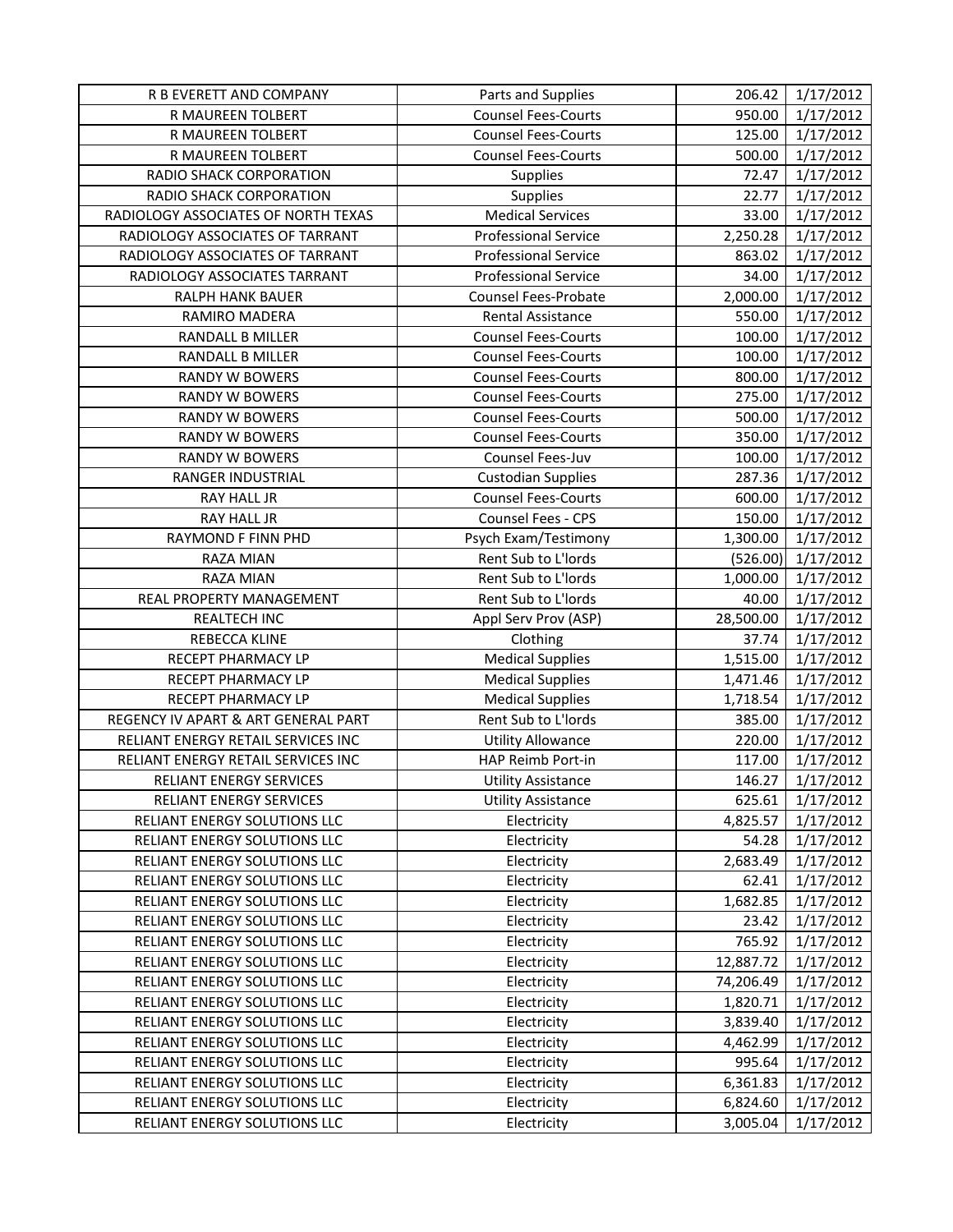| RELIANT ENERGY SOLUTIONS LLC   | Electricity                 | 3,665.01  | 1/17/2012 |
|--------------------------------|-----------------------------|-----------|-----------|
| RELIANT ENERGY SOLUTIONS LLC   | Electricity                 | 839.11    | 1/17/2012 |
| RELIANT ENERGY SOLUTIONS LLC   | Electricity                 | 4,973.32  | 1/17/2012 |
| RELIANT ENERGY SOLUTIONS LLC   | Electricity                 | 11,219.64 | 1/17/2012 |
| RELIANT ENERGY SOLUTIONS LLC   | Electricity                 | 5,340.09  | 1/17/2012 |
| RELIANT ENERGY SOLUTIONS LLC   | Electricity                 | 26,857.88 | 1/17/2012 |
| RELIANT ENERGY SOLUTIONS LLC   | Electricity                 | 6,740.18  | 1/17/2012 |
| RELIANT ENERGY SOLUTIONS LLC   | Electricity                 | 648.47    | 1/17/2012 |
| RELIANT ENERGY SOLUTIONS LLC   | Electricity                 | 611.13    | 1/17/2012 |
| RELIANT ENERGY SOLUTIONS LLC   | Electricity                 | 82,910.39 | 1/17/2012 |
| RELIANT ENERGY SOLUTIONS LLC   | Electricity                 | 10,653.71 | 1/17/2012 |
| RELIANT ENERGY SOLUTIONS LLC   | Electricity                 | 28,027.19 | 1/17/2012 |
| RELIANT ENERGY SOLUTIONS LLC   | Electricity                 | 1,449.50  | 1/17/2012 |
| RELIANT ENERGY SOLUTIONS LLC   | Electricity                 | 13,194.85 | 1/17/2012 |
| RELIANT ENERGY SOLUTIONS LLC   | Electricity                 | 2,871.09  | 1/17/2012 |
| RELIANT ENERGY SOLUTIONS LLC   | Electricity                 | 11,484.36 | 1/17/2012 |
| RELIANT ENERGY SOLUTIONS LLC   | Electricity                 | 48,741.61 | 1/17/2012 |
| RELIANT ENERGY SOLUTIONS LLC   | Electricity                 | 6,636.51  | 1/17/2012 |
| RELIANT ENERGY SOLUTIONS LLC   | Electricity                 | 23,741.65 | 1/17/2012 |
| RELIANT ENERGY SOLUTIONS LLC   | Electricity                 | 56.21     | 1/17/2012 |
| RELIANT ENERGY SOLUTIONS LLC   | Electricity                 | 5,734.20  | 1/17/2012 |
| RELIANT ENERGY SOLUTIONS LLC   | Electricity                 | 2,536.38  | 1/17/2012 |
| RELIANT ENERGY SOLUTIONS LLC   | Electricity                 | 2,335.70  | 1/17/2012 |
| RELIANT ENERGY SOLUTIONS LLC   | Electricity                 | 3,081.94  | 1/17/2012 |
| RELIANT ENERGY SOLUTIONS LLC   | Electricity                 | 1,839.41  | 1/17/2012 |
| RELIANT ENERGY SOLUTIONS LLC   | Electricity                 | 3,087.90  | 1/17/2012 |
| RELIANT ENERGY SOLUTIONS LLC   | Electricity                 | 1,924.73  | 1/17/2012 |
| RELIANT ENERGY SOLUTIONS LLC   | Electricity                 | 69.11     | 1/17/2012 |
| RELIANT ENERGY SOLUTIONS LLC   | Electricity                 | 1,332.69  | 1/17/2012 |
| RELIANT ENERGY SOLUTIONS LLC   | Electricity                 | 4,325.01  | 1/17/2012 |
| RELIANT ENERGY SOLUTIONS LLC   | Electricity                 | 2,698.10  | 1/17/2012 |
| RELIANT ENERGY SOLUTIONS LLC   | Electricity                 | 2,173.76  | 1/17/2012 |
| RELIANT ENERGY SOLUTIONS LLC   | Electricity                 | 2,225.32  | 1/17/2012 |
| RELIANT ENERGY SOLUTIONS LLC   | Electricity                 | 122.90    | 1/17/2012 |
| RELIANT ENERGY SOLUTIONS LLC   | Electricity                 | 1,381.27  | 1/17/2012 |
| RELIANT ENERGY SOLUTIONS LLC   | Electricity                 | 6,176.14  | 1/17/2012 |
| RELIANT ENERGY SOLUTIONS LLC   | <b>Professional Service</b> | 455.00    | 1/17/2012 |
| RELIANT ENERGY SOLUTIONS LLC   | Professional Service        | 282.89    | 1/17/2012 |
| RELIANT ENERGY SOLUTIONS LLC   | Electricity                 | 34,639.97 | 1/17/2012 |
| RELIANT ENERGY SOLUTIONS LLC   | Electricity                 | 12,154.19 | 1/17/2012 |
| RELIANT ENERGY SOLUTIONS LLC   | Electricity                 | 312.05    | 1/17/2012 |
| RELIANT ENERGY SOLUTIONS LLC   | Electricity                 | 919.86    | 1/17/2012 |
| RENEE A SANCHEZ                | Counsel Fees - CPS          | 150.00    | 1/17/2012 |
| REPUBLIC SERVICES OF TEXAS LTD | <b>Disposal Service</b>     | 127.21    | 1/17/2012 |
| REPUBLIC SERVICES OF TEXAS LTD | <b>Building Maintenance</b> | 61.62     | 1/17/2012 |
| REPUBLIC SERVICES OF TEXAS LTD | <b>Disposal Service</b>     | 100.28    | 1/17/2012 |
| REPUBLIC SERVICES OF TEXAS LTD | Disposal Service            | 134.31    | 1/17/2012 |
| REPUBLIC SERVICES OF TEXAS LTD | <b>Disposal Service</b>     | 170.58    | 1/17/2012 |
| <b>REXEL SUMMERS</b>           | <b>Building Maintenance</b> | 47.26     | 1/17/2012 |
| REXEL SUMMERS                  | <b>Building Maintenance</b> | 300.00    | 1/17/2012 |
| REXEL SUMMERS                  | <b>Building Maintenance</b> | 315.20    | 1/17/2012 |
| <b>REXEL SUMMERS</b>           | <b>Building Maintenance</b> | 100.00    | 1/17/2012 |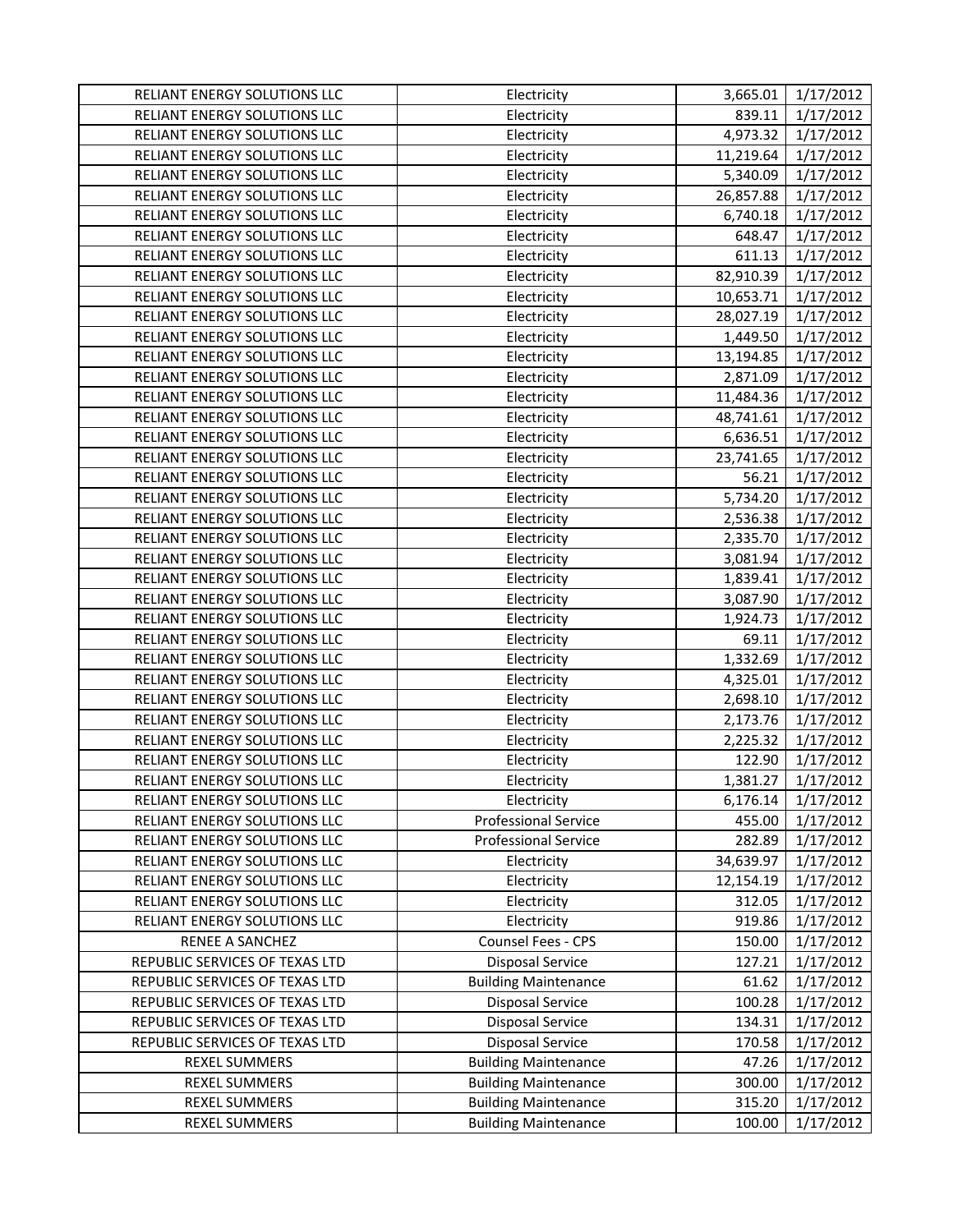| <b>REXEL SUMMERS</b>            | Non-Track Equipment         | 373.35    | 1/17/2012 |
|---------------------------------|-----------------------------|-----------|-----------|
| <b>REXEL SUMMERS</b>            | Non-Track Equipment         | 592.07    | 1/17/2012 |
| REYNOLDS ASPHALT                | Asphalt-Rock/Hot Mix        | 51,249.56 | 1/17/2012 |
| RICARDO J CARRILLO              | <b>County Burials</b>       | 990.00    | 1/17/2012 |
| RICHARD A HENDERSON PC          | <b>Counsel Fees-Courts</b>  | 475.00    | 1/17/2012 |
| RICHARD A HENDERSON PC          | <b>Counsel Fees-Courts</b>  | 860.00    | 1/17/2012 |
| RICHARD A HENDERSON PC          | <b>Counsel Fees-Courts</b>  | 600.00    | 1/17/2012 |
| RICHARD A HENDERSON PC          | <b>Counsel Fees-Courts</b>  | 100.00    | 1/17/2012 |
| RICHARD ALLEY                   | <b>Counsel Fees-Courts</b>  | 390.00    | 1/17/2012 |
| RICHARD KLINE                   | <b>Counsel Fees-Courts</b>  | 575.00    | 1/17/2012 |
| RICHARD MCDONALD                | <b>Professional Service</b> | 2,874.92  | 1/17/2012 |
| RICHARD SCOTT WALKER            | <b>Counsel Fees-Courts</b>  | 650.00    | 1/17/2012 |
| RICKIE W WALLACE                | Rent Sub to L'Iords         | 700.00    | 1/17/2012 |
| <b>RICOH</b>                    | <b>Equipment Maint</b>      | 5.57      | 1/17/2012 |
| RIDGMAR SQUARE                  | Rent Sub to L'Iords         | 1,034.00  | 1/17/2012 |
| RITA UZOWIHE LAW FIRM           | Counsel Fees-Juv            | 300.00    | 1/17/2012 |
| RITE OF PASSAGE                 | <b>Residential Servc</b>    | 6,083.00  | 1/17/2012 |
| <b>ROBIN V GROUNDS</b>          | <b>Counsel Fees - CPS</b>   | 100.00    | 1/17/2012 |
| ROBYN S ACCIPITER LAW FIRM PC   | <b>Counsel Fees-Probate</b> | 408.35    | 1/17/2012 |
| <b>RODRICK SCOTT</b>            | Clothing                    | 250.00    | 1/17/2012 |
| <b>ROGER B MEYER</b>            | <b>Professional Service</b> | 1,645.00  | 1/17/2012 |
| ROMELIA SALDANA                 | Hlth Dept Immu Fees         | 11.00     | 1/17/2012 |
| RONALD COUCH                    | <b>Counsel Fees-Courts</b>  | 600.00    | 1/17/2012 |
| RONALD COUCH                    | <b>Counsel Fees-Courts</b>  | 250.00    | 1/17/2012 |
| <b>RONALD DAY</b>               | Rent Sub to L'Iords         | 21.00     | 1/17/2012 |
| ROSE ANNA SALINAS               | <b>Counsel Fees-Courts</b>  | 1,100.00  | 1/17/2012 |
| ROXANNE ROBINSON                | <b>Counsel Fees-Courts</b>  | 325.00    | 1/17/2012 |
| ROXANNE ROBINSON                | <b>Counsel Fees-Courts</b>  | 115.00    | 1/17/2012 |
| ROXANNE ROBINSON                | <b>Counsel Fees-Courts</b>  | 100.00    | 1/17/2012 |
| ROY GLENN NOLLEY                | Rental Assistance           | 450.00    | 1/17/2012 |
| <b>ROY GOLSAN</b>               | <b>Counsel Fees-Probate</b> | 600.00    | 1/17/2012 |
| <b>ROYER &amp; SCHUTTS</b>      | Non-Track Equipment         | 350.00    | 1/17/2012 |
| RUSH TRUCK CENTERS OF TEXAS LP  | Parts and Supplies          | (113.73)  | 1/17/2012 |
| RUSH TRUCK CENTERS OF TEXAS LP  | Parts and Supplies          | 16.13     | 1/17/2012 |
| RUSH TRUCK CENTERS OF TEXAS LP  | Parts and Supplies          | 89.80     | 1/17/2012 |
| RUSH TRUCK CENTERS OF TEXAS LP  | Parts and Supplies          | 737.56    | 1/17/2012 |
| <b>RUTHY HANNA</b>              | Cash For Kids               | 100.00    | 1/17/2012 |
| <b>RYAN W HARDY</b>             | <b>Counsel Fees-Courts</b>  | 225.00    | 1/17/2012 |
| RYAN W HARDY                    | <b>Counsel Fees-Courts</b>  | 150.00    | 1/17/2012 |
| <b>SATTRUCKING INC</b>          | Rock and Gravel             | 5,061.89  | 1/17/2012 |
| S2S VAUCLUSE ASSOC LLC          | <b>Rental Assistance</b>    | 600.00    | 1/17/2012 |
| SAFARILAND LLC                  | <b>Supplies</b>             | 108.12    | 1/17/2012 |
| SAGE - SUBSTANCE ABUSE GUIDANCE | O/P Group Counseling        | 894.00    | 1/17/2012 |
| <b>SAM BONIFIELD</b>            | <b>Counsel Fees-Courts</b>  | 100.00    | 1/17/2012 |
| <b>SAM BONIFIELD</b>            | <b>Counsel Fees-Courts</b>  | 100.00    | 1/17/2012 |
| SAM HOUSTON STATE UNIVERSITY    | Tuition C/room Train        | 1,410.00  | 1/17/2012 |
| SAM HOUSTON STATE UNIVERSITY    | Tuition C/room Train        | 235.00    | 1/17/2012 |
| SAM HOUSTON STATE UNIVERSITY    | Tuition C/room Train        | 235.00    | 1/17/2012 |
| SAM HOUSTON STATE UNIVERSITY    | Tuition C/room Train        | 235.00    | 1/17/2012 |
| SAMANTHA K HILL                 | <b>Counsel Fees-Courts</b>  | 1,950.00  | 1/17/2012 |
| SAMANTHA K HILL                 | <b>Counsel Fees-Courts</b>  | 100.00    | 1/17/2012 |
| SANDOVAL & ASSOCIATES           | <b>Interpreter Fees</b>     | 130.00    | 1/17/2012 |
|                                 |                             |           |           |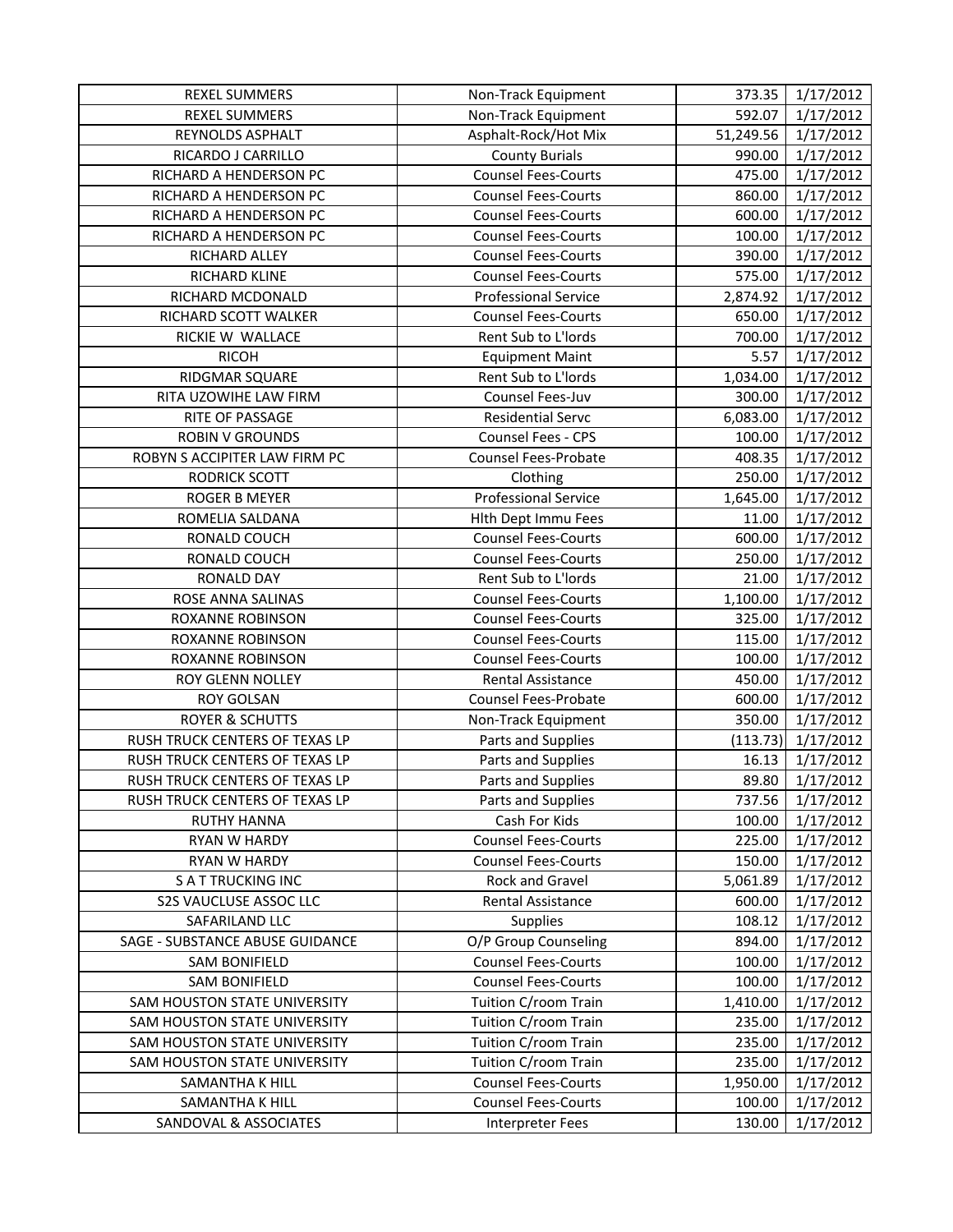| SANDRA COCHRUM                      | Clothing                    | 100.00    | 1/17/2012              |
|-------------------------------------|-----------------------------|-----------|------------------------|
| SANDRA COCHRUM                      | Cash For Kids               | 40.00     | 1/17/2012              |
| SANTIAGO SALINAS                    | <b>Counsel Fees-Courts</b>  | 100.00    | 1/17/2012              |
| SCOTT A MCMICHAEL                   | <b>Counsel Fees-Courts</b>  | 325.00    | 1/17/2012              |
| <b>SCOTT BROWN</b>                  | <b>Counsel Fees-Courts</b>  | 850.00    | 1/17/2012              |
| SCOTT BROWN PROPERTIES INC          | Rent Sub to L'Iords         | 1,079.00  | 1/17/2012              |
| <b>SCOTT ROLOFF</b>                 | Clothing                    | 100.00    | 1/17/2012              |
| <b>SCOTT ROLOFF</b>                 | Cash For Kids               | 25.00     | 1/17/2012              |
| <b>SHARE CORPORATION</b>            | <b>Custodian Supplies</b>   | 586.67    | 1/17/2012              |
| SHARED VISIION RESIDENTIAL CARE INC | Cash For Kids               | 49.72     | 1/17/2012              |
| <b>SHARON N HARDIN</b>              | <b>Court Visitor</b>        | 547.71    | 1/17/2012              |
| SHAWN PASCHALL                      | <b>Counsel Fees-Courts</b>  | 630.00    | 1/17/2012              |
| <b>SHAWNA NEELY</b>                 | Clothing                    | 200.00    | 1/17/2012              |
| <b>SHAWNA NEELY</b>                 | Cash For Kids               | 50.00     | 1/17/2012              |
| SHEILA RANDOLPH                     | <b>Counsel Fees-Courts</b>  | 825.00    | 1/17/2012              |
| SHERMCO INDUSTRIES INC              | <b>Building Maintenance</b> | 2,290.00  | 1/17/2012              |
| <b>SHERWIN WILLIAMS PAINT</b>       | <b>Building Maintenance</b> | 92.20     | 1/17/2012              |
| <b>SHERWIN WILLIAMS PAINT</b>       | Non-Track Equipment         | 197.15    | 1/17/2012              |
| SHI GOVERNMENT SOLUTIONS            | Sheriff Inventory           | 220.00    | 1/17/2012              |
| SHI GOVERNMENT SOLUTIONS            | <b>Computer Supplies</b>    | 240.00    | 1/17/2012              |
| SHI GOVERNMENT SOLUTIONS            | <b>Building Maintenance</b> | 84.00     | 1/17/2012              |
| SHI GOVERNMENT SOLUTIONS            | Software Maintenance        | 4,400.00  | 1/17/2012              |
| SHI GOVERNMENT SOLUTIONS            | Software Maintenance        | 80,497.07 | 1/17/2012              |
| SHOPPA'S MATERIAL HANDLING LTD      | <b>Equipment Maint</b>      | 444.00    | 1/17/2012              |
| SIEMENS INDUSTRY INC                | Non-Track Equipment         | 867.55    | 1/17/2012              |
| <b>SKY GROUP LLC</b>                | Rent Sub to L'Iords         | 120.00    | 1/17/2012              |
| SKYVUE MEMORIAL GARDENS             | <b>County Burials</b>       | 2,240.00  | 1/17/2012              |
| SMITH TEMPORARIES INC               | Contract Labor              | 33,053.41 | 1/17/2012              |
| <b>SMITH TEMPORARIES INC</b>        | Contract Labor              | 282.72    | 1/17/2012              |
| SMITH TEMPORARIES INC               | Contract Labor              | 13,356.65 | 1/17/2012              |
| SMITH TEMPORARIES INC               | <b>Elections- Contract</b>  | 5,362.73  | 1/17/2012              |
| SMU PD                              | <b>HIDTA Justice funds</b>  | 2,677.91  | 1/17/2012              |
| Sonya C. Roberts                    | Travel                      | 140.00    | $\frac{1}{1}$ /17/2012 |
| SORINA DAVILA                       | Transportation              | 90.00     | 1/17/2012              |
| SOUTH HULEN LP                      | Rent Sub to L'Iords         | 1,042.00  | 1/17/2012              |
| SOUTHERN COMPUTER WAREHOUSE         | <b>Computer Maintenance</b> | 550.10    | 1/17/2012              |
| SOUTHERN TIRE MART LLC              | Parts and Supplies          | 63.00     | 1/17/2012              |
| SOUTHERN TIRE MART LLC              | <b>Tires and Tubes</b>      | 66.00     | 1/17/2012              |
| SOUTHFORK HOTEL LLC                 | Education                   | 82.49     | 1/17/2012              |
| SOUTHLAKE PD                        | <b>HIDTA Justice funds</b>  | 7,032.68  | 1/17/2012              |
| SOUTHWASTE DISPOSAL LLC             | <b>Building Maintenance</b> | 250.00    | 1/17/2012              |
| SOUTHWEST ICE CREAM SPEC            | Food                        | 38.88     | 1/17/2012              |
| SPORTS SUPPLY GROUP INC             | Shrff Commissary Inv        | 71.98     | 1/17/2012              |
| STANDARD INSURANCE COMPANY          | Long Term Disability        | 41,489.08 | 1/17/2012              |
| STAPLES ADVANTAGE                   | <b>Supplies</b>             | 34.02     | 1/17/2012              |
| STAPLES ADVANTAGE                   | Supplies                    |           | 1/17/2012              |
| STAPLES ADVANTAGE                   | <b>Computer Supplies</b>    | 36.47     | 1/17/2012              |
| STAPLES ADVANTAGE                   | Sheriff Inventory           | 256.68    | 1/17/2012              |
| STAPLES ADVANTAGE                   | <b>Graphics Inventory</b>   | 119.50    | 1/17/2012              |
| STAPLES ADVANTAGE                   | Supplies                    | 7.16      | 1/17/2012              |
| STAPLES ADVANTAGE                   | <b>Supplies</b>             | 158.78    | 1/17/2012              |
| STAPLES ADVANTAGE                   | Supplies                    | 46.98     | 1/17/2012              |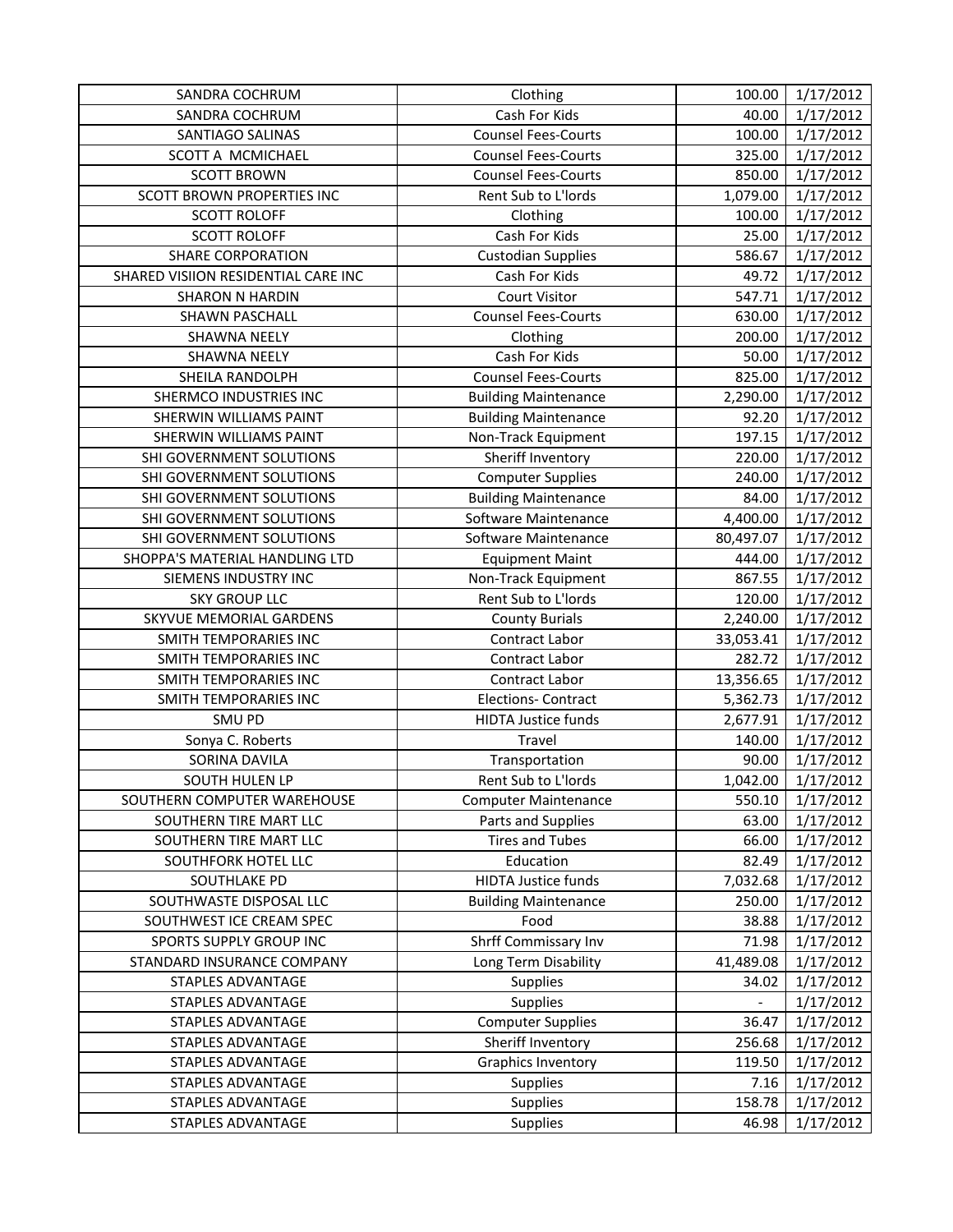| <b>STAPLES ADVANTAGE</b>                   | Supplies                                          | 178.08             | 1/17/2012              |
|--------------------------------------------|---------------------------------------------------|--------------------|------------------------|
| <b>STAPLES ADVANTAGE</b>                   | Supplies                                          | 54.25              | 1/17/2012              |
| STAPLES ADVANTAGE                          | Supplies                                          | 44.35              | 1/17/2012              |
| STAPLES ADVANTAGE                          | Supplies                                          | 45.06              | 1/17/2012              |
| STAPLES ADVANTAGE                          | Supplies                                          | 28.23              | 1/17/2012              |
| <b>STAPLES ADVANTAGE</b>                   | Supplies                                          | 34.61              | 1/17/2012              |
| STAPLES ADVANTAGE                          | Supplies                                          | 592.62             | 1/17/2012              |
| STAPLES ADVANTAGE                          | Supplies                                          | 74.03              | 1/17/2012              |
| <b>STAPLES ADVANTAGE</b>                   | Supplies                                          | 146.18             | 1/17/2012              |
| <b>STAPLES ADVANTAGE</b>                   | Supplies                                          | 80.38              | 1/17/2012              |
| <b>STAPLES ADVANTAGE</b>                   | Supplies                                          | 30.07              | 1/17/2012              |
| STAPLES ADVANTAGE                          | Supplies                                          | 59.20              | 1/17/2012              |
| STAPLES ADVANTAGE                          | Supplies                                          | 22.36              | 1/17/2012              |
| STAPLES ADVANTAGE                          | Supplies                                          | 109.84             | 1/17/2012              |
| STAPLES ADVANTAGE                          | Supplies                                          | 41.38              | 1/17/2012              |
| STAPLES ADVANTAGE                          | Supplies                                          | 263.61             | 1/17/2012              |
| STAPLES ADVANTAGE                          | Supplies                                          | 148.80             | 1/17/2012              |
| STAPLES ADVANTAGE                          | Supplies                                          | 62.60              | 1/17/2012              |
| STAPLES ADVANTAGE                          | Supplies                                          | 10.80              | 1/17/2012              |
| STAPLES ADVANTAGE                          | Supplies                                          | 183.48             | 1/17/2012              |
| <b>STAPLES ADVANTAGE</b>                   | Supplies                                          | 43.34              | 1/17/2012              |
| STAPLES ADVANTAGE                          | Supplies                                          | 39.23              | 1/17/2012              |
| STAPLES ADVANTAGE                          | Supplies                                          | 21.10              | 1/17/2012              |
| STAPLES ADVANTAGE                          | Supplies                                          | $\blacksquare$     | 1/17/2012              |
| STAPLES ADVANTAGE                          | Supplies                                          | 42.80              | 1/17/2012              |
| STAPLES ADVANTAGE                          | Supplies                                          | 43.23              | 1/17/2012              |
| STAPLES ADVANTAGE                          | <b>Voting Supplies</b>                            | 5,135.96           | 1/17/2012              |
| STAPLES ADVANTAGE                          | <b>Voting Supplies</b>                            | 1,792.50           | 1/17/2012              |
| STAPLES ADVANTAGE                          | <b>Voting Supplies</b>                            | 588.76             | 1/17/2012              |
| STAPLES ADVANTAGE                          | Supplies                                          | 27.72              | 1/17/2012              |
| <b>STAPLES ADVANTAGE</b>                   | Parts and Supplies                                | 7.99               | 1/17/2012              |
| STAPLES ADVANTAGE                          | Capital Outlay Low V                              | 1,662.31           | 1/17/2012              |
| STAPLES ADVANTAGE                          | Supplies                                          | 79.17              | 1/17/2012              |
| STAPLES ADVANTAGE                          | Supplies                                          | 92.04              | 1/17/2012              |
| STATE BAR OF TEXAS                         | Law Books                                         | 2,740.00           | 1/17/2012              |
| STATE BAR OF TEXAS                         | Law Books                                         | 375.00             | 1/17/2012              |
| <b>STATON &amp; TAYLOR PC</b>              | <b>Counsel Fees-Courts</b>                        | 450.00             | 1/17/2012              |
| <b>STAYBRIDGE SUITES</b>                   | Travel                                            | 124.20             | 1/17/2012              |
| <b>STAYBRIDGE SUITES</b>                   | Travel                                            | 124.20             | 1/17/2012              |
| STEPHANIE GONZALEZ                         | <b>Counsel Fees-Courts</b>                        | 900.00             | 1/17/2012              |
| STEPHANIE GONZALEZ                         | <b>Counsel Fees-Courts</b>                        | 500.00             | 1/17/2012              |
| STEPHANIE GONZALEZ                         | <b>Counsel Fees-Courts</b>                        | 900.00             | 1/17/2012              |
| STEPHANIE GONZALEZ                         | <b>Counsel Fees-Courts</b>                        | 400.00             | 1/17/2012              |
| STEPHANIE GONZALEZ                         | <b>Counsel Fees-Courts</b>                        | 200.00             | 1/17/2012              |
| <b>STEPHANIE PATTEN</b>                    | <b>Counsel Fees-Courts</b>                        | 800.00             | 1/17/2012              |
| STEPHANIE PATTEN                           | <b>Counsel Fees-Courts</b>                        | 450.00             | 1/17/2012              |
| STEPHANIE PATTEN                           | <b>Counsel Fees-Courts</b>                        | 350.00             | 1/17/2012              |
| STEPHANIE PATTEN                           | <b>Counsel Fees-Courts</b>                        | 2,000.00           | 1/17/2012              |
| <b>STEVE JOSEPH</b>                        | HAP Reimb Port-in                                 | 346.00             | 1/17/2012              |
| STOVALL CORPORATION<br>STRATEGIC IMAGE INC | Parts and Supplies<br><b>Professional Service</b> | 130.00<br>2,500.00 | 1/17/2012<br>1/17/2012 |
| <b>STREAM ENERGY</b>                       | <b>Utility Allowance</b>                          | 122.00             | 1/17/2012              |
|                                            |                                                   |                    |                        |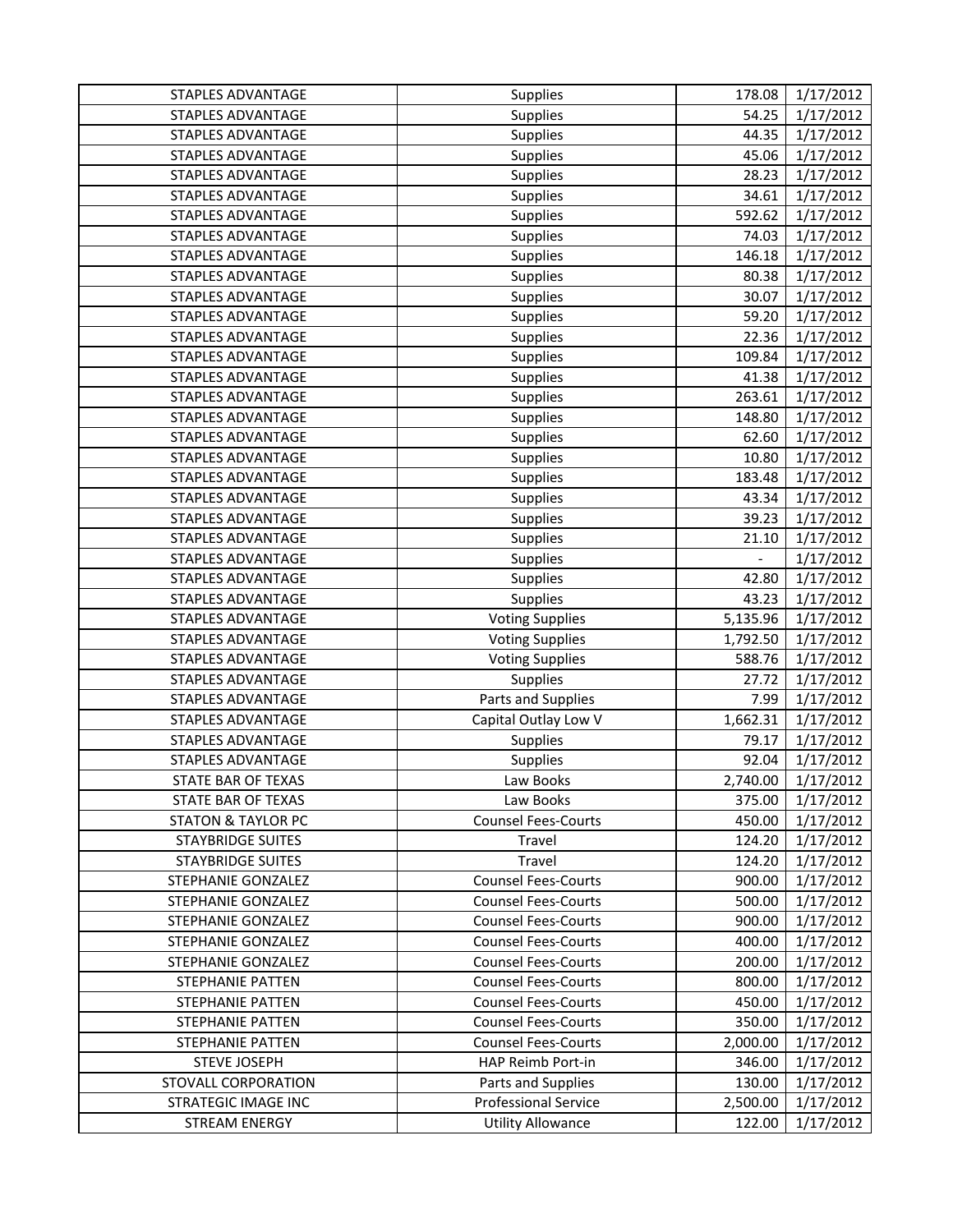| <b>SUE SCIONKA</b>                  | Clothing                    | 125.00    | 1/17/2012 |
|-------------------------------------|-----------------------------|-----------|-----------|
| <b>SUE SCIONKA</b>                  | Cash For Kids               | 49.56     | 1/17/2012 |
| <b>SUNDOWN RANCH INC</b>            | Residential Servc           | 4,285.75  | 1/17/2012 |
| <b>SUSANNE MCFADDEN</b>             | Cash For Kids               | 25.00     | 1/17/2012 |
| <b>SWEEPS SOFTWARE INCORPORATED</b> | Software Maintenance        | 6,642.24  | 1/17/2012 |
| SYCAMORE CENTER VILLAS              | Rent Sub to L'Iords         | 464.00    | 1/17/2012 |
| SYCAMORE POINTE TOWNHOMES           | Rent Sub to L'Iords         | 872.00    | 1/17/2012 |
| <b>SYLVIA FORD</b>                  | Cash For Kids               | 190.00    | 1/17/2012 |
| TU ELECTRIC                         | <b>Utility Allowance</b>    | 301.00    | 1/17/2012 |
| TU ELECTRIC                         | <b>Utility Allowance</b>    | 29.00     | 1/17/2012 |
| <b>TARA CROCKETT</b>                | Clothing                    | 200.00    | 1/17/2012 |
| <b>TARA V KERSH</b>                 | Counsel Fees - CPS          | 100.00    | 1/17/2012 |
| <b>TARGET BANK</b>                  | <b>Meeting Expenses</b>     | 41.30     | 1/17/2012 |
| <b>TARGET BANK</b>                  | Supplies                    | 23.74     | 1/17/2012 |
| <b>TARGET BANK</b>                  | Food                        | 40.75     | 1/17/2012 |
| <b>TARGET BANK</b>                  | Volunteer Program           | 68.62     | 1/17/2012 |
| <b>TARGET BANK</b>                  | <b>Promotional Expenses</b> | 460.00    | 1/17/2012 |
| TARRANT COUNTY BAR ASSOC.           | Education                   | 40.00     | 1/17/2012 |
| TARRANT COUNTY BAR ASSOC.           | Education                   | 40.00     | 1/17/2012 |
| TARRANT COUNTY BAR ASSOC.           | Education                   | 40.00     | 1/17/2012 |
| TARRANT COUNTY BAR ASSOC.           | Education                   | 40.00     | 1/17/2012 |
| TARRANT COUNTY BAR ASSOC.           | Education                   | 40.00     | 1/17/2012 |
| TARRANT COUNTY BAR ASSOC.           | Education                   | 40.00     | 1/17/2012 |
| TARRANT COUNTY BAR ASSOC.           | Education                   | 40.00     | 1/17/2012 |
| TARRANT COUNTY BAR ASSOC.           | Education                   | 40.00     | 1/17/2012 |
| TARRANT COUNTY BAR ASSOC.           | Education                   | 40.00     | 1/17/2012 |
| TARRANT COUNTY BAR ASSOC.           | Education                   | 40.00     | 1/17/2012 |
| TARRANT COUNTY BAR ASSOC.           | Education                   | 40.00     | 1/17/2012 |
| TARRANT COUNTY BAR ASSOC.           | Education                   | 40.00     | 1/17/2012 |
| TARRANT COUNTY BAR ASSOC.           | Education                   | 40.00     | 1/17/2012 |
| TARRANT COUNTY BAR ASSOC.           | Education                   | 40.00     | 1/17/2012 |
| TARRANT COUNTY BAR ASSOC.           | Education                   | 40.00     | 1/17/2012 |
| TARRANT COUNTY BAR ASSOC.           | Education                   | 40.00     | 1/17/2012 |
| TARRANT COUNTY BAR ASSOC.           | Education                   | 40.00     | 1/17/2012 |
| TARRANT COUNTY BAR ASSOC.           | Education                   | 40.00     | 1/17/2012 |
| TARRANT COUNTY CHALLENGE INC        | <b>Professional Service</b> | 14,814.09 | 1/17/2012 |
| <b>TARRANT COUNTY CLERK</b>         | CC Trust Fd Admn Fee        | 25.00     | 1/17/2012 |
| TARRANT COUNTY COLLEGE-NW           | Education                   | 64.00     | 1/17/2012 |
| TARRANT COUNTY DISTRICT ATTORNEY    | <b>Counsel Fees-Courts</b>  | 200.00    | 1/17/2012 |
| TARRANT COUNTY DISTRICT ATTORNEY    | <b>Counsel Fees-Courts</b>  | 350.00    | 1/17/2012 |
| TARRANT COUNTY HOMELESS COALITION   | <b>Subrecipient Service</b> | 424.54    | 1/17/2012 |
| TARRANT COUNTY NARCOTICS UNIT       | <b>Confidential Funds</b>   | 3,500.00  | 1/17/2012 |
| TARRANT COUNTY NARCOTICS UNIT       | <b>Confidential Funds</b>   | 487.00    | 1/17/2012 |
| TAX ASSESSOR COLLECTOR ASSOC        | Dues                        | 85.00     | 1/17/2012 |
| TAX ASSESSOR COLLECTOR ASSOC        | Dues                        | 40.00     | 1/17/2012 |
| TDCAA-TEXAS DISTRICT & COUNTY       | Education                   | 275.00    | 1/17/2012 |
| <b>TEAGUE LUMBER</b>                | Non-Track Const/Bldg        | 195.88    | 1/17/2012 |
| TEAGUE NALL & PERKINS INC           | <b>Professional Service</b> | 2,554.00  | 1/17/2012 |
| TECHNOLOGY RESOURCE CENTER OF       | <b>Equipment Maint</b>      | 159.50    | 1/17/2012 |
| <b>TEKSYSTEMS INC</b>               | <b>Professional Service</b> | 9,504.00  | 1/17/2012 |
| TELETOUCH COMMUNICATIONS INC        | Telephone - Mobile          | 3,661.76  | 1/17/2012 |
| TELETOUCH COMMUNICATIONS INC        | Telephone - Mobile          | 104.03    | 1/17/2012 |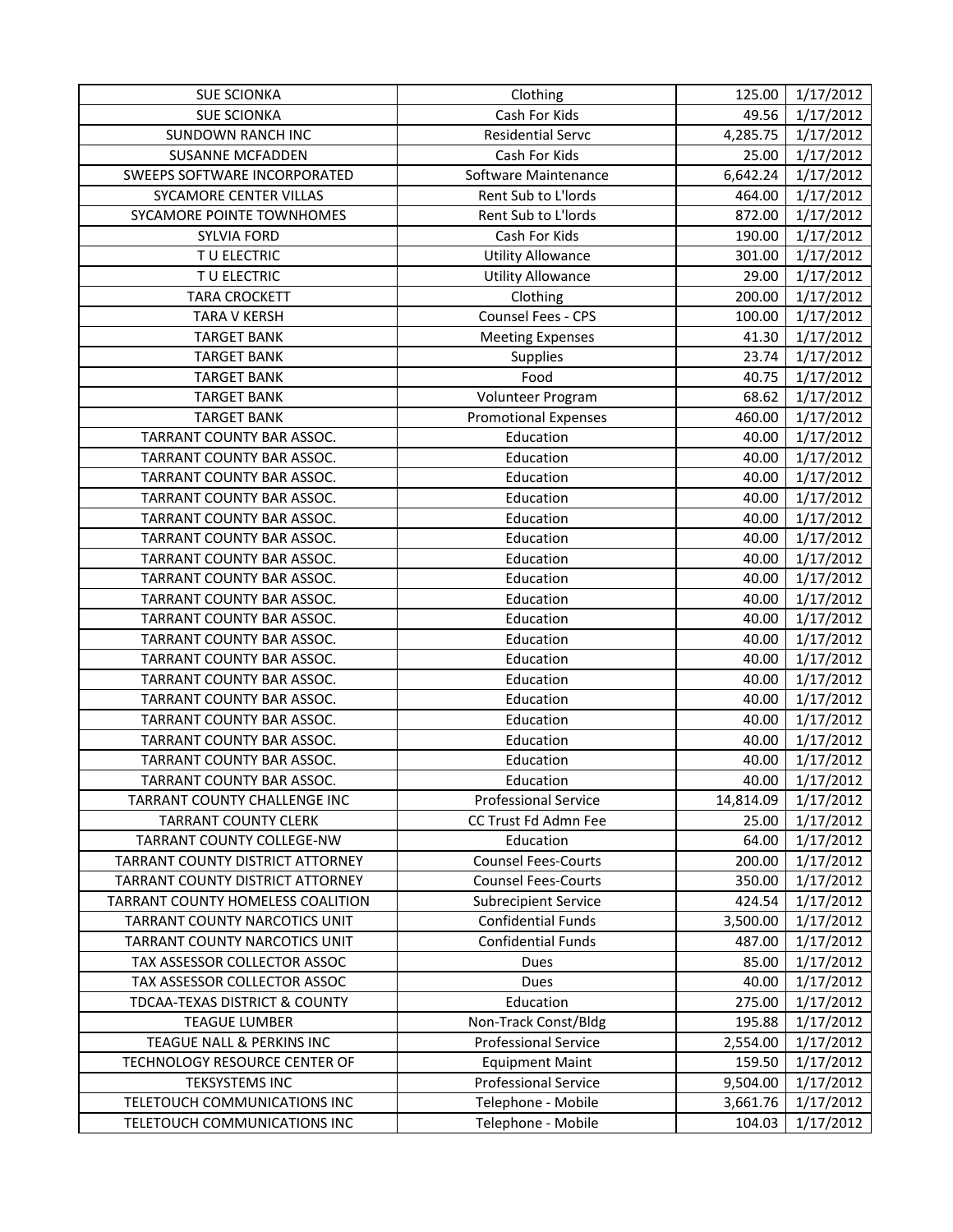| TELETOUCH COMMUNICATIONS INC        | Telephone - Mobile          | 73.60     | 1/17/2012 |
|-------------------------------------|-----------------------------|-----------|-----------|
| TELETOUCH COMMUNICATIONS INC        | Telephone - Mobile          | (26.84)   | 1/17/2012 |
| TELETOUCH COMMUNICATIONS INC        | Telephone - Mobile          | 765.41    | 1/17/2012 |
| TELLER LAW FIRM PC                  | Counsel Fees - CPS          | 100.00    | 1/17/2012 |
| <b>TEXAS ASSOCIATION OF</b>         | Dues                        | 40.00     | 1/17/2012 |
| TEXAS ASSOCIATION OF LOCAL HEALTH   | Dues                        | 1,500.00  | 1/17/2012 |
| TEXAS DEPARTMENT OF LICENSING       | Education                   | 50.00     | 1/17/2012 |
| TEXAS DEPT OF CRIMINAL JUSTICE      | Sheriff Inventory           | 3,893.76  | 1/17/2012 |
| TEXAS DEPT OF FAMILY & PROTECTIVE   | Transportation              | 3,275.75  | 1/17/2012 |
| TEXAS DEPT PUBLIC SAFETY VEHICLE    | <b>Computer Services</b>    | 82.00     | 1/17/2012 |
| TEXAS DISTRICT COURT ALLIANCE       | Dues                        | 50.00     | 1/17/2012 |
| TEXAS ECONOMIC DEVELOPMENT          | Education                   | 200.00    | 1/17/2012 |
| TEXAS FIRE PROTECTION SPECL'ST      | <b>Building Maintenance</b> | 340.00    | 1/17/2012 |
| <b>TEXAS HI-PORT PROPERTIES</b>     | <b>Rental Assistance</b>    | 765.00    | 1/17/2012 |
| TEXAS HI-PORT PROPERTIES LTD        | Rent Sub to L'Iords         | 1,805.00  | 1/17/2012 |
| <b>TEXAS HOUSING ASSOCIATION</b>    | Dues                        | 300.00    | 1/17/2012 |
| <b>TEXAS LEGISLATIVE SERVICE</b>    | TX Legislative Serv         | 381.88    | 1/17/2012 |
| <b>TEXAS NAHRO</b>                  | Subscriptions               | 424.63    | 1/17/2012 |
| TEXAS NATIONAL GUARD JOINT          | <b>HIDTA Justice funds</b>  | 17,061.38 | 1/17/2012 |
| TEXAS NATIONAL GUARD JOINT          | <b>HIDTA Treasury funds</b> | 1,823.43  | 1/17/2012 |
| TEXAS REHAB GROUP LLC               | Rehab/Preserve Act          | 1,645.00  | 1/17/2012 |
| TEXAS REHAB GROUP LLC               | Rehab/Preserve Act          | 24,672.00 | 1/17/2012 |
| <b>TEXAS STATE UNIVERSITY</b>       | Education                   | 100.00    | 1/17/2012 |
| <b>TEXAS TOLLWAYS</b>               | Transportation              | 16.26     | 1/17/2012 |
| <b>TEXAS TOLLWAYS</b>               | Travel                      | 19.00     | 1/17/2012 |
| <b>TEXCAN VENTURES III</b>          | Rent Sub to L'Iords         | 93.00     | 1/17/2012 |
| THE BERKELEY APARTMENTS LLC         | Rental Assistance           | 788.00    | 1/17/2012 |
| THE BERKELEY APARTMENTS LLC         | <b>Utility Assistance</b>   | 128.19    | 1/17/2012 |
| THE BURKE FOUNDATION                | Clothing                    | 98.70     | 1/17/2012 |
| THE BURKE FOUNDATION                | Cash For Kids               | 46.88     | 1/17/2012 |
| THE CARRIAGES                       | Rental Assistance           | 450.00    | 1/17/2012 |
| THE CENTER FOR SUCCESS & INDEPENDEN | <b>Residential Servc</b>    | 21,428.75 | 1/17/2012 |
| THE DECKER LAW FIRM PC              | Counsel Fees - CPS          | 100.00    | 1/17/2012 |
| THE FORTIS COMPANY LLC              | Rental Assistance           | 342.00    | 1/17/2012 |
| THE FORTIS COMPANY LLC              | <b>Utility Assistance</b>   | 36.91     | 1/17/2012 |
| THE FORTIS COMPANY LLC              | Rent Sub to L'Iords         | 231.00    | 1/17/2012 |
| THE GLEN MILLS SCHOOL               | <b>Residential Servc</b>    | 5,114.92  | 1/17/2012 |
| THE HUSTON FIRM PC                  | <b>Counsel Fees-Courts</b>  | 460.00    | 1/17/2012 |
| THE HUSTON FIRM PC                  | Counsel Fees-Juv            | 200.00    | 1/17/2012 |
| THE LAKES OF WILLIAMSBERG           | Rent Sub to L'Iords         | 192.00    | 1/17/2012 |
| THE LAKES OF WILLIAMSBERG           | HAP Reimb Port-in           | 1,067.00  | 1/17/2012 |
| THE LAW FIRM OF DAVID C JONES       | <b>Counsel Fees-Courts</b>  | 600.00    | 1/17/2012 |
| THE LAW FIRM OF DAVID C JONES       | <b>Counsel Fees-Courts</b>  | 175.00    | 1/17/2012 |
| THE LAW OFFICES OF MICHAEL POOL PLL | <b>Counsel Fees-Courts</b>  | 950.00    | 1/17/2012 |
| THE LAW OFFICES OF MICHAEL POOL PLL | <b>Counsel Fees-Courts</b>  | 200.00    | 1/17/2012 |
| THE LAW OFFICES OF WADE L GRIFFIN J | <b>Counsel Fees-Courts</b>  | 200.00    | 1/17/2012 |
| THE M A DAVIDSON FAMILY LIMITED     | Rent Sub to L'Iords         | 24.00     | 1/17/2012 |
| THE MAJOR FUNERAL HOME CHAPEL       | <b>County Burials</b>       | 495.00    | 1/17/2012 |
| THE MULHOLLAND CO                   | Supplies                    | 12.00     | 1/17/2012 |
| THE MULHOLLAND CO                   | Supplies                    | 11.50     | 1/17/2012 |
| THE MULHOLLAND CO                   | <b>Supplies</b>             | 30.75     | 1/17/2012 |
| THE MULHOLLAND CO                   | <b>Supplies</b>             | 6.00      | 1/17/2012 |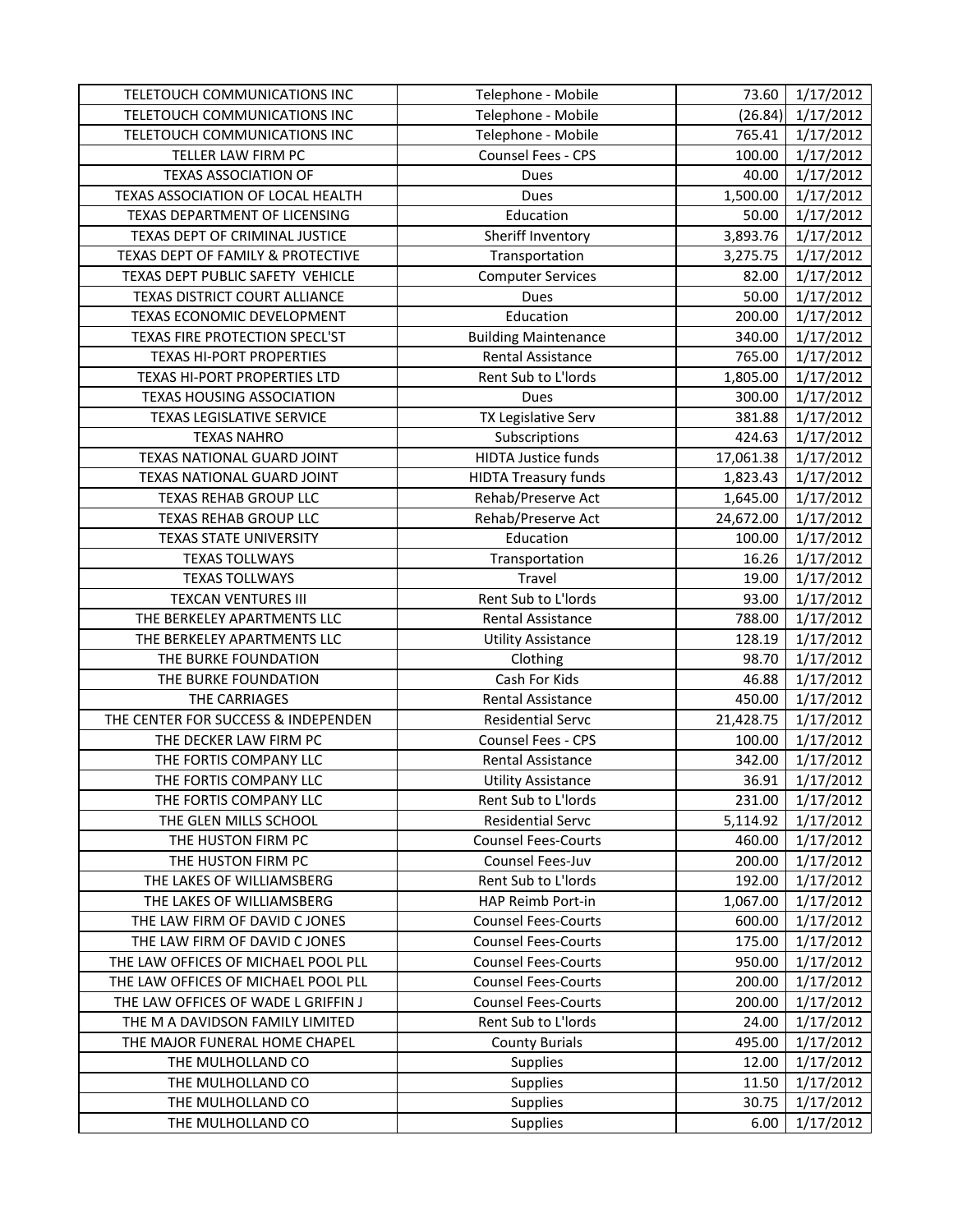| THE MULHOLLAND CO                   | Supplies                   | 160.00    | 1/17/2012 |
|-------------------------------------|----------------------------|-----------|-----------|
| THE MULHOLLAND CO                   | Supplies                   | 28.00     | 1/17/2012 |
| THE MULHOLLAND CO                   | Supplies                   | 16.00     | 1/17/2012 |
| THE MULHOLLAND CO                   | Supplies                   | 26.00     | 1/17/2012 |
| THE MULHOLLAND CO                   | Supplies                   | 36.00     | 1/17/2012 |
| THE MULHOLLAND CO                   | Supplies                   | 64.95     | 1/17/2012 |
| THE MULHOLLAND CO                   | <b>Bonds</b>               | 9.00      | 1/17/2012 |
| THE MULHOLLAND CO                   | Supplies                   | 6.00      | 1/17/2012 |
| THE S R DAVIDSON FAMILY LIMITED     | Rent Sub to L'Iords        | 256.00    | 1/17/2012 |
| THE SPOKEN WORD LLC                 | <b>Interpreter Fees</b>    | 120.00    | 1/17/2012 |
| THE TIPTON GROUP                    | Rental Assistance          | 499.00    | 1/17/2012 |
| THE TIPTON GROUP                    | <b>Utility Assistance</b>  | 39.76     | 1/17/2012 |
| THE VERDUN GROUP LP                 | Rent Sub to L'Iords        | 294.00    | 1/17/2012 |
| THEODORE YARIYEP LOT                | HAP Reimb Port-in          | 103.00    | 1/17/2012 |
| <b>THOMAS MAHER</b>                 | Unc Prop-Disburse          | 24.50     | 1/17/2012 |
| TIC EXPRESS LLC                     | Supplies                   | 22.50     | 1/17/2012 |
| TIC EXPRESS LLC                     | Supplies                   | 490.00    | 1/17/2012 |
| TIC EXPRESS LLC                     | Supplies                   | 24.00     | 1/17/2012 |
| TIC EXPRESS LLC                     | Supplies                   | 101.99    | 1/17/2012 |
| TIC EXPRESS LLC                     | Supplies                   | 162.00    | 1/17/2012 |
| TIC EXPRESS LLC                     | Shrff Commissary Inv       | 1,662.04  | 1/17/2012 |
| TIC EXPRESS LLC                     | Shrff Commissary Inv       | 473.00    | 1/17/2012 |
| TIC EXPRESS LLC                     | Supplies                   | 46.00     | 1/17/2012 |
| <b>TORI BJORNHOLM</b>               | Cash For Kids              | 25.00     | 1/17/2012 |
| TOSHIBA BUSINESS SOLUTIONS          | <b>Equipment Maint</b>     | 600.03    | 1/17/2012 |
| TOSHIBA BUSINESS SOLUTIONS          | Capital Outlay Low V       | 4,470.00  | 1/17/2012 |
| TRACI D WILKINSON PC                | <b>Counsel Fees-Courts</b> | 750.00    | 1/17/2012 |
| <b>TRACIE KENAN</b>                 | <b>Counsel Fees-Courts</b> | 1,600.00  | 1/17/2012 |
| <b>TRAVIS YOUNG</b>                 | <b>Counsel Fees-Courts</b> | 300.00    | 1/17/2012 |
| TREASURE ELECTRONICS                | Capital Outlay-Furni       | 38,492.00 | 1/17/2012 |
| <b>TRENNA WILLIAMS</b>              | Clothing                   | 82.37     | 1/17/2012 |
| <b>TRENNA WILLIAMS</b>              | Cash For Kids              | 25.00     | 1/17/2012 |
| TRIO COMMUNICATIONS                 | Radio Serv-Non Contr       | 800.00    | 1/17/2012 |
| TRIPLENET PRICING LLC               | <b>Supplies</b>            | 65.80     | 1/17/2012 |
| TRIPLENET PRICING LLC               | Supplies                   | 719.00    | 1/17/2012 |
| TRIPLENET PRICING LLC               | <b>Computer Supplies</b>   | 967.80    | 1/17/2012 |
| TRIPLENET PRICING LLC               | <b>Computer Supplies</b>   | 379.95    | 1/17/2012 |
| <b>TROSKI MURPHY</b>                | Clothing                   | 100.00    | 1/17/2012 |
| TRUCKPRO INC                        | Parts and Supplies         | 251.56    | 1/17/2012 |
| TRUGREEN CHEMLAWN                   | Landscaping Expense        | 81.00     | 1/17/2012 |
| TTI-TTF12-TX TRANSPORTATION INSTITU | Education                  | 225.00    | 1/17/2012 |
| TTI-TTF12-TX TRANSPORTATION INSTITU | Education                  | 325.00    | 1/17/2012 |
| T-UNIVERSAL CORP                    | Rent Sub to L'Iords        | 915.00    | 1/17/2012 |
| TX DEPT OF HEALTH                   | <b>Supplies</b>            | 533.00    | 1/17/2012 |
| TXI OPERATIONS, LP (NT)             | <b>Cement and Concrete</b> | 1,491.60  | 1/17/2012 |
| TXU ELECTRIC COMPANY                | <b>Utility Assistance</b>  | 256.38    | 1/17/2012 |
| <b>U S POSTAL SERVICE</b>           | Postage                    | 20.00     | 1/17/2012 |
| <b>U S POSTMASTER</b>               | Postage                    | 880.00    | 1/17/2012 |
| <b>U S POSTMASTER</b>               | Postage                    | 500.00    | 1/17/2012 |
| <b>U S POSTMASTER</b>               | Postage                    | 1,800.00  | 1/17/2012 |
| <b>U S POSTMASTER</b>               | Postage                    | 70.40     | 1/17/2012 |
| UNITED SITE SERVICES                | <b>Disposal Service</b>    | 52.88     | 1/17/2012 |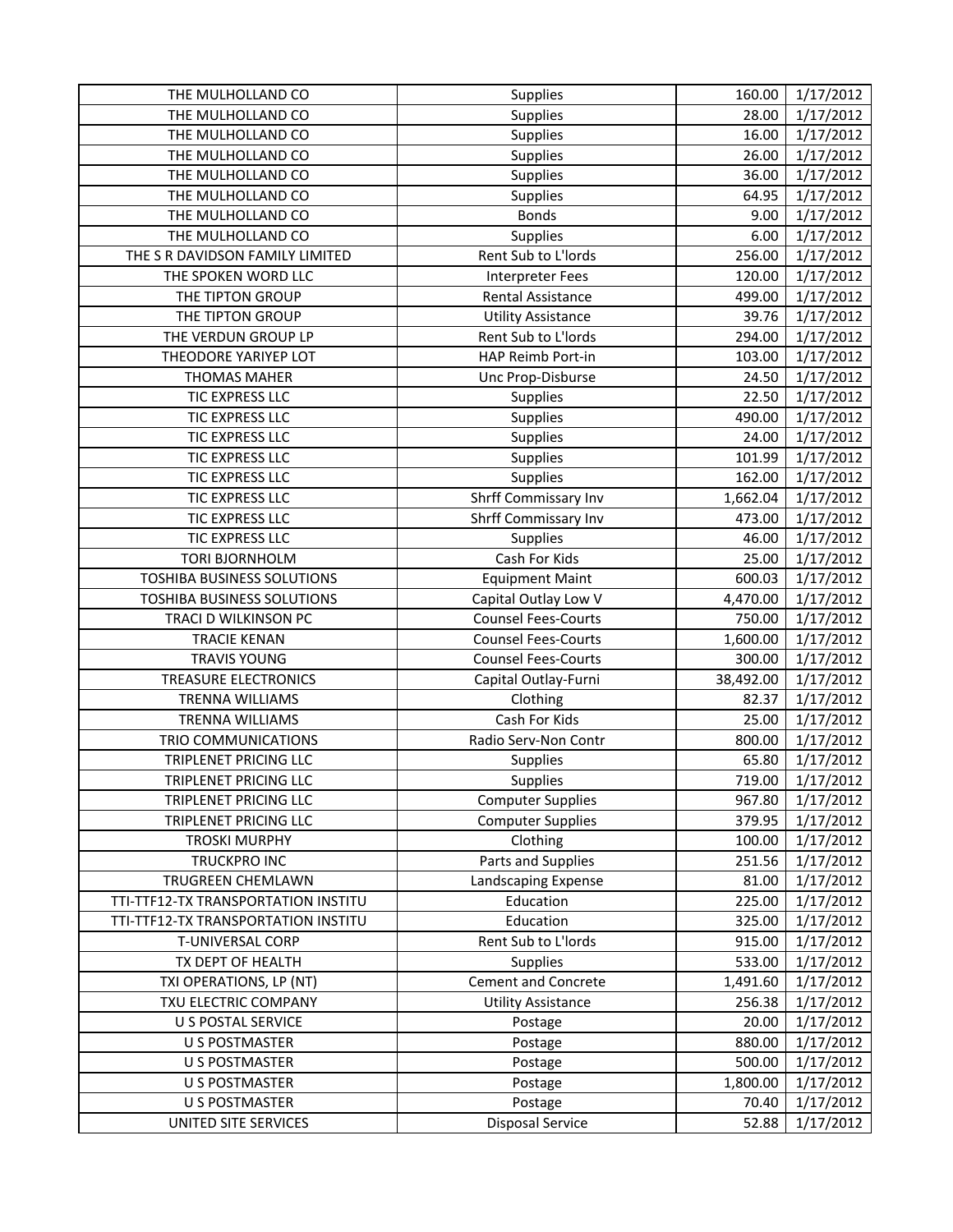| UNIVERSITY OF NORTH TEXAS HEALTH     | <b>Professional Service</b> | 90.10    | 1/17/2012 |
|--------------------------------------|-----------------------------|----------|-----------|
| UNIVERSITY OF NORTH TX HLTH SC       | <b>Medical Services</b>     | 1,198.06 | 1/17/2012 |
| UNIVERSITY PARK PD                   | <b>HIDTA Justice funds</b>  | 2,677.91 | 1/17/2012 |
| <b>UPFRONT LETTERPRESS</b>           | <b>Graphics Inventory</b>   | 107.00   | 1/17/2012 |
| UPS/UNITED PARCEL SERVICE            | Postage                     | 34.90    | 1/17/2012 |
| UPS/UNITED PARCEL SERVICE            | Postage                     | 22.80    | 1/17/2012 |
| UPS/UNITED PARCEL SERVICE            | Postage                     | 2.99     | 1/17/2012 |
| UPS/UNITED PARCEL SERVICE            | Postage                     | 2.80     | 1/17/2012 |
| US DIAGNOSTICS INC                   | Lab Supplies                | 1,055.00 | 1/17/2012 |
| US DOSIMETRY TECHNOLOGY INC          | Lab Equip Mainten           | 300.36   | 1/17/2012 |
| US POSTAL SERVICE-POSTAGE BY PHONE   | Postage                     | 4,000.00 | 1/17/2012 |
| USE OF FORCE CONSULTANTS INC         | Education                   | 450.00   | 1/17/2012 |
| USE OF FORCE CONSULTANTS INC         | Education                   | 450.00   | 1/17/2012 |
| UT SOUTHWESTERN MEDICAL CENTER       | <b>Medical Services</b>     | 161.90   | 1/17/2012 |
| UTA SCHOOL OF SOCIAL WORK            | Education                   | 30.00    | 1/17/2012 |
| VALLELUNGA ENTERPRISES LLC           | <b>Building Maintenance</b> | 3,371.00 | 1/17/2012 |
| <b>VALLEY CREEK APARTMENTS</b>       | Rent Sub to L'Iords         | 368.00   | 1/17/2012 |
| <b>VEANNTA SANDERS</b>               | Clothing                    | 159.64   | 1/17/2012 |
| <b>VEANNTA SANDERS</b>               | Cash For Kids               | 57.16    | 1/17/2012 |
| VENTREX ENVIRONMENTAL SERVICES       | Lab Equip Mainten           | 1,044.45 | 1/17/2012 |
| VENTREX ENVIRONMENTAL SERVICES       | Disposal Service            | 569.70   | 1/17/2012 |
| <b>VERIZON SOUTHWEST</b>             | Telephone-Basic             | 159.46   | 1/17/2012 |
| <b>VERIZON SOUTHWEST</b>             | Telephone-Basic             | 79.19    | 1/17/2012 |
| VERIZON WIRELESS SERVICES LLC        | <b>Wireless Data Access</b> | 37.99    | 1/17/2012 |
| VERIZON WIRELESS SERVICES LLC        | <b>Wireless Data Access</b> | 37.99    | 1/17/2012 |
| VERIZON WIRELESS SERVICES LLC        | <b>Wireless Data Access</b> | 37.99    | 1/17/2012 |
| VERIZON WIRELESS SERVICES LLC        | <b>Wireless Data Access</b> | 37.99    | 1/17/2012 |
| <b>VERIZON WIRELESS SERVICES LLC</b> | <b>Wireless Data Access</b> | 151.96   | 1/17/2012 |
| VERIZON WIRELESS SERVICES LLC        | <b>Wireless Data Access</b> | 37.99    | 1/17/2012 |
| VERIZON WIRELESS SERVICES LLC        | <b>Wireless Data Access</b> | 37.99    | 1/17/2012 |
| <b>VERIZON WIRELESS SERVICES LLC</b> | <b>Wireless Data Access</b> | 37.99    | 1/17/2012 |
| VERIZON WIRELESS SERVICES LLC        | <b>Wireless Data Access</b> | 37.99    | 1/17/2012 |
| <b>VERIZON WIRELESS SERVICES LLC</b> | <b>Wireless Data Access</b> | 75.98    | 1/17/2012 |
| VERIZON WIRELESS SERVICES LLC        | <b>Wireless Data Access</b> | 113.97   | 1/17/2012 |
| VERIZON WIRELESS SERVICES LLC        | <b>Wireless Data Access</b> | 37.99    | 1/17/2012 |
| VERIZON WIRELESS SERVICES LLC        | <b>Wireless Data Access</b> | 75.98    | 1/17/2012 |
| VERIZON WIRELESS SERVICES LLC        | Wireless Data Access        | 37.99    | 1/17/2012 |
| <b>VERIZON WIRELESS SERVICES LLC</b> | <b>Wireless Data Access</b> | 37.99    | 1/17/2012 |
| VERIZON WIRELESS SERVICES LLC        | <b>Wireless Data Access</b> | 37.99    | 1/17/2012 |
| <b>VERIZON WIRELESS SERVICES LLC</b> | <b>Wireless Data Access</b> | 151.96   | 1/17/2012 |
| <b>VERIZON WIRELESS SERVICES LLC</b> | <b>Wireless Data Access</b> | 37.99    | 1/17/2012 |
| <b>VERIZON WIRELESS SERVICES LLC</b> | Wireless Data Access        | 113.97   | 1/17/2012 |
| <b>VERIZON WIRELESS SERVICES LLC</b> | <b>Wireless Data Access</b> | 75.98    | 1/17/2012 |
| VERIZON WIRELESS SERVICES LLC        | <b>Wireless Data Access</b> | 37.99    | 1/17/2012 |
| <b>VERIZON WIRELESS SERVICES LLC</b> | <b>Wireless Data Access</b> | 113.97   | 1/17/2012 |
| VERIZON WIRELESS SERVICES LLC        | <b>Wireless Data Access</b> | 75.98    | 1/17/2012 |
| VERIZON WIRELESS SERVICES LLC        | <b>Wireless Data Access</b> | 113.97   | 1/17/2012 |
| <b>VERIZON WIRELESS SERVICES LLC</b> | <b>Wireless Data Access</b> | 37.99    | 1/17/2012 |
| VERIZON WIRELESS SERVICES LLC        | <b>Wireless Data Access</b> | 113.97   | 1/17/2012 |
| VERIZON WIRELESS SERVICES LLC        | <b>Wireless Data Access</b> | 1,291.66 | 1/17/2012 |
| VERIZON WIRELESS SERVICES LLC        | <b>Wireless Data Access</b> | 2,195.67 | 1/17/2012 |
| VERIZON WIRELESS SERVICES LLC        | <b>Wireless Data Access</b> | 68.76    | 1/17/2012 |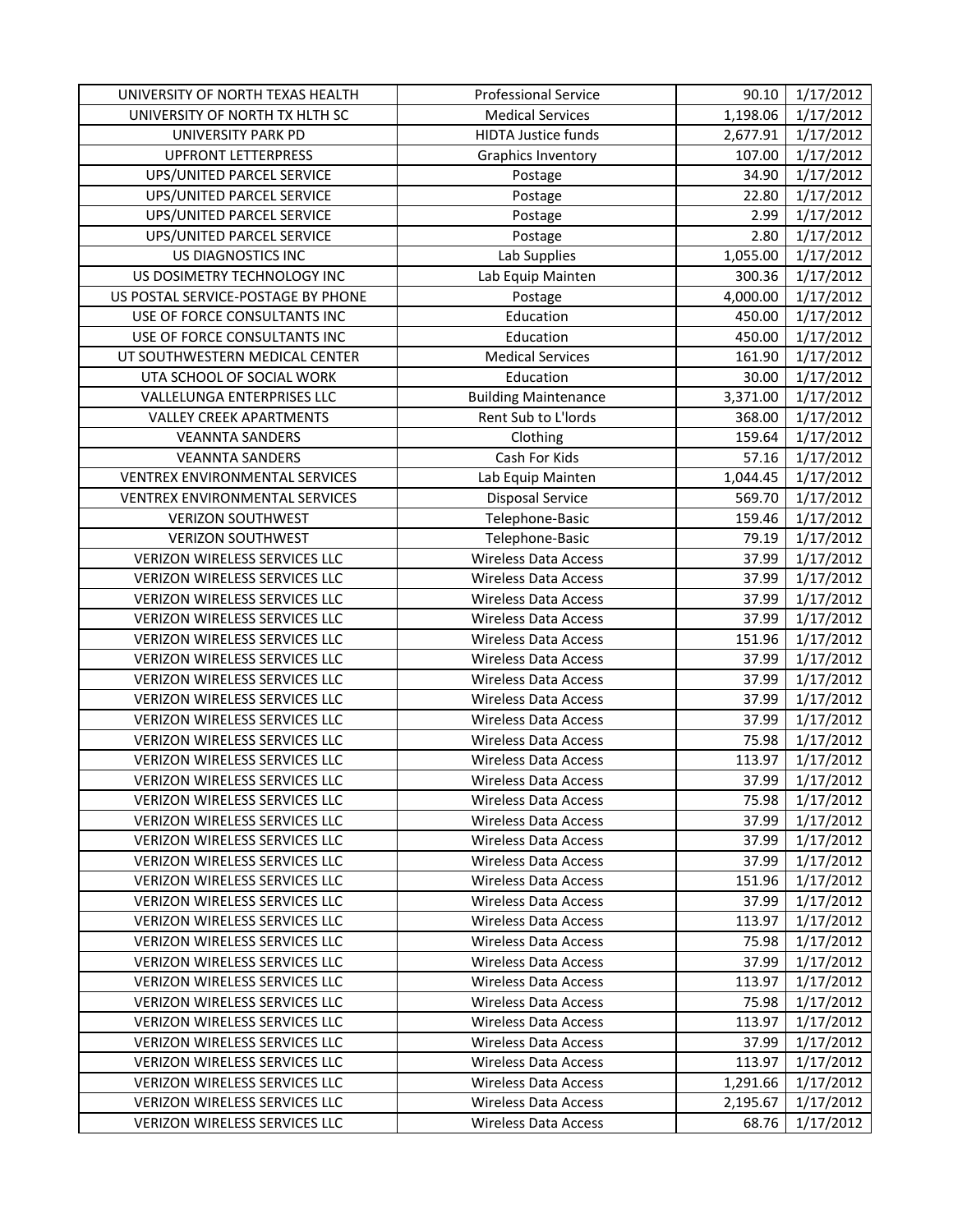| VERIZON WIRELESS SERVICES LLC            | <b>Wireless Data Access</b> | 151.96    | 1/17/2012 |
|------------------------------------------|-----------------------------|-----------|-----------|
| <b>VICKIE M MILLER</b>                   | Clothing                    | 350.00    | 1/17/2012 |
| <b>VIJAY K CHAWLA</b>                    | Rental Assistance           | 536.00    | 1/17/2012 |
| <b>VIJAY K CHAWLA</b>                    | Rent Sub to L'Iords         | 227.00    | 1/17/2012 |
| VILLAS OF MARINE CREEK LTD PARTNER       | Rent Sub to L'Iords         | 403.00    | 1/17/2012 |
| <b>VINCENT GALLEGOS</b>                  | Rent Sub to L'Iords         | 948.00    | 1/17/2012 |
| <b>VOLUNTEERS OF AMERICA</b>             | <b>Subrecipient Service</b> | 8,255.74  | 1/17/2012 |
| WALMART #1801                            | Food/Hygiene Assist         | 21.61     | 1/17/2012 |
| WALT A CLEVELAND                         | <b>Counsel Fees-Courts</b>  | 300.00    | 1/17/2012 |
| WALT A CLEVELAND                         | <b>Counsel Fees-Courts</b>  | 250.00    | 1/17/2012 |
| <b>WARREN ST JOHN</b>                    | <b>Counsel Fees-Courts</b>  | 8,175.00  | 1/17/2012 |
| <b>WARREN ST JOHN</b>                    | <b>Litigation Expense</b>   | 5.76      | 1/17/2012 |
| WASH SOLUTIONS LLC                       | Supplies                    | 167.32    | 1/17/2012 |
| WASTE PARTNERS OF TEXAS INC              | <b>Disposal Service</b>     | 158.40    | 1/17/2012 |
| Wayne Pollard                            | Travel                      | 131.63    | 1/17/2012 |
| <b>WEST GROUP</b>                        | Law Books                   | 420.00    | 1/17/2012 |
| <b>WEST GROUP</b>                        | Law Books                   | 1,293.00  | 1/17/2012 |
| <b>WEST GROUP</b>                        | <b>On-Line Service</b>      | 14,640.80 | 1/17/2012 |
| <b>WEST GROUP</b>                        | On-Line Service             | 8,468.00  | 1/17/2012 |
| WEST GROUP PAYMENT CENTER                | Law Books                   | 6,594.00  | 1/17/2012 |
| WEST SIDE LANDFILL WM                    | <b>Disposal Service</b>     | 290.73    | 1/17/2012 |
| WESTERN HILLS AFFORDABLE HOUSING LP      | Rent Sub to L'Iords         | 764.00    | 1/17/2012 |
| <b>WESTERN RIM PROPERTIES</b>            | Rent Sub to L'Iords         | 325.00    | 1/17/2012 |
| WESTERN-BRW PAPER CO INC                 | Sheriff Inventory           | 3,160.00  | 1/17/2012 |
| WESTERN-BRW PAPER CO INC                 | Supplies                    | 268.00    | 1/17/2012 |
| WESTERN-BRW PAPER CO INC                 | Supplies                    | 402.00    | 1/17/2012 |
| WESTERN-BRW PAPER CO INC                 | Supplies                    | 268.00    | 1/17/2012 |
| WESTERN-BRW PAPER CO INC                 | Supplies                    | 134.00    | 1/17/2012 |
| WESTERN-BRW PAPER CO INC                 | Supplies                    | 134.00    | 1/17/2012 |
| WESTERN-BRW PAPER CO INC                 | Supplies                    | 134.00    | 1/17/2012 |
| WESTERN-BRW PAPER CO INC                 | Supplies                    | 197.50    | 1/17/2012 |
| WESTERN-BRW PAPER CO INC                 | Supplies                    | 160.80    | 1/17/2012 |
| WESTERN-BRW PAPER CO INC                 | Supplies                    | 197.50    | 1/17/2012 |
| WESTERN-BRW PAPER CO INC                 | Supplies                    | 197.50    | 1/17/2012 |
| WESTERN-BRW PAPER CO INC                 | Supplies                    | 1,185.00  | 1/17/2012 |
| WILLIAM BRIAN GOZA                       | <b>Counsel Fees-Courts</b>  | 2,325.00  | 1/17/2012 |
| <b>WILLIAM BRIAN GOZA</b>                | <b>Counsel Fees-Courts</b>  | 125.00    | 1/17/2012 |
| WILLIAM H BILL RAY PC                    | <b>Counsel Fees-Courts</b>  | 600.00    | 1/17/2012 |
| WILLIAM H BILL RAY PC                    | <b>Counsel Fees-Courts</b>  | 125.00    | 1/17/2012 |
| WILLIAM H MCDOWELL                       | Rent Sub to L'Iords         | 443.00    | 1/17/2012 |
| WILLIAM MICHAEL HARBER JR                | <b>Counsel Fees-Courts</b>  | 125.00    | 1/17/2012 |
| <b>WILLIAM S HARRIS</b>                  | <b>Counsel Fees-Courts</b>  | 1,060.00  | 1/17/2012 |
| <b>WILLIAM S HARRIS</b>                  | <b>Counsel Fees-Courts</b>  | 1,612.50  | 1/17/2012 |
| <b>WILLIAM S HARRIS</b>                  | Cnsl Fees-Crim Appls        | 2,109.70  | 1/17/2012 |
| <b>WILLIAM SHELTON</b>                   | Reporter's Records          | 1,189.50  | 1/17/2012 |
| WM BARRY NORMAN                          | Psych Exam/Testimony        | 400.00    | 1/17/2012 |
| WM BARRY NORMAN                          | Psych Exam/Testimony        | 400.00    | 1/17/2012 |
| WM BARRY NORMAN                          | Psych Exam/Testimony        | 400.00    | 1/17/2012 |
| <b>WOLTERS KLUWER LAW &amp; BUSINESS</b> | Law Books                   | 1,286.27  | 1/17/2012 |
| WOOD & ASSOCIATES POLYGRAPH SERVICE      | <b>Professional Service</b> | 900.00    | 1/17/2012 |
| <b>WOODMONT APARTMENTS LP</b>            | Rent Sub to L'Iords         | 273.00    | 1/17/2012 |
| WOODWARD YOUTH CORPORATION               | <b>Residential Servc</b>    | 11,474.75 | 1/17/2012 |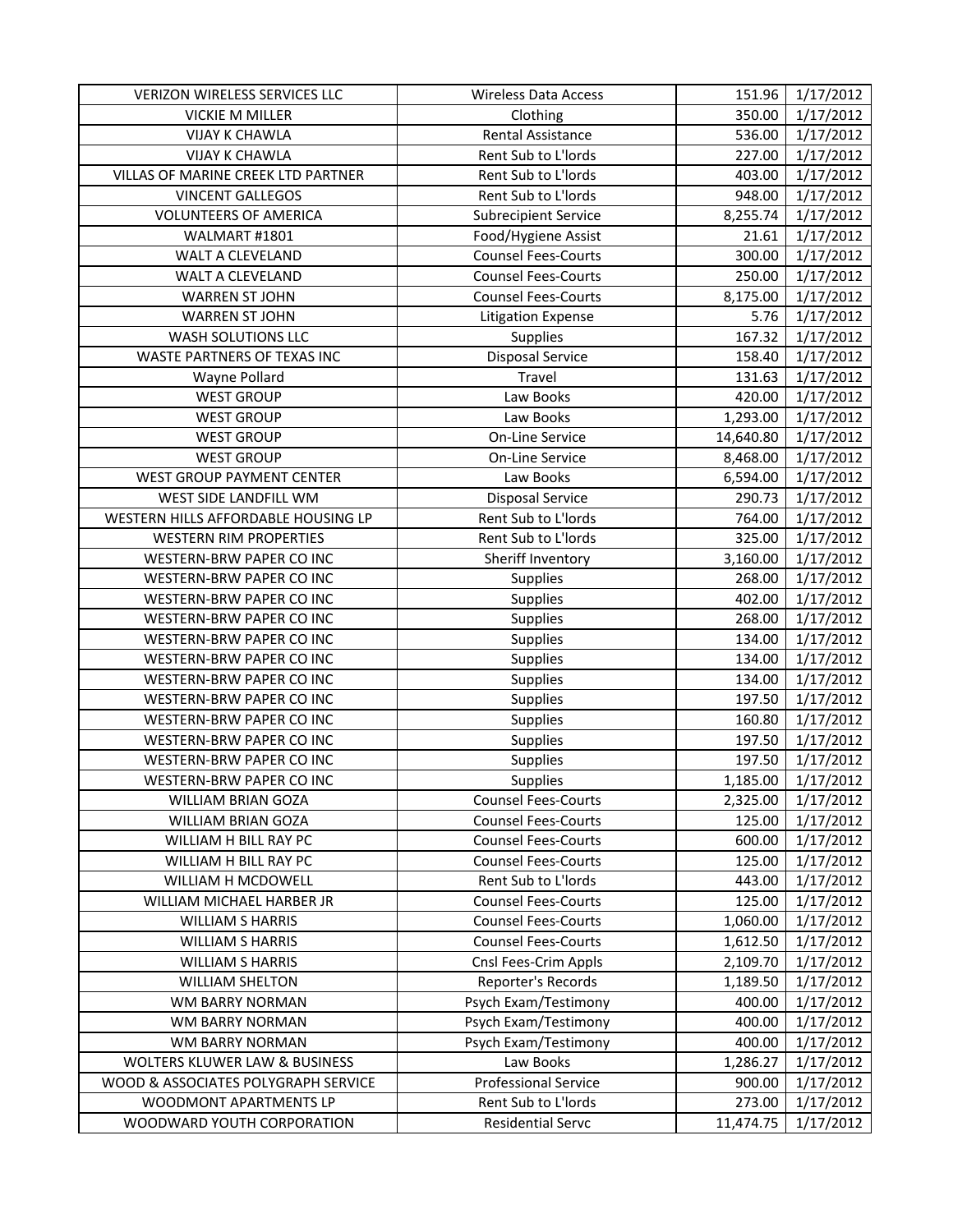| Y LETICIA SANCHEZ VIGIL               | <b>Counsel Fees-Courts</b>                        | 1,000.00      | 1/17/2012              |
|---------------------------------------|---------------------------------------------------|---------------|------------------------|
| YMCA OF METROPOLITAN FORT WORTH       | <b>Subrecipient Service</b>                       | 794.43        | 1/17/2012              |
| YOUNG ENERGY LLC                      | <b>Utility Allowance</b>                          | 88.00         | 1/17/2012              |
| <b>ZEON WILSON</b>                    | Hith Dept Immu Fees                               | 25.00         | 1/17/2012              |
| ZIMMERER-KUBOTA INC                   | Parts and Supplies                                | 80.13         | 1/17/2012              |
| ZRT LABORATORY LLC                    | <b>Professional Service</b>                       | 25.00         | 1/17/2012              |
|                                       |                                                   |               |                        |
|                                       | <b>COMMISSIONERS' REPORT OF CLAIMS - Addendum</b> |               |                        |
|                                       | FOR THE WEEK ENDING - January 17, 2012            |               |                        |
|                                       |                                                   |               |                        |
| <b>Vendor Name</b>                    | Item Description                                  | Paid Amount   | <b>Check Date</b>      |
| 1075 Peachtree LLC                    | <b>Travel</b>                                     | 588.12        | 1/17/2012              |
| Alice Whitten                         | 5006 Chapter 13 Levy                              | 58.33         | 1/17/2012              |
| <b>Automated Collection Serv</b>      | 5002 Student Loan Levy                            | 28.59         | 1/17/2012              |
| CLEAT                                 | <b>Union Dues</b>                                 | 24.00         | 1/17/2012              |
| Delta Dental Insurance Co             | <b>Dental Claims</b>                              | 16,375.07     | 1/17/2012              |
| Delta Dental Insurance Co             | <b>Dental Claims</b>                              | 1,417.50      | 1/17/2012              |
| Delta Management Associat             | 5002 Student Loan Levy                            | 0.46          | 1/17/2012              |
| Directv Inc                           | Subscriptions                                     | 55.99         | 1/17/2012              |
| <b>Express-Scripts</b>                | Drug Claims-AC & CO                               | 512,624.14    | 1/17/2012              |
| Express-Scripts                       | Drug Claims-RT                                    | 80,414.58     | 1/17/2012              |
| <b>Fraternal Order of Police</b>      | <b>Union Dues</b>                                 | 175.00        | 1/17/2012              |
| <b>GC Services LP</b>                 | 5002 Student Loan Levy                            | 5.76          | 1/17/2012              |
| Hawks Creek/Cantamar LLC              | Rental Assistance                                 | 1,000.00      | 1/17/2012              |
| <b>Hilton Austin</b>                  | Education                                         | 286.35        | 1/17/2012              |
| Internal Revenue Service              | 5001 Tax Levy                                     | 18.91         | 1/17/2012              |
| IRS FICA EE                           | FICA-Employee                                     | 27,071.27     | 1/17/2012              |
| <b>IRS FICA ER</b>                    | FICA-Employer                                     | 39,962.14     | 1/17/2012              |
| <b>IRS FIT</b>                        | FIT Withholding                                   | (17, 470.08)  | 1/17/2012              |
| IRS MED EE                            | Medicare-Employee                                 | (748.93)      | 1/17/2012              |
| IRS MED ER                            | Medicare-Employer                                 | (748.93)      | 1/17/2012              |
| Johnson Controls Inc                  | A/C Maint Contract                                | 275.00        | 1/17/2012              |
| <b>Lincoln Financial Group</b>        | Deferred Comp                                     | 1,752.41      | 1/17/2012              |
| Metropolitan Life                     | Metlife                                           | 469.23        | 1/17/2012              |
| NACO - National Assoc of Counties     | Education                                         | 250.00        | 1/17/2012              |
| National Council for Public Private   | Education                                         | 50.00         | 1/17/2012              |
| Nationwide Retirement Sol             | Deferred Comp                                     | 17,691.29     | 1/17/2012              |
| Oklahoma Guaranteed Stude             | 5002 Student Loan Levy                            | 7.72          | 1/17/2012              |
| PayFlex                               | Dependent Care                                    | 6,901.63      | 1/17/2012              |
| PayFlex                               | Medical                                           | 131,862.12    | 1/17/2012              |
| Pennsylvania-HEAA                     | 5002 Student Loan Levy                            | 7.66          | 1/17/2012              |
| Pioneer Credit Recovery I             | 5002 Student Loan Levy                            | (9.32)        | $\frac{1}{1}$ /17/2012 |
| Police & Firefighters Ins             | <b>Union Dues</b>                                 | 484.99        | 1/17/2012              |
| <b>Prepaid Legal Services</b>         | Prepaid Attorney                                  | (232.20)      | 1/17/2012              |
| <b>RLP Mechanical Contractors Inc</b> | <b>Professional Service</b>                       | 13,680.00     | 1/17/2012              |
| Robert Alan Fleck                     | <b>Professional Service</b>                       | 1,661.52      | 1/17/2012              |
| Tarrant Co. P/R Acct                  | <b>Payroll Transfers</b>                          | (244, 563.55) | 1/17/2012              |
| <b>Tarrant County Deputy She</b>      | <b>Union Dues</b>                                 | (0.50)        | 1/17/2012              |
| <b>TCDRS</b>                          | Retirement Employer-December 2011                 | (3, 212.86)   | 1/17/2012              |
| <b>TCDRS</b>                          | Retirement Employee-December 2011                 | (1,826.97)    | 1/17/2012              |
| Texas 4-H and Youth Development       | Education                                         | 32.00         | 1/17/2012              |
| Texas Child Support Disbu             | Child Support                                     | (82.23)       | 1/17/2012              |